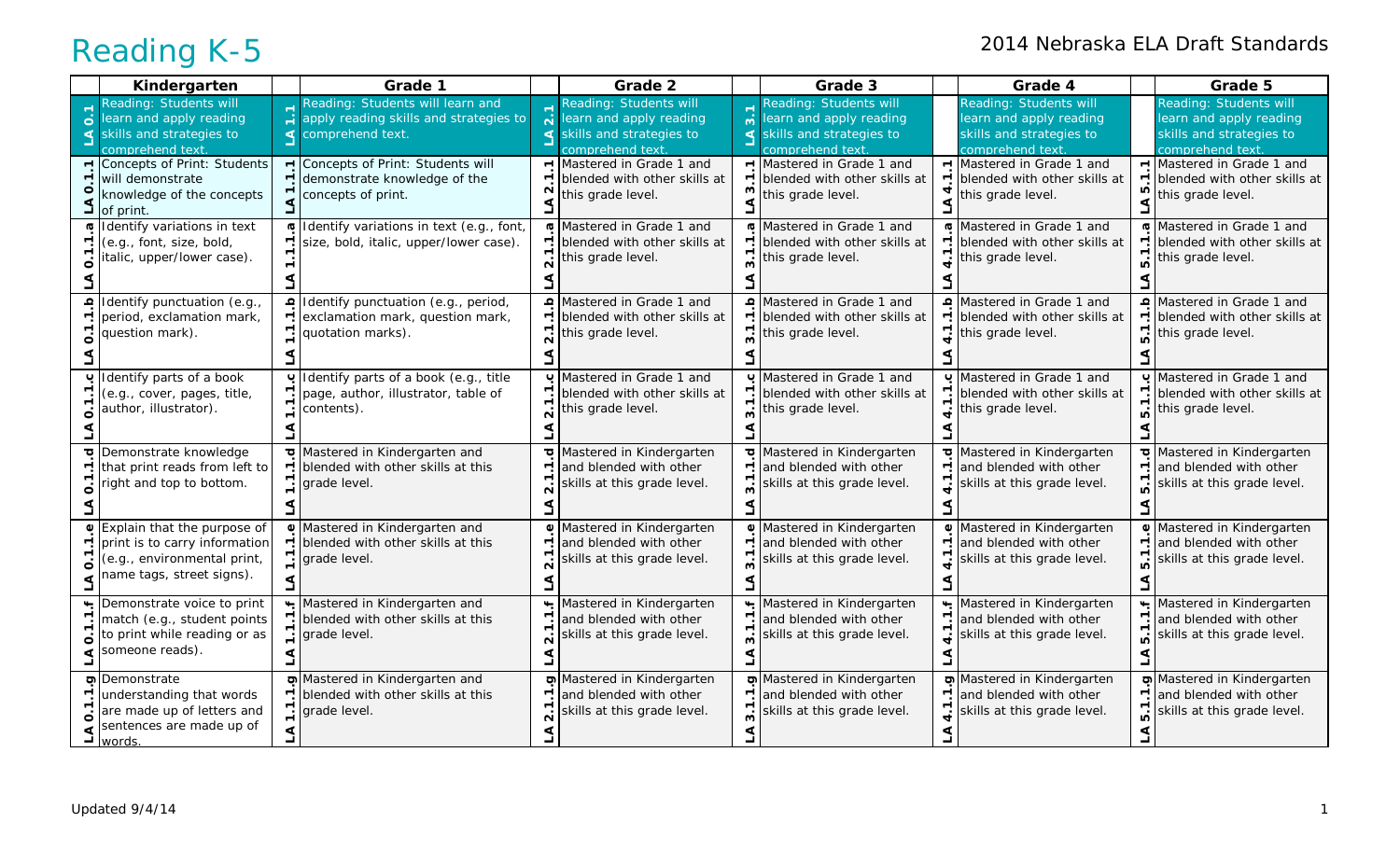|               | Kindergarten                                                                                                                                                                                                                                                                                                                                                                                                                                                                                                                                                                                                                                                                                                                                                                                                                                                                                                         |                                                | Grade 1                                                                                                        |              | Grade 2                                                                                           |        | Grade 3                                                                                                                                       |   | Grade 4                                                                                                                                                         |                  | Grade 5                                                                                                                                                           |
|---------------|----------------------------------------------------------------------------------------------------------------------------------------------------------------------------------------------------------------------------------------------------------------------------------------------------------------------------------------------------------------------------------------------------------------------------------------------------------------------------------------------------------------------------------------------------------------------------------------------------------------------------------------------------------------------------------------------------------------------------------------------------------------------------------------------------------------------------------------------------------------------------------------------------------------------|------------------------------------------------|----------------------------------------------------------------------------------------------------------------|--------------|---------------------------------------------------------------------------------------------------|--------|-----------------------------------------------------------------------------------------------------------------------------------------------|---|-----------------------------------------------------------------------------------------------------------------------------------------------------------------|------------------|-------------------------------------------------------------------------------------------------------------------------------------------------------------------|
| $\frac{2}{1}$ | Phonological Awareness:<br>Students will demonstrate<br>o phonological awareness<br><lthrough activities.<="" oral="" td=""><td>1.2</td><td>Phonological Awareness: Students<br/>will demonstrate phonological<br/><math>\div</math> awareness through oral activities.</td><td><math>\mathbf{N}</math></td><td>Mastered in Grade 1 and<br/>blended with other skills at<br/>this grade level.</td><td><math>\sim</math></td><td>Mastered in Grade 1 and<br/><math>\ddot{=}</math> blended with other skills at<br/><sub>ี</sub> o this grade level.</td><td></td><td>Mastered in Grade 1 and<br/>Networking the state of the skills at <math>\frac{d}{dt}</math> blended with other skills at<br/><math>\overrightarrow{\mathbf{t}}</math> this grade level.</td><td><math>\sim</math></td><td>Mastered in Grade 1 and<br/><math>\ddot{=}</math> blended with other skills at<br/>this grade level.</td></lthrough> | 1.2                                            | Phonological Awareness: Students<br>will demonstrate phonological<br>$\div$ awareness through oral activities. | $\mathbf{N}$ | Mastered in Grade 1 and<br>blended with other skills at<br>this grade level.                      | $\sim$ | Mastered in Grade 1 and<br>$\ddot{=}$ blended with other skills at<br><sub>ี</sub> o this grade level.                                        |   | Mastered in Grade 1 and<br>Networking the state of the skills at $\frac{d}{dt}$ blended with other skills at<br>$\overrightarrow{\mathbf{t}}$ this grade level. | $\sim$           | Mastered in Grade 1 and<br>$\ddot{=}$ blended with other skills at<br>this grade level.                                                                           |
| G<br>ö        | Blend and segment<br>phonemes in spoken words<br>(e.g., initial, medial vowel,<br>and final sounds<br>(phonemes); recognize<br>same sounds in different<br>words)                                                                                                                                                                                                                                                                                                                                                                                                                                                                                                                                                                                                                                                                                                                                                    | <b>G</b><br>٣<br>$\overline{\phantom{0}}$<br>J | Blend, segment and manipulate<br>phonemes orally.                                                              | <b>G</b>     | Mastered in Grade 1 and<br>blended with other skills at<br>this grade level.                      | N      | Mastered in Grade 1 and<br>In blended with other skills at<br>this grade level.                                                               |   | Mastered in Grade 1 and<br>$\sigma$ blended with other skills at<br>$\frac{N}{i}$ this grade level.                                                             | N                | Mastered in Grade 1 and<br>® blended with other skills at<br>this grade level.                                                                                    |
|               | Segment spoken sentences<br>into words.                                                                                                                                                                                                                                                                                                                                                                                                                                                                                                                                                                                                                                                                                                                                                                                                                                                                              |                                                | Mastered in Kindergarten and<br>blended with other skills at this<br>grade level.                              | ء            | Mastered in Kindergarten<br>and blended with other<br>skills at this grade level.                 | N.     | Mastered in Kindergarten<br>and blended with other<br>skills at this grade level.                                                             | N | Mastered in Kindergarten<br>and blended with other<br>skills at this grade level.                                                                               |                  | Mastered in Kindergarten<br>and blended with other<br>skills at this grade level.                                                                                 |
|               | Identify and produce oral<br>rhymes.                                                                                                                                                                                                                                                                                                                                                                                                                                                                                                                                                                                                                                                                                                                                                                                                                                                                                 |                                                | Mastered in Kindergarten and<br>blended with other skills at this<br>grade level.                              | ပ            | Mastered in Kindergarten<br>and blended with other<br>skills at this grade level.                 |        | Mastered in Kindergarten<br>and blended with other<br>skills at this grade level.                                                             |   | Mastered in Kindergarten<br>and blended with other<br>skills at this grade level.                                                                               | $\mathbf \Omega$ | Mastered in Kindergarten<br>and blended with other<br>skills at this grade level.                                                                                 |
| ิ             | Identify, blend and<br>segment syllable sounds in<br>spoken words (e.g.,<br>cupcake, birthday).                                                                                                                                                                                                                                                                                                                                                                                                                                                                                                                                                                                                                                                                                                                                                                                                                      | Ņ                                              | $\overline{p}$ Mastered in Kindergarten and<br>blended with other skills at this<br>grade level.               | ъ            | Mastered in Kindergarten<br>and blended with other<br>skills at this grade level.                 | N      | Mastered in Kindergarten<br>and blended with other<br>skills at this grade level.                                                             |   | Mastered in Kindergarten<br>and blended with other<br>skills at this grade level.                                                                               |                  | Mastered in Kindergarten<br>and blended with other<br>skills at this grade level.                                                                                 |
| ö             | Blend and segment spoken<br>onsets and rimes to form<br>simple words (e.g., v-an,<br>gr-ab).                                                                                                                                                                                                                                                                                                                                                                                                                                                                                                                                                                                                                                                                                                                                                                                                                         |                                                | Mastered in Kindergarten and<br>blended with other skills at this<br>grade level.                              | Ф            | Mastered in Kindergarten<br>and blended with other<br>skills at this grade level.                 | N      | Mastered in Kindergarten<br>and blended with other<br>skills at this grade level.                                                             | N | Mastered in Kindergarten<br>and blended with other<br>skills at this grade level.                                                                               | N                | Mastered in Kindergarten<br>and blended with other<br>skills at this grade level.                                                                                 |
|               | Word Analysis: Students<br>m will acquire phonetic<br>knowledge as they learn to<br>read and write grade-level<br>$\exists$ text.                                                                                                                                                                                                                                                                                                                                                                                                                                                                                                                                                                                                                                                                                                                                                                                    |                                                | Word Analysis: Students will use<br>phonetic analysis to read and write<br>grade-level text.                   |              | Word Analysis: Students<br>m will use phonetic analysis<br>to read and write grade-<br>evel text. |        | Word Analysis: Students<br>m will use knowledge of<br>phonetic and structural<br>analysis to read and write<br>$\mathbf{I}$ grade-level text. |   | Word Analysis: Students<br>m will use knowledge of<br>phonetic and structural<br>analysis to read and write<br>$\mathbf{I}$ grade-level text.                   |                  | Word Analysis: Students<br>m will use knowledge of<br>phonetic and structural<br>analysis to read and write<br>$\Box$ grade-level text across all<br>disciplines. |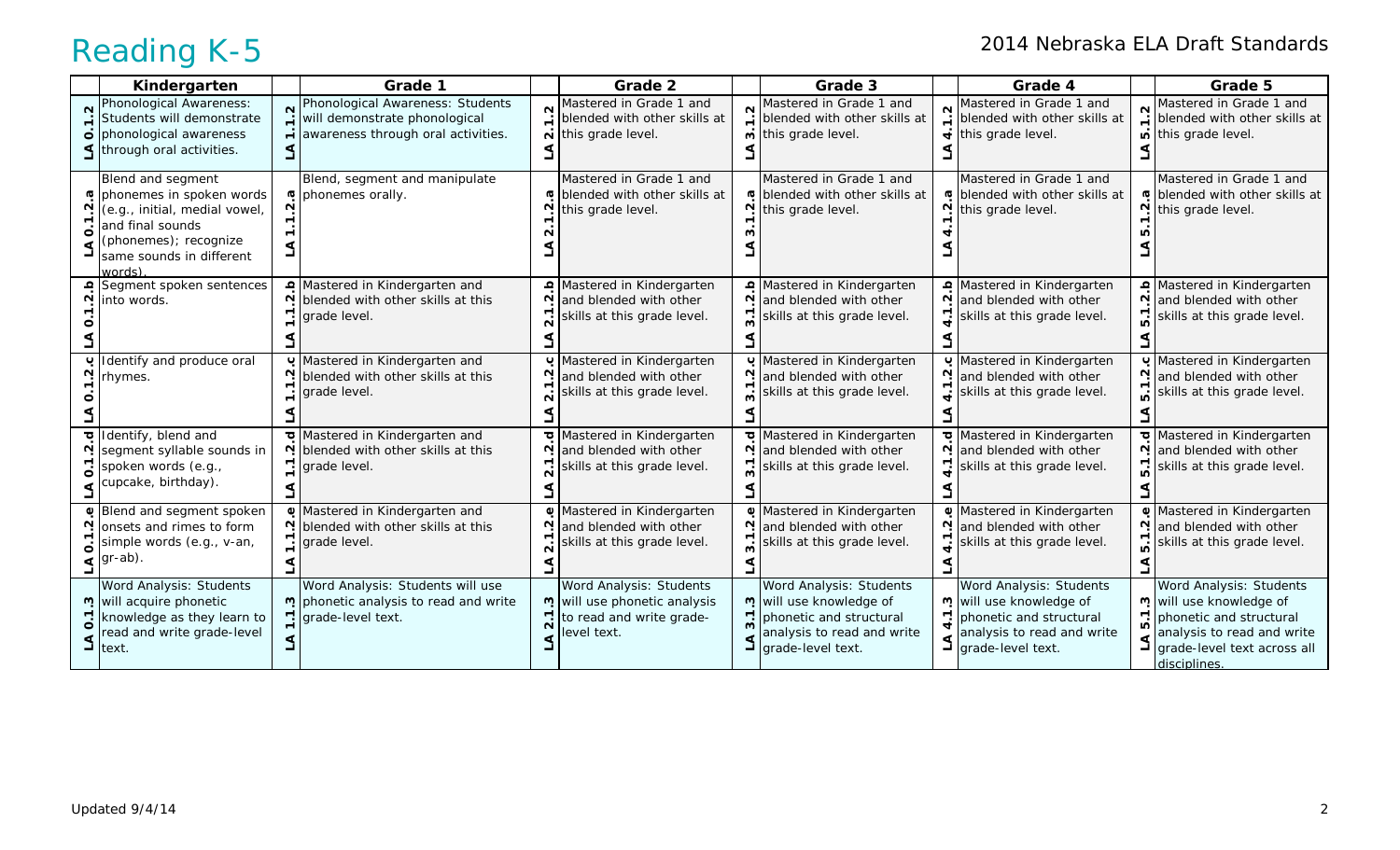| Kindergarten                                                                                                                                      |                                       | Grade 1                                                                                                                                                                                                          |                              | Grade 2                                                                                                                                                                                          |                          | Grade 3                                                                                                                                                                                                                                           |                                                               | Grade 4                                                                                                                                                                                                               |                                            | Grade 5                                                                                                                                                                                                                     |
|---------------------------------------------------------------------------------------------------------------------------------------------------|---------------------------------------|------------------------------------------------------------------------------------------------------------------------------------------------------------------------------------------------------------------|------------------------------|--------------------------------------------------------------------------------------------------------------------------------------------------------------------------------------------------|--------------------------|---------------------------------------------------------------------------------------------------------------------------------------------------------------------------------------------------------------------------------------------------|---------------------------------------------------------------|-----------------------------------------------------------------------------------------------------------------------------------------------------------------------------------------------------------------------|--------------------------------------------|-----------------------------------------------------------------------------------------------------------------------------------------------------------------------------------------------------------------------------|
| Match individual consonant<br>and short vowel sounds to<br>appropriate letters when<br>reading, writing, and<br>spelling grade-level text.        | $\boldsymbol{\sigma}$<br>$\mathbf{w}$ | Know and apply common letter-<br>sound correspondences (e.g.,<br>consonant blends, long and short<br>vowel patterns, digraphs, inflectional<br>endings) when reading, writing, and<br>spelling grade-level text. | $\sigma$<br>$\sim$           | Know and apply<br>letter/sound<br>correspondence and<br>spelling patterns (e.g.,<br>consonant and vowel<br>digraphs, diphthongs)<br>when reading, writing, and<br>spelling grade-level text.     | σ<br>ო<br>$\overline{ }$ | Know and apply advanced<br>sound/spelling patterns<br>(e.g., Anglo-Saxon<br>common roots and affixes,<br>special vowel spellings<br>m $\lceil$ [ough, ion], multi-syllable<br>words) when reading,<br>writing, and spelling grade-<br>level text. | $\boldsymbol{\sigma}$<br>$\dot{\mathsf{c}}$<br>$\overline{ }$ | Know and apply advanced<br>sound/spelling patterns<br>(e.g., Anglo-Saxon<br>common roots and affixes,<br>vowel variance, multi-<br>syllable words) when<br>$\leq$ reading, writing, and<br>spelling grade-level text. | $\boldsymbol{\sigma}$<br>ຕ່<br>$\div$<br>Ю | Know and apply phonetic<br>and structural analysis<br>(e.g., Greek and Latin<br>roots and affixes, multi-<br>syllable words) when<br>reading, writing, and<br>spelling grade-level text.                                    |
| Identify similarities and<br>differences in written<br>words (e.g., word endings,<br>onsets, rimes).                                              |                                       | Use word structure to read words<br>$\frac{a}{b}$ (e.g., onsets, rimes, digraphs,<br>contractions, common compound<br>words).                                                                                    | $\sim$                       | Use word structure to read<br>$\frac{q}{m}$ text (e.g.,<br>prefixes/suffixes,<br>compound words,<br>contractions, syllabication,<br>derivation).                                                 | ო<br>$\sim$              | Use word structure to read<br>ext (e.g.,<br>prefixes/suffixes,<br>contractions, syllabication,<br>derivation).                                                                                                                                    | ო                                                             | Use word structure to read<br>ext (e.g.,<br>prefixes/suffixes,<br>syllabication, derivation)                                                                                                                          | S                                          | Mastered in Grade 4 and<br>blended with other skills at<br>this grade level.                                                                                                                                                |
| Recognize and read grade-<br>level (phonetic and non-<br>phonetic) words in text.                                                                 |                                       | Pecognize and read grade-level<br>(phonetic and non-phonetic) words<br>in text.                                                                                                                                  | ပ<br>$\overline{N}$          | Recognize and read grade-<br>level (phonetic and non-<br>phonetic) words in text.                                                                                                                | ო<br><u>ო</u>            | Pecognize and read grade-<br>level (phonetic and non-<br>phonetic) words in text.                                                                                                                                                                 |                                                               | Mastered in Grade 3 and<br>blended with other skills at<br>this grade level.                                                                                                                                          |                                            | U Mastered in Grade 3 and<br>blended with other skills at<br>this grade level.                                                                                                                                              |
| Fluency: Students will<br>develop accuracy,<br>phrasing, and expression<br>during grade-level reading<br>experiences to support<br>comprehension. |                                       | Fluency: Students will develop<br>accuracy, phrasing, and expression<br>$\frac{1}{2}$ while reading a variety of grade-<br>level print/digital text to support<br>$\epsilon$ comprehension.                      | $\overline{2}$ .<br>گ        | Fluency: Students will<br>develop accuracy,<br>depart appropriate pace, phrasing<br>and expression while<br>reading a variety of grade-<br>level print/digital text to<br>support comprehension. | 3.1                      | Fluency: Students will read<br>a variety of grade-level<br>प print/digital texts fluently<br>with accuracy, appropriate<br>pace, phrasing, and<br>expression to support<br>comprehension.                                                         |                                                               | Fluency: Students will read<br>a variety of grade-level<br>प print/digital texts fluently<br>with accuracy, appropriate<br>pace, phrasing, and<br>expression to support<br>comprehension.                             | ๔                                          | Fluency: Students will read<br>a variety of grade-level<br>प print/digital texts fluently<br>$\sum_{\mathbf{p}}$ with accuracy, appropriate<br>pace, phrasing, and<br>$\frac{1}{2}$ expression to support<br>comprehension. |
| Listen to text of increasing<br>length and/or complexity<br>to develop stamina.                                                                   |                                       | Listen to and read text of increasing<br>length and/or complexity to support<br>reader stamina.                                                                                                                  | $\overline{\mathbf{N}}$<br>٩ | In Listen to and read text of<br>increasing length and/or<br>complexity to increase<br>reader stamina.                                                                                           | <u>ന്</u><br>$\leq$      | In Listen to and read text of<br>प increasing length and/or<br>complexity to increase<br>reader stamina.                                                                                                                                          |                                                               | In Listen to and read text of<br>increasing length and/or<br>complexity to increase<br>reader stamina.                                                                                                                | 4                                          | Use reading strategies to<br>persevere through text of<br>increasing length and/or<br>complexity.                                                                                                                           |
| Use appropriate expression<br>to reflect meaning while<br>reading emergent-reader<br>$\overline{\text{O}}$ text.                                  |                                       | Use appropriate pace, expression,<br>and intonation to reflect the<br>meaning of text (e.g., character<br>voices, emotions).                                                                                     | ≏<br>N<br>٩                  | Use varied pace,<br>expression, and intonation<br>to reflect meaning of text<br>(e.g., mood, events,<br>emotions).                                                                               | $\Omega$                 | Use context to adjust pace<br>and prosody based on<br>$\div$ purpose, text complexity,<br>$\overline{\mathsf{m}}$ form, and style.                                                                                                                | $\blacksquare$                                                | Use context to adjust pace<br>and prosody based on<br>purpose, text complexity,<br>form, and style.                                                                                                                   |                                            | Use context to adjust pace<br>and prosody based on<br>$\therefore$ purpose, text complexity,<br>form, and style.                                                                                                            |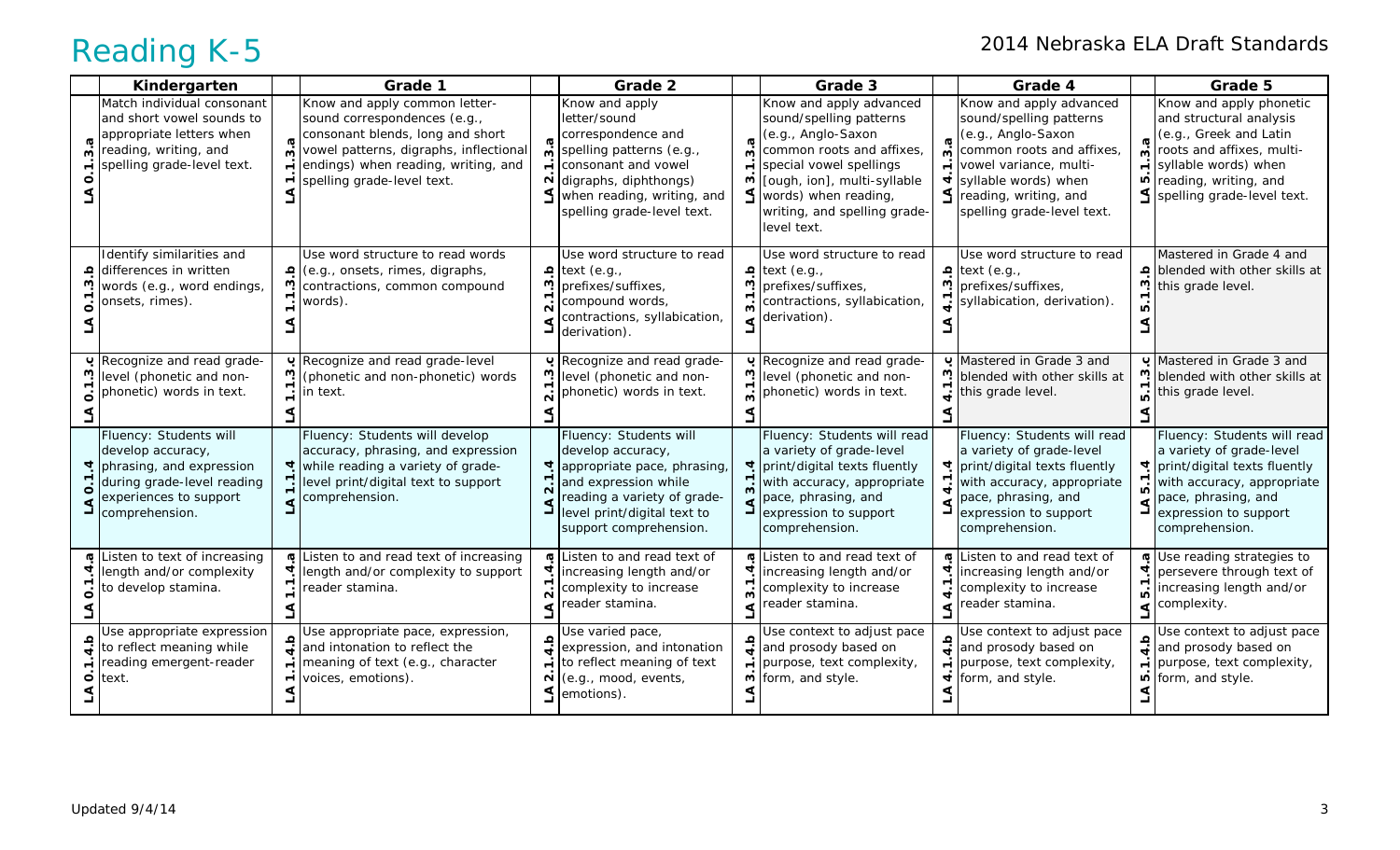|              | Kindergarten                                                                                                                                                                |                                                                 | Grade 1                                                                                                                                                                       |                                                                    | Grade 2                                                                                                                                                                                                    |                                                                 | Grade 3                                                                                                                                                                                                                                                     |                                            | Grade 4                                                                                                                                                                                                          |                                          | Grade 5                                                                                                                                                                                                                 |
|--------------|-----------------------------------------------------------------------------------------------------------------------------------------------------------------------------|-----------------------------------------------------------------|-------------------------------------------------------------------------------------------------------------------------------------------------------------------------------|--------------------------------------------------------------------|------------------------------------------------------------------------------------------------------------------------------------------------------------------------------------------------------------|-----------------------------------------------------------------|-------------------------------------------------------------------------------------------------------------------------------------------------------------------------------------------------------------------------------------------------------------|--------------------------------------------|------------------------------------------------------------------------------------------------------------------------------------------------------------------------------------------------------------------|------------------------------------------|-------------------------------------------------------------------------------------------------------------------------------------------------------------------------------------------------------------------------|
|              | Vocabulary: Students will<br>p build and use<br>conversational, academic,<br>and content-specific grade-<br>level vocabulary.                                               | rù.                                                             | Vocabulary: Students will build and<br>use conversational, academic, and<br>content-specific grade-level<br>vocabulary.                                                       | 2.1<br>٩                                                           | Vocabulary: Students will<br>p build and use<br>conversational, academic,<br>and content-specific grade-<br>level vocabulary.                                                                              | <b>LO</b><br>$\overline{\phantom{0}}$<br>$\boldsymbol{\omega}$  | Vocabulary: Students will<br>build and use<br>conversational, academic,<br>and content-specific grade-<br>level vocabulary.                                                                                                                                 |                                            | Vocabulary: Students will<br>p build and use<br>conversational, academic,<br>and content-specific grade-<br>$\mathbf{I}$ level vocabulary.                                                                       | ທ<br>L                                   | Vocabulary: Students will<br>puild and use<br>conversational, academic,<br>and content-specific grade-<br>level vocabulary.                                                                                             |
|              | Examine word structure<br>elements and word<br>patterns to determine<br>meaning (e.g., plural<br>forms, simple compounds)                                                   | ō.                                                              | Use word structure elements, known<br>words, and word patterns to<br>determine meaning (e.g., plural<br>o forms, simple compounds, base<br>words).                            | rü                                                                 | Use word structure<br>elements, known words,<br>and word patterns to<br>determine meaning (e.g.,<br>contractions, plurals,<br>possessives, basic parts of<br>speech, compounds,<br>syllables).             | G<br>r.                                                         | Determine meaning of<br>words through the<br>knowledge of word<br>structure elements, known<br>words, and word patterns<br>(e.g., contractions, plurals,<br>possessives, parts of<br>speech, syllables, affixes,<br>base and root words,<br>abbreviations). | īΰ.                                        | Apply knowledge of word<br>structure elements, known<br>words, and word patterns<br>to determine meaning<br>(e.g., plurals, possessives,<br>parts of speech, affixes,<br>base and root words).                   | ΓÚ.<br>$\overline{10}$                   | Apply knowledge of word<br>structure elements, known<br>words, and word patterns<br>to determine meaning<br>(e.g., parts of speech,<br>Greek, Latin, and Anglo-<br>Saxon affixes and roots).                            |
| C<br>ம்<br>o | Develop awareness of<br>context clues (e.g.,<br>predictions, word and<br>sentence clues) and text<br>features that may be used<br>to infer the meaning of<br>unknown words. | a.<br>G<br>$\overline{\phantom{a}}$<br>$\overline{\phantom{0}}$ | Demonstrate understanding that<br>context clues (e.g., word and<br>sentence clues), and text features<br>exist and may be used to help infer<br>the meaning of unknown words. | 5.b<br>$\blacksquare$<br>N<br>₹                                    | Identify and use context<br>clues (e.g., word and<br>sentence clues) and text<br>features to help infer<br>meaning of unknown<br>words.                                                                    | 5.b<br>$\overline{\phantom{0}}$<br>ო<br>L                       | Apply context clues (e.g.,<br>word, phrase, and<br>sentence clues) and text<br>features to help infer<br>meaning of unknown<br>words.                                                                                                                       | g.g                                        | Apply context clues (e.g.,<br>word, phrase, and<br>sentence, and paragraph<br>clues) and text features to<br>infer meaning of unknown<br>words.                                                                  | 5.b<br>$\overline{ }$<br>L               | Select and apply<br>knowledge of context clues<br>(e.g., word, phrase,<br>sentence, and paragraph<br>$\overline{p}$ clues) and text features to<br>determine meaning of<br>unknown words.                               |
| ۱ó<br>0      | Acquire new academic and<br>content-specific grade-<br>level vocabulary, relate to<br>prior knowledge, and apply<br>$\leq$ in new situations.                               | $\overline{ }$                                                  | Acquire new academic and content-<br>specific grade-level vocabulary,<br>relate to prior knowledge, and apply<br>in new situations.                                           | ம்<br>N                                                            | Acquire new academic and<br>content-specific grade-<br>level vocabulary, relate to<br>prior knowledge, and apply<br>$\leq$ in new situations.                                                              | ம்<br>$\blacksquare$<br>ო                                       | Acquire new academic and<br>content-specific grade-<br>level vocabulary, relate to<br>prior knowledge, and apply<br>$\leq$ in new situations.                                                                                                               | $\overline{a}$<br>$\blacksquare$           | Acquire new academic and<br>content-specific grade-<br>level vocabulary, relate to<br>prior knowledge, and apply<br>$\leq$ in new situations.                                                                    | ம்<br>$\vec{r}$<br>Ю                     | Acquire new academic and<br>content-specific grade-<br>level vocabulary, relate to<br>prior knowledge, and apply<br>$\leq$ in new situations.                                                                           |
| ١C           | Identify semantic<br>relationships (e.g.,<br>conceptual categories) to<br>determine word<br>relationships.                                                                  | p<br>۱ó                                                         | Identify semantic relationships (e.g.,<br>conceptual categories, synonyms,<br>antonyms) to determine word<br>relationships.                                                   | $\overline{\mathbf{o}}$<br>ю<br>$\overline{\phantom{0}}$<br>N<br>٩ | Identify semantic<br>relationships (e.g.,<br>conceptual categories,<br>synonyms, antonyms,<br>multiple meanings) to<br>determine the meaning of<br>words, aid in<br>comprehension, and<br>improve writing. | $\overline{\sigma}$<br>ம்<br>$\overline{\phantom{0}}$<br>w<br>L | Identify semantic<br>relationships (e.g.,<br>synonyms, antonyms,<br>homographs, homophones,<br>multiple-meaning words)<br>to determine the meaning<br>of words, aid in<br>comprehension, and<br>improve writing.                                            | $\overline{c}$<br>Ю<br>$\overline{ }$<br>4 | Identify semantic<br>relationships (e.g.,<br>synonyms, antonyms,<br>homographs, homophones,<br>multiple-meaning words)<br>to determine the meaning<br>of words, aid in<br>comprehension, and<br>improve writing. | ত্<br>ທ<br>$\overline{\phantom{0}}$<br>Ю | Identify semantic<br>relationships (e.g.,<br>synonyms, antonyms,<br>homographs, homophones,<br>multiple-meaning words)<br>to determine the meaning<br>$\leq$ of words, aid in<br>comprehension, and<br>improve writing. |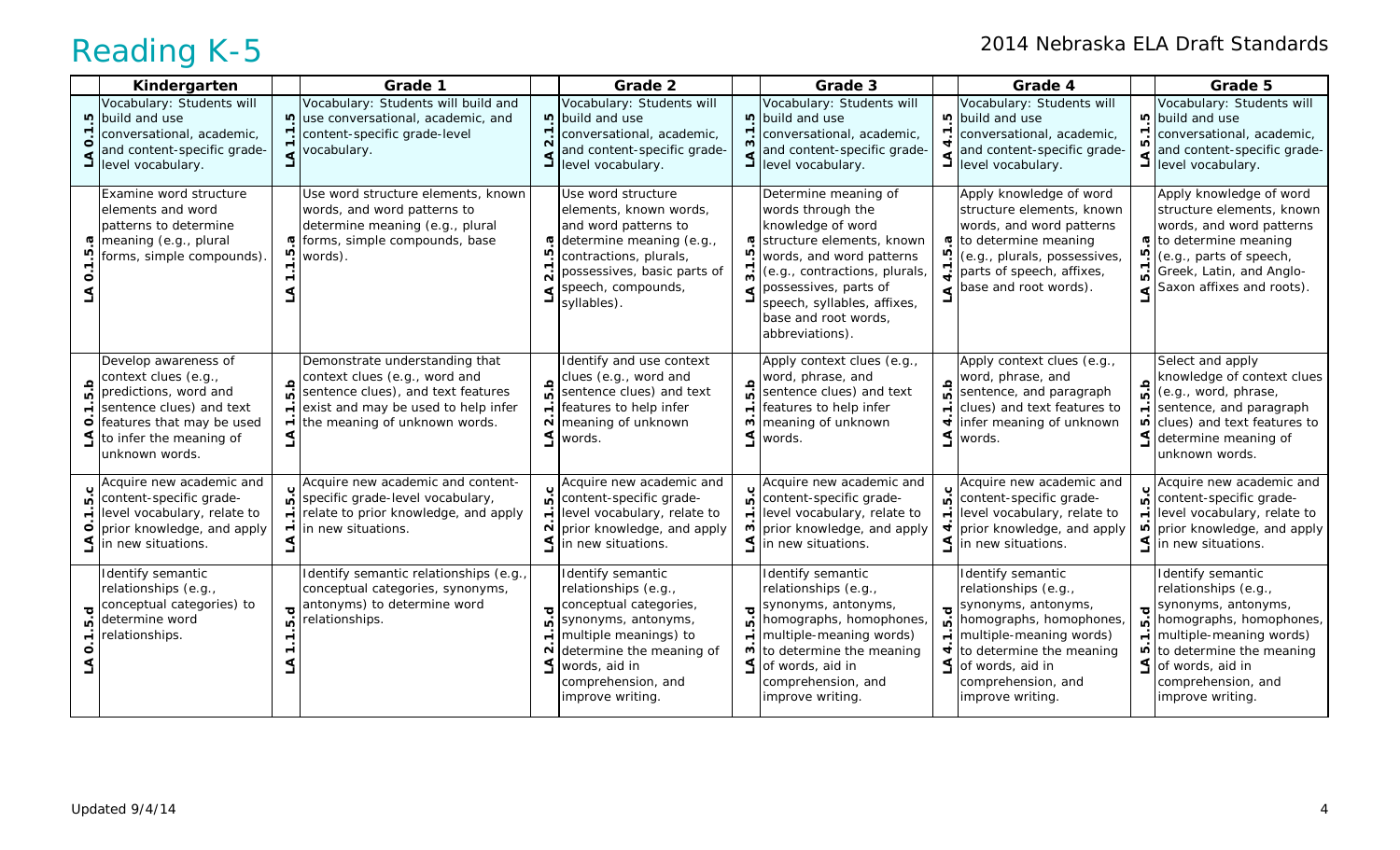|                                                                                                                                     | <b>Grade 5</b><br>Grade 4                                           |
|-------------------------------------------------------------------------------------------------------------------------------------|---------------------------------------------------------------------|
| <b>U</b> With adult quidance,<br><b>U</b> Locate words and determine word<br><b>↓</b> Locate words and<br><b>↓ILocate words and</b> | $\bullet$ Determine meaning using<br><b>Determine meaning using</b> |
| determine meaning using<br>determine meaning using<br>ي [determine word meaning<br>meaning using reference materials [9]            | <u>ιος</u> reference materials.<br>P. reference materials.          |
| eleference materials.<br>` Iusing reference materials<br>Freference materials.<br>· and classroom resources.                        | ഥ                                                                   |
| and classroom resources.                                                                                                            |                                                                     |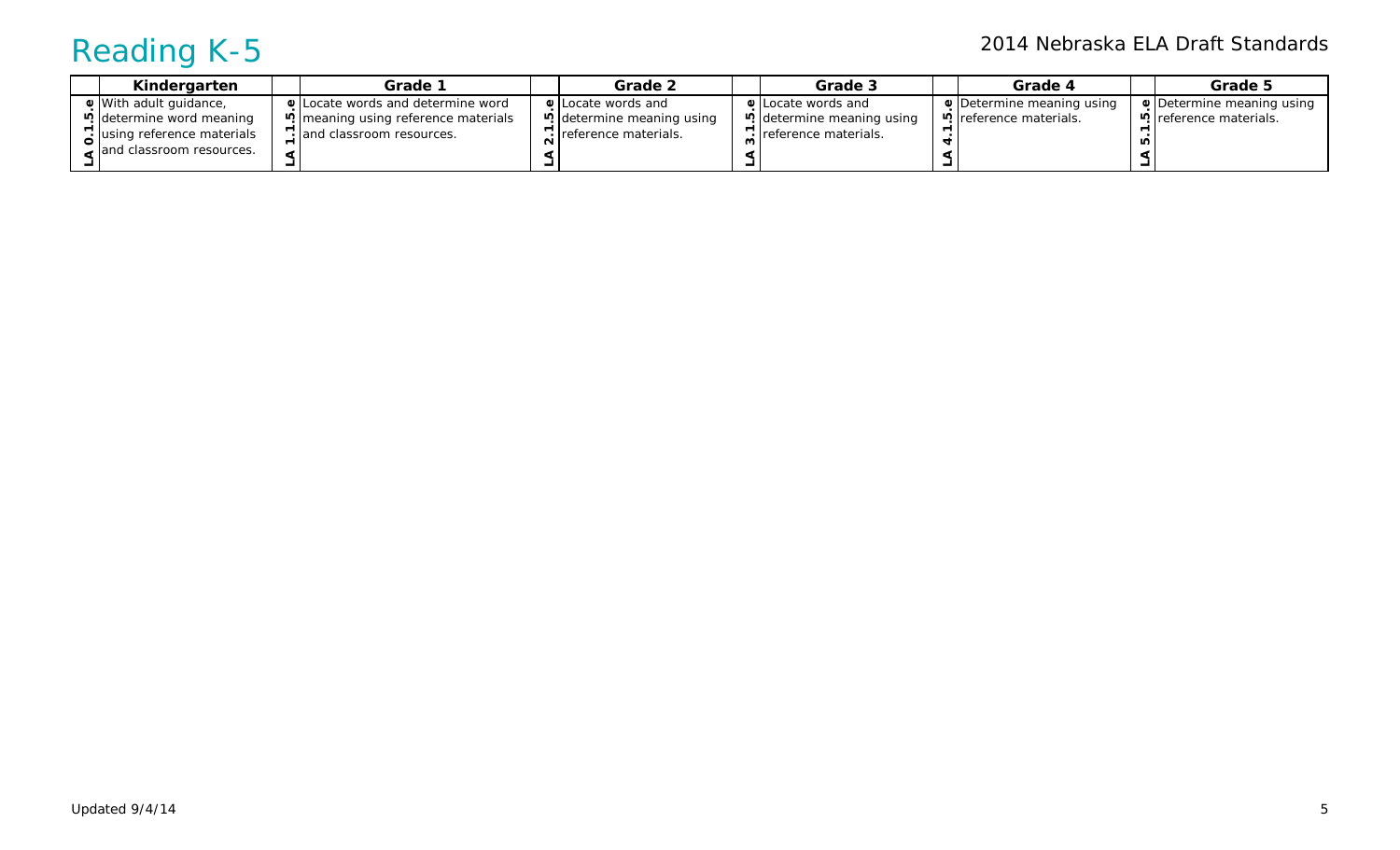|         | Kindergarten                                                                                                                                   | Grade 1                                                                                                                                                             |                         | Grade 2                                                                                                                                                                                            |          | Grade 3                                                                                                                                                                                                                                    |      | Grade 4                                                                                                                                                                                                                                                                       |                                                                      | Grade 5                                                                                                                                                                                                                                  |
|---------|------------------------------------------------------------------------------------------------------------------------------------------------|---------------------------------------------------------------------------------------------------------------------------------------------------------------------|-------------------------|----------------------------------------------------------------------------------------------------------------------------------------------------------------------------------------------------|----------|--------------------------------------------------------------------------------------------------------------------------------------------------------------------------------------------------------------------------------------------|------|-------------------------------------------------------------------------------------------------------------------------------------------------------------------------------------------------------------------------------------------------------------------------------|----------------------------------------------------------------------|------------------------------------------------------------------------------------------------------------------------------------------------------------------------------------------------------------------------------------------|
| $\circ$ | Comprehension: Students<br>will construct meaning by<br>using prior knowledge<br>while reading emergent<br>literary and informational<br>text. | Comprehension: Students will<br>construct meaning by using prior<br>knowledge and text information<br>while reading grade-level literary<br>and informational text. | o.<br>$\mathbf{\Omega}$ | Comprehension: Students<br>will construct meaning by<br>using prior knowledge and<br>text information to monitor<br>comprehension while<br>reading grade-level literary<br>and informational text. |          | Comprehension: Students<br>will construct meaning by<br>applying prior knowledge,<br>using text information, and<br>monitoring comprehension<br>m while reading increasingly<br>complex grade-level<br>literary and informational<br>text. |      | Comprehension: Students<br>will construct meaning by<br>applying prior knowledge,<br>using text information, and<br>$\sum$ monitoring comprehension<br>$\overrightarrow{\mathbf{r}}$ while reading increasingly<br>complex grade-level<br>literary and informational<br>text. | $\bullet$<br>$\overline{a}$                                          | Comprehension: Students<br>will construct meaning by<br>applying prior knowledge,<br>using text information, and<br>monitoring comprehension<br>while reading increasingly<br>complex grade-level<br>literary and informational<br>text. |
|         | With adult guidance,<br>dentify author's purpose<br>(e.g., explain, entertain,<br>inform).                                                     | Identify author's purpose (e.g.,<br>explain, entertain, inform).                                                                                                    | Ø                       | Identify author's<br>purpose(s) (e.g., explain,<br>entertain, inform,<br>persuade) to support text<br>comprehension.                                                                               | ⋖        | Identify author's<br>purpose(s) (e.g., explain,<br>entertain, inform,<br>persuade) to support text<br>comprehension.                                                                                                                       |      | Examine text to determine<br>author's purpose(s) and<br>describe how author's<br>$\frac{1}{\bullet}$ perspective (e.g., beliefs,<br>assumptions, biases)<br>influences text.                                                                                                  | <b>G</b><br>ڢ                                                        | Examine text to determine<br>author's purpose(s) and<br>describe how author's<br>perspective (e.g., beliefs,<br>assumptions, biases)<br>influences text.                                                                                 |
|         | Identify elements of<br>Pliterary text (e.g.,<br>characters, setting,<br>events).                                                              | Identify elements of literary text<br>(e.g., characters, setting, events).                                                                                          | $\overline{2}$          | Identify elements of<br>literary text (e.g.,<br>characters, setting, plot).                                                                                                                        | $\Omega$ | Identify and describe<br>elements of literary text<br>(e.g., characters, setting,<br>$\leq$ plot, point of view).                                                                                                                          | $-1$ | Identify and describe<br>elements of literary text<br>(e.g., characters, setting,<br>$\left\lfloor \frac{1}{2} \right\rfloor$ plot, point of view, theme).                                                                                                                    | 5.1                                                                  | Analyze and describe<br>elements of literary text<br>(e.g., characters, setting,<br>$\sum_{i=1}^{n}$ plot, point of view, theme).                                                                                                        |
|         | With adult guidance,<br>u dentify an author's use of<br>literary devices (e.g.,<br>rhyme, rhythm, repetition,<br>$\leq$ alliteration).         | Identify an author's use of literary<br>o devices (e.g., simile, alliteration,<br>onomatopoeia, imagery, rhythm,<br>personification).                               | ∘<br>ົ                  | Identify and explain why<br>authors use literary<br>devices (e.g., simile,<br>alliteration, onomatopoeia,<br>imagery, rhythm,<br>personification).                                                 |          | Identify and explain why<br>plauthors use literary<br>devices (e.g., simile,<br>alliteration, onomatopoeia,<br>imagery, rhythm,<br>personification, hyperbole,<br>idioms)                                                                  |      | Identify and explain why<br>authors use literary<br>devices (e.g., simile,<br>metaphor, alliteration,<br>onomatopoeia, imagery,<br>rhythm, personification,<br>hyperbole, idioms)                                                                                             | $\mathbf C$<br>$\ddot{\mathbf{0}}$<br>$\overline{\phantom{0}}$<br>ü٠ | Identify and explain why<br>authors use literary<br>devices (e.g., simile,<br>metaphor, alliteration,<br>onomatopoeia, imagery,<br>rhythm, personification,<br>hyperbole, idioms)                                                        |
|         | With adult guidance, retell<br>major events and key<br>details from a literary text<br>and/or media.                                           | Retell major events and key details<br>o from a literary text and/or media.                                                                                         | ڢ<br>$\mathbf{\Omega}$  | Retell major events and<br>key details from a literary<br>text and/or media and<br>support a prompted theme.                                                                                       |          | Summarize a literary text<br>and/or media, using key<br>details to identify the<br>theme.                                                                                                                                                  |      | Summarize a literary text<br>and/or media, using key<br>details to identify the<br>theme.                                                                                                                                                                                     | $\bullet$<br>5.1                                                     | Summarize and analyze a<br>literary text and/or media,<br>using key details to explain<br>the theme.                                                                                                                                     |
|         | With adult guidance, retell<br>main ideas from<br>informational text and/or<br>media.                                                          | Retell main ideas and supporting<br>details from informational text<br>and/or media.                                                                                | $\omega$<br>$\sim$      | Retell main ideas and<br>supporting details from<br>informational text and/or<br>media.                                                                                                            | ∾<br>ო   | Determine main ideas and<br>supporting details from<br>informational text and/or<br>media.                                                                                                                                                 | ०    | $\circ$ Determine main ideas and<br>supporting details from<br>informational text and/or<br>media.                                                                                                                                                                            | ڢ                                                                    | Summarize and analyze an<br>informational text and/or<br>media, using supporting<br>details to explain the main<br>idea                                                                                                                  |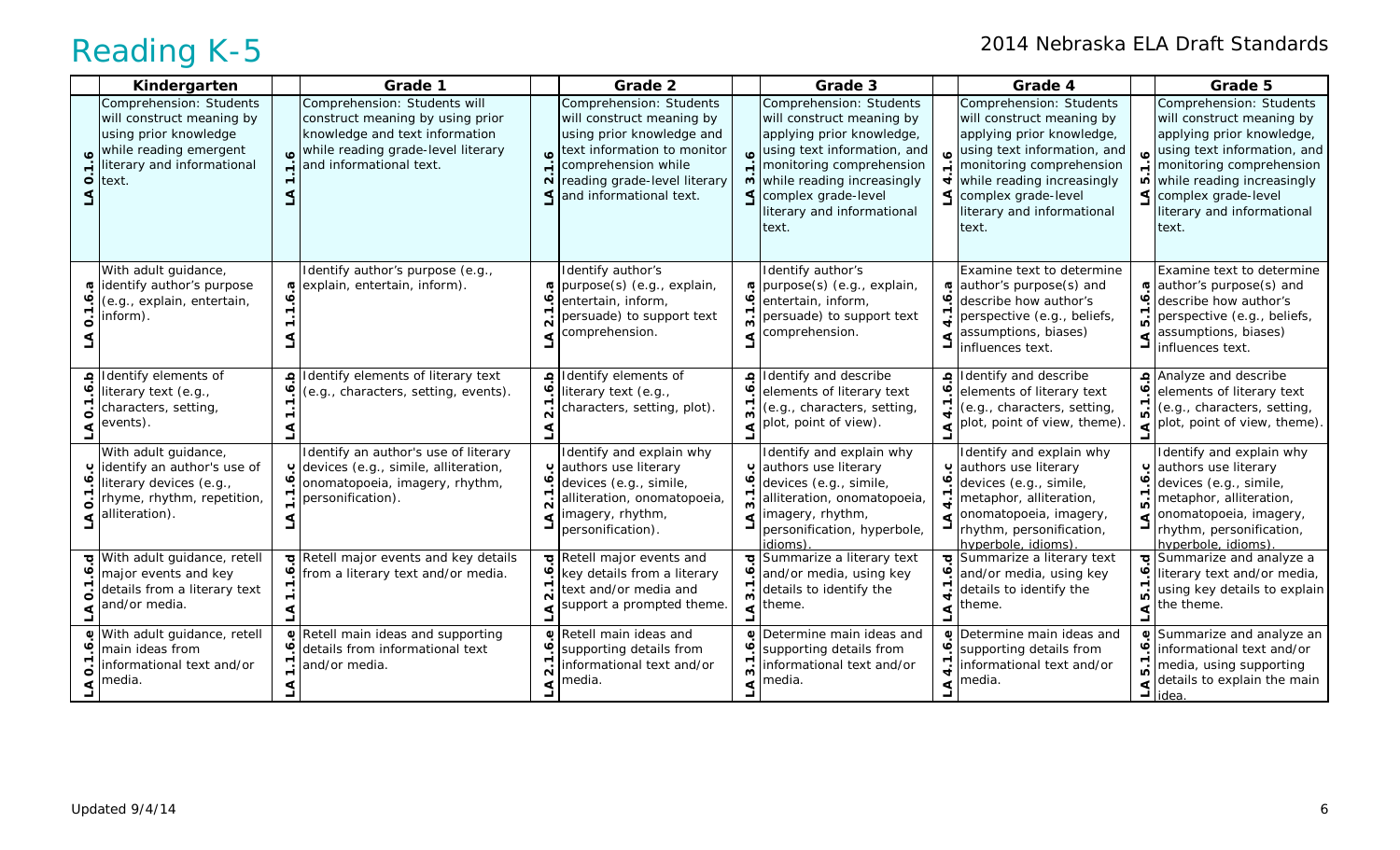| Kindergarten                                                                                                                                                          |                          | Grade 1                                                                                                                                                                            |                            | Grade 2                                                                                                                                                  |                                | Grade 3                                                                                                                                                                            |        | Grade 4                                                                                                                                                                                        |                               | Grade 5                                                                                                                                                                                                                                                       |
|-----------------------------------------------------------------------------------------------------------------------------------------------------------------------|--------------------------|------------------------------------------------------------------------------------------------------------------------------------------------------------------------------------|----------------------------|----------------------------------------------------------------------------------------------------------------------------------------------------------|--------------------------------|------------------------------------------------------------------------------------------------------------------------------------------------------------------------------------|--------|------------------------------------------------------------------------------------------------------------------------------------------------------------------------------------------------|-------------------------------|---------------------------------------------------------------------------------------------------------------------------------------------------------------------------------------------------------------------------------------------------------------|
| Identify text features in<br>print and digital<br>informational text.                                                                                                 | ු                        | Identify text features in print and<br>digital informational text.                                                                                                                 | ó.f<br>$\overline{ }$<br>N | Use text features to locate<br>information and gain<br>meaning from print and<br>digital text.                                                           | نه.<br>$\overline{ }$<br>w     | Use text features to locate<br>information and explain<br>how the information<br>contributes to an<br>understanding of print and<br>diaital text                                   | نۍ     | Use text features to locate<br>information and explain<br>how the information<br>contributes to an<br>understanding of print and<br>digital text.                                              | 6.f<br>ю                      | Use text features to locate<br>information and explain<br>how the information<br>contributes to an<br>understanding of print and<br>digital text                                                                                                              |
| Identify the basic<br>characteristics of literary<br>and informational text.                                                                                          | $\overline{\phantom{0}}$ | Identify the basic characteristics of a<br>variety of literary and informational<br>texts.                                                                                         | $\sim$                     | Compare and contrast the<br>$\sigma$ basic characteristics of a<br>variety of literary and<br>informational texts.                                       | 6.9<br>w<br>S.                 | Compare and contrast the<br>characteristics that<br>distinguish a variety of<br>literary and informational<br>texts.                                                               |        | Compare and contrast the<br>characteristics that<br>distinguish a variety of<br>literary and informational<br>texts.                                                                           | 6.9<br>$\overline{ }$<br>Ю    | Use textual evidence to<br>compare and contrast the<br>characteristics that<br>distinguish a variety of<br>literary and informational<br>texts                                                                                                                |
| Make connections between<br>own life and/or other<br>cultures in literary and<br>informational text.                                                                  | ۽.                       | Make connections between own life<br>and/or other cultures in literary and<br>informational text.                                                                                  | <u>ء</u>                   | Identify topics and/or<br>patterns across multiple<br>literary and informational<br>texts to develop a<br>multicultural perspective.                     |                                | Compare and contrast<br>similar themes, topics,<br>and/or patterns of events<br>$\frac{1}{2}$ in literary and<br>informational texts to<br>develop a multicultural<br>perspective. |        | Compare and contrast<br>similar themes, topics,<br>and/or patterns of events<br>$\mathsf{E}$ in literary and<br>informational texts to<br>develop a multicultural<br>perspective.              | 후.<br>ڢ<br>₫                  | Explain the relationships or<br>interactions between two<br>or more individuals,<br>events, ideas, or concepts<br>in literary and<br>informational texts, citing<br>textual evidence to develop<br>a national and international<br>multicultural perspective. |
| Construct and/or answer<br>clarifying questions (who,<br>what, when, where, why,<br>how) and support answers<br>with evidence from the text<br>or additional sources. | $\mathbf{\tau}$          | Construct and/or answer clarifying<br>questions (who, what, when, where,<br>why, how) and support answers with<br>evidence from the text or additional<br>$\triangleleft$ sources. | $\ddot{\bullet}$           | Construct and/or answer<br>literal and inferential<br>questions and support<br>answers with specific<br>evidence from the text or<br>additional sources. | <u>ن</u><br>$\dot{\mathbf{c}}$ | Construct and/or answer<br>literal and inferential<br>questions and support<br>answers with specific<br>evidence from the text or<br>additional sources.                           |        | Construct and/or answer<br>$\frac{1}{2}$ literal, inferential, and<br>critical questions and<br>support answers with<br>explicit evidence from the<br>text or additional sources.              | <u>ا: ه</u><br>ທ່<br>$\Delta$ | Construct and/or answer<br>literal, inferential, and<br>critical questions and<br>support answers with<br>explicit evidence from the<br>text or additional sources.                                                                                           |
| Identify the characteristics<br>of organizational patterns<br>found in informational text<br>(e.g., sequence,<br>compare/contrast).                                   |                          | Identify the characteristics of<br>organizational patterns found in<br>informational text (e.g., sequence,<br>compare/contrast).                                                   | ز.<br>ف<br>$\mathbf{N}$    | Identify organizational<br>patterns found in<br>informational text (e.g.,<br>sequence, description,<br>compare/contrast).                                | $\dot{\mathbf{c}}$             | Identify and apply<br>knowledge of<br>organizational patterns to<br>comprehend informational<br>text (e.g., sequence,<br>description, cause and<br>effect, compare/contrast).      | ç<br>᠇ | Identify and apply<br>knowledge of<br>organizational patterns to<br>comprehend informational<br>text (e.g., sequence,<br>description, cause and<br>effect, compare/contrast,<br>fact/opinion). | [.م.<br>ம்                    | Identify and apply<br>knowledge of<br>organizational patterns to<br>comprehend informational<br>text(s) (e.g., sequence,<br>description, cause and<br>effect, compare/contrast,<br>fact/opinion).                                                             |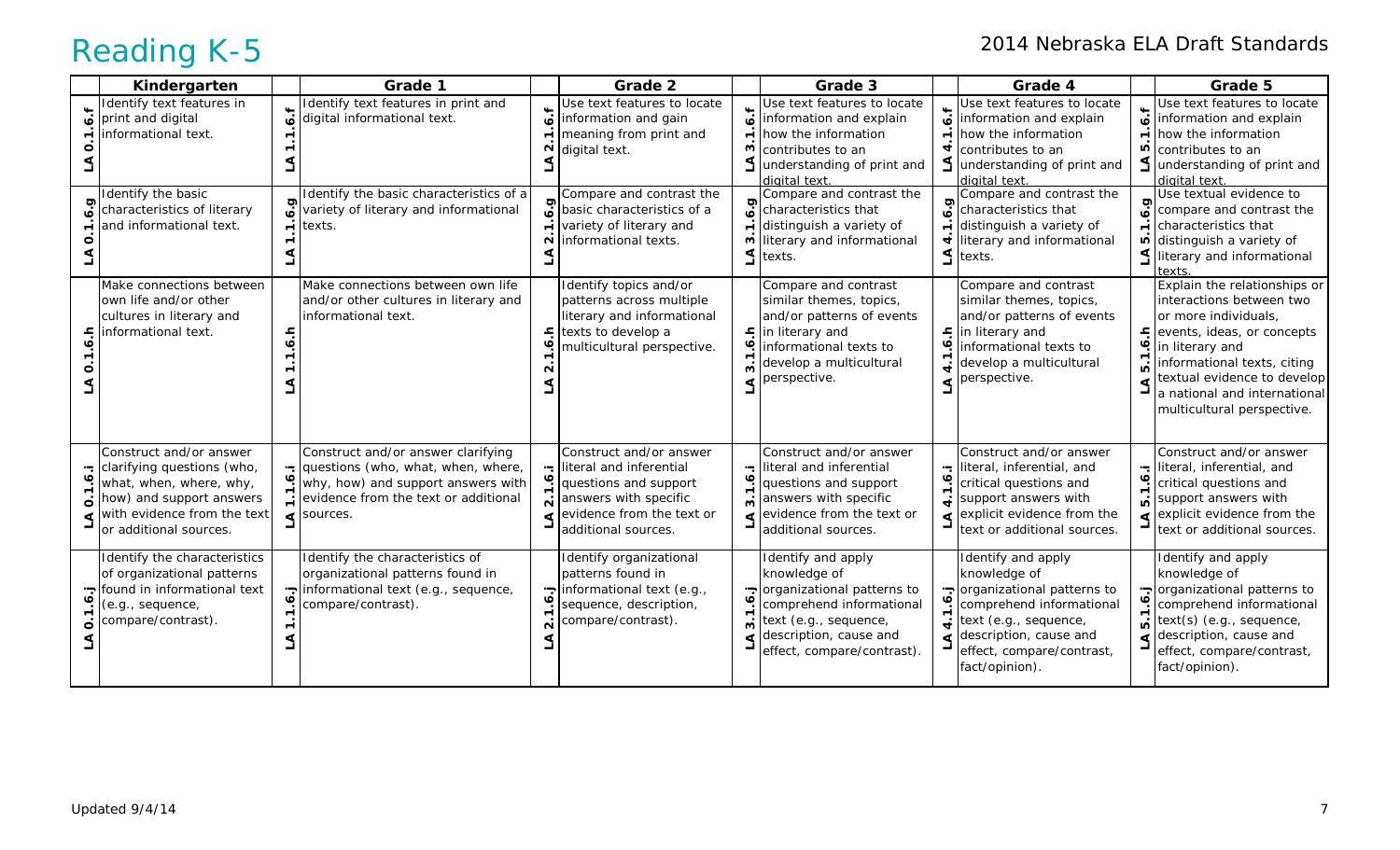|   | Kindergarten                                                                                                                                  |                          | Grade 1                                                                                                                                          |                                                | Grade 2                                                                                                                                                                            |                     | Grade 3                                                                                                                                                                                                                               |                                  | Grade 4                                                                                                                                                                                                                                                          |                                                 | Grade 5                                                                                                                                                                                                                                                                                                    |
|---|-----------------------------------------------------------------------------------------------------------------------------------------------|--------------------------|--------------------------------------------------------------------------------------------------------------------------------------------------|------------------------------------------------|------------------------------------------------------------------------------------------------------------------------------------------------------------------------------------|---------------------|---------------------------------------------------------------------------------------------------------------------------------------------------------------------------------------------------------------------------------------|----------------------------------|------------------------------------------------------------------------------------------------------------------------------------------------------------------------------------------------------------------------------------------------------------------|-------------------------------------------------|------------------------------------------------------------------------------------------------------------------------------------------------------------------------------------------------------------------------------------------------------------------------------------------------------------|
| O | Identify different purposes<br>for reading (e.g., inform,<br>enjoy).                                                                          |                          | Identify and explain purpose for<br>reading (e.g., answer a question,<br>enjoy).                                                                 | ⊻                                              | Select text and explain the<br>purpose (e.g., answer a<br>question, solve problems,<br>enjoy, form an opinion,<br>predict outcomes,<br>accomplish a task).                         | ო                   | Select text and explain the<br>purpose (e.g., answer a<br>question, solve problems,<br>enjoy, form an opinion,<br>understand a specific<br>viewpoint, predict<br>outcomes, discover models<br>for own writing, accomplish<br>a task). | ه.<br>4                          | Select text and explain the<br>purpose (e.g., answer a<br>question, solve problems,<br>$\mathbf{y}$ enjoy, form an opinion,<br>understand a specific<br>$\div$ viewpoint, predict<br>outcomes, discover models<br>$\leq$ for own writing, accomplish<br>a task). | 6.15<br>$\overline{ }$<br>ю<br>S                | Select text for a particular<br>purpose (e.g., answer a<br>question, solve problems,<br>enjoy, form an opinion,<br>understand a specific<br>viewpoint, predict<br>outcomes, discover models<br>for own writing, accomplish<br>a task), citing evidence to<br>support analysis,<br>reflection, or research. |
|   | Build background<br>knowledge and activate<br>prior knowledge to identify<br>text-to-self, text-to-text,<br>and text-to-world<br>connections. | $\overline{\phantom{0}}$ | Build background knowledge and<br>activate prior knowledge to identify<br>text-to-self, text-to-text, and text-to<br>world connections.          | 5<br>$\blacksquare$<br>$\mathbf{\Omega}$       | Build background<br>knowledge and activate<br>prior knowledge to identify<br>text-to-self, text-to-text,<br>and text-to-world<br>connections before, during,<br>and after reading. | $\overline{ }$<br>ო | Build background<br>knowledge and activate<br>prior knowledge to identify<br>text-to-self, text-to-text,<br>and text-to-world<br>connections before, during,<br>and after reading.                                                    | $\ddot{\circ}$<br>$\blacksquare$ | Build background<br>knowledge and activate<br>prior knowledge to identify<br>text-to-self, text-to-text,<br>and text-to-world<br>connections before, during,<br>and after reading.                                                                               | $\overline{6}$<br>$\overline{\phantom{0}}$<br>ю | Build background<br>knowledge and activate<br>prior knowledge to identify<br>text-to-self, text-to-text,<br>and text-to-world<br>connections before, during,<br>and after reading.                                                                                                                         |
|   | With adult guidance,<br>monitor comprehension by<br>recognizing when meaning<br>is disrupted.                                                 |                          | Self-monitor comprehension by<br>$\mathsf{E}$ recognizing when meaning is<br>disrupted and apply strategies to<br>clarify, confirm, or correct.  | ε<br>۰<br>$\mathbf{\Omega}$<br>S               | Self-monitor<br>comprehension by<br>recognizing when meaning<br>is disrupted and apply<br>strategies to clarify,<br>confirm, or correct.                                           | m                   | Self-monitor<br><b>E</b> comprehension by<br>recognizing when meaning<br>is disrupted and apply<br>strategies to clarify,<br>confirm, or correct.                                                                                     |                                  | Self-monitor<br><b>E</b> comprehension by<br>recognizing when meaning<br>is disrupted and apply<br>strategies to clarify,<br>confirm, or correct.                                                                                                                | ٤<br>ق<br>$\blacktriangledown$<br>ம்<br>₹       | Self-monitor<br>comprehension by<br>recognizing when meaning<br>is disrupted and apply<br>strategies to clarify,<br>confirm, or correct.                                                                                                                                                                   |
|   | Make predictions about a<br>text using prior knowledge,<br>⊑ lpictures, illustrations and<br>titles.                                          |                          | Make predictions about literary,<br>informational, digital text, and/or<br>F media using prior knowledge,<br>pictures, illustrations and titles. |                                                | Make predictions and<br>inferences about a text<br>$\mathsf{S}$ before, during, and after<br>reading literary,<br>informational, digital text,<br>and/or media.                    |                     | Make and confirm/modify<br>predictions and inferences<br>pefore, during, and after<br>reading literary,<br>informational, digital text,<br>and/or media.                                                                              |                                  | Make and confirm/modify<br>predictions and inferences<br>$\mathsf{E}$ before, during, and after<br>reading literary,<br>informational, digital text,<br>and/or media.                                                                                            | Ξ.<br>ڢ                                         | Make and confirm/modify<br>predictions and inferences<br>with text evidence while<br>previewing and reading<br>literary, informational,<br>digital text, and/or media.                                                                                                                                     |
|   | Respond to text (e.g.,<br>verbally, in writing, or<br>artistically).                                                                          |                          | Demonstrate an understanding of<br>text via multiple mediums (e.g.,<br>writing, artistic representation,<br>video, other media).                 | ة<br>$\overline{ }$<br>$\overline{\mathsf{N}}$ | Demonstrate an<br>understanding of text via<br>multiple mediums (e.g.,<br>writing, artistic<br>representation, video,<br>other media).                                             | $\circ$<br>ო        | Demonstrate an<br>understanding of text via<br>multiple mediums (e.g.,<br>writing, artistic<br>representation, video,<br>other media).                                                                                                | $\blacksquare$<br>₹              | Demonstrate an<br>understanding of text via<br>multiple mediums (e.g.,<br>writing, artistic<br>representation, video,<br>other media).                                                                                                                           | $\ddot{\circ}$<br>$\div$<br>$\overline{a}$<br>L | Demonstrate an<br>understanding of text via<br>multiple mediums (e.g.,<br>writing, artistic<br>representation, video,<br>other media)                                                                                                                                                                      |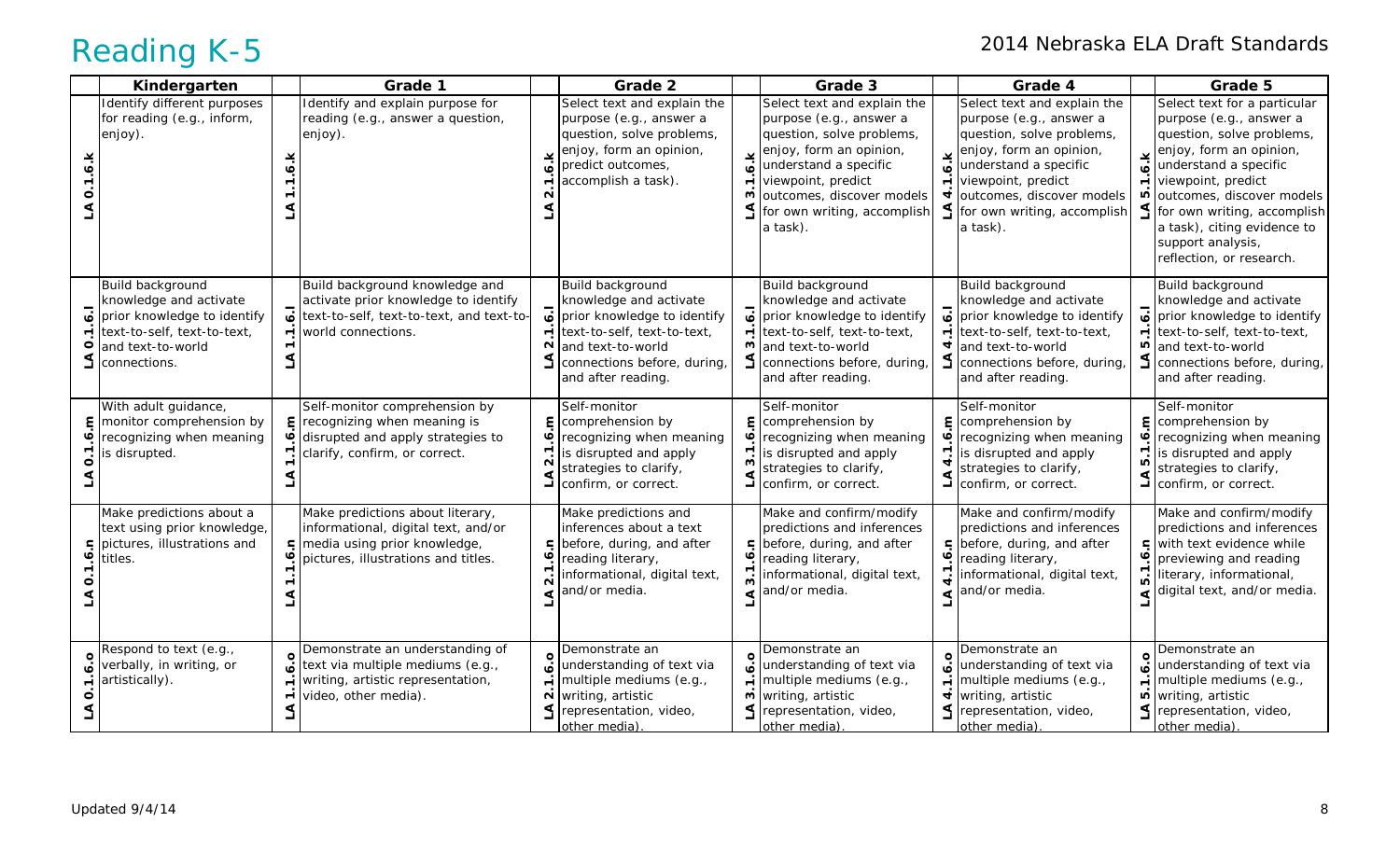| Kindergarten                         | Grade 1                                   | Grade 2                                | Grade 3                           | Grade 4                                 | Grade 5                           |
|--------------------------------------|-------------------------------------------|----------------------------------------|-----------------------------------|-----------------------------------------|-----------------------------------|
| <b>Q</b> Make connections between I  | $\Omega$ Make connections between a print | <b>Q</b> Make connections between      | <b>Q</b> Make connections between | $\Omega$ Compare and contrast the       | $\Delta$ Compare and contrast the |
| <b>P</b> a print text and an audio,  | e text and an audio, video, or live       | <b>P</b> a print text and an audio,    | P the text of a story, drama,     | Petext of a story, drama, or            | P text of a story, drama, or      |
| $\sum$ video, or live version of the | 7. version of the text.                   | $\lceil$ video, or live version of the | $\sum$ or poem and a visual or    | $\frac{1}{2}$ poem and a visual or oral | $\sum$ poem and a visual or oral  |
| $\le$ text.                          |                                           | . Itext.                               | $\sim$ oral presentation of the   | <b>p</b> lpresentation of the text.     | <b>presentation of the text.</b>  |
|                                      |                                           |                                        | $-$ Itext                         |                                         |                                   |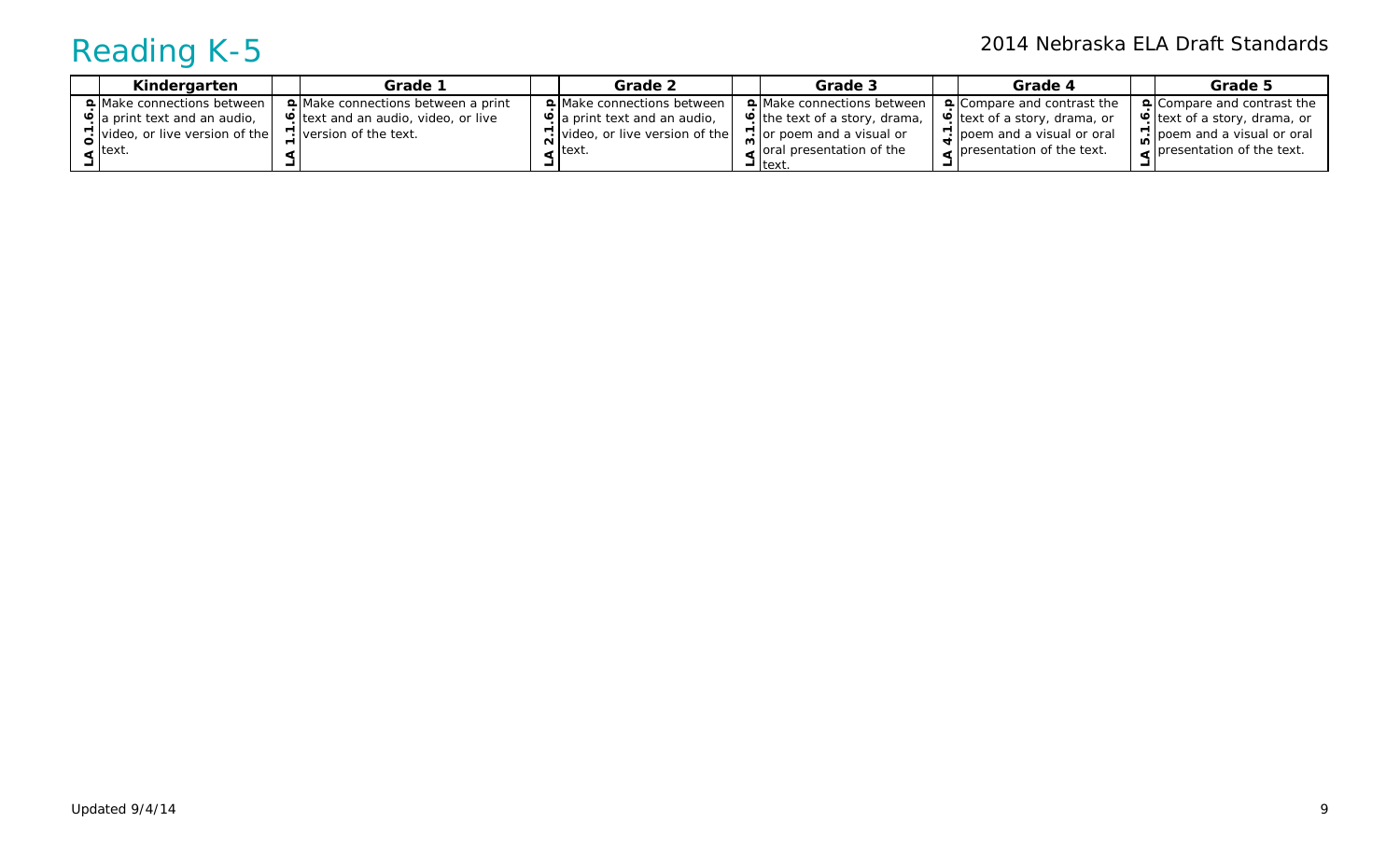|                                          | Grade 6                                                                                                 |                                                 | Grade 7                                                                                          |                                                                                | Grade 8                                                                                          |                                                   | Grades 9-10                                                                                             |                                                                              | <b>Grades 11-12</b>                                                                              |
|------------------------------------------|---------------------------------------------------------------------------------------------------------|-------------------------------------------------|--------------------------------------------------------------------------------------------------|--------------------------------------------------------------------------------|--------------------------------------------------------------------------------------------------|---------------------------------------------------|---------------------------------------------------------------------------------------------------------|------------------------------------------------------------------------------|--------------------------------------------------------------------------------------------------|
| 6.1<br>⋖                                 | <b>Reading: Students will</b><br>learn and apply reading<br>skills and strategies to<br>comprehend text | ⋖                                               | Reading: Students will<br>learn and apply reading<br>skills and strategies to<br>comprehend text | $\blacksquare$<br>$\ddot{\circ}$<br>$\Delta$                                   | Reading: Students will<br>learn and apply reading<br>skills and strategies to<br>comprehend text | $\blacksquare$<br>$\ddot{\circ}$                  | <b>Reading: Students will</b><br>learn and apply reading<br>skills and strategies to<br>comprehend text | $\leftarrow$<br>$\mathbf{\Omega}$<br>$\blacktriangledown$<br>๔               | Reading: Students will<br>learn and apply reading<br>skills and strategies to<br>comprehend text |
|                                          | Mastered in Grade 1 and<br>blended with other skills at<br>this grade level.                            | r                                               | Mastered in Grade 1 and<br>blended with other skills at<br>this grade level.                     | $\blacksquare$<br>$\infty$                                                     | Mastered in Grade 1 and<br>blended with other skills at<br>this grade level.                     | $\blacksquare$                                    | Mastered in Grade 1 and<br>blended with other skills at<br>this grade band.                             | $\overline{\phantom{a}}$<br>٣<br>N<br>$\overline{ }$                         | Mastered in Grade 1 and<br>blended with other skills at<br>this grade band.                      |
|                                          | Mastered in Grade 1 and<br>blended with other skills at<br>this grade level.                            | ٣                                               | Mastered in Grade 1 and<br>blended with other skills at<br>this grade level.                     | $\sqrt{2}$                                                                     | Mastered in Grade 1 and<br>blended with other skills at<br>this grade level.                     |                                                   | Mastered in Grade 1 and<br>blended with other skills at<br>this grade band.                             | G<br>2.1                                                                     | Mastered in Grade 1 and<br>blended with other skills at<br>this grade band.                      |
|                                          | Mastered in Grade 1 and<br>blended with other skills at<br>this grade level.                            |                                                 | Mastered in Grade 1 and<br>blended with other skills at<br>this grade level.                     | $\overline{ }$                                                                 | Mastered in Grade 1 and<br>blended with other skills at<br>this grade level.                     | $\Omega$<br>$\sqrt{2}$                            | Mastered in Grade 1 and<br>blended with other skills at<br>this grade band.                             | Ω<br>٣<br>$\mathbf{\Omega}$                                                  | Mastered in Grade 1 and<br>blended with other skills at<br>this grade band.                      |
|                                          | Mastered in Grade 1 and<br>blended with other skills at<br>this grade level.                            |                                                 | Mastered in Grade 1 and<br>blended with other skills at<br>this grade level.                     | $\overline{ }$<br>$\sqrt{2}$                                                   | Mastered in Grade 1 and<br>blended with other skills at<br>this grade level.                     | ပ                                                 | Mastered in Grade 1 and<br>blended with other skills at<br>this grade band.                             | ပ<br>٣<br>٣<br>$\overline{\mathbf{N}}$                                       | Mastered in Grade 1 and<br>blended with other skills at<br>this grade band.                      |
| ठ                                        | Mastered in Kindergarten<br>and blended with other<br>skills at this grade level.                       |                                                 | Mastered in Kindergarten<br>and blended with other<br>skills at this grade level.                | ত<br>$\overline{ }$<br>$\overline{ }$<br>ထ                                     | Mastered in Kindergarten<br>and blended with other<br>skills at this grade level.                | ত                                                 | Mastered in Kindergarten<br>and blended with other<br>skills at this grade band.                        | ত্<br>٣.<br>٣.<br>$\mathbf{\Omega}$                                          | Mastered in Kindergarten<br>and blended with other<br>skills at this grade band.                 |
|                                          | Mastered in Kindergarten<br>and blended with other<br>skills at this grade level.                       |                                                 | Mastered in Kindergarten<br>and blended with other<br>skills at this grade level.                | $\pmb{\mathbb{O}}$<br>$\blacksquare$<br>$\blacktriangledown$                   | Mastered in Kindergarten<br>and blended with other<br>skills at this grade level.                | ٥<br>$\Omega$                                     | Mastered in Kindergarten<br>and blended with other<br>skills at this grade band.                        | ٥<br>٣.<br><u>٣.</u><br>$\sim$                                               | Mastered in Kindergarten<br>and blended with other<br>skills at this grade band.                 |
| $\blacksquare$<br>∾                      | Mastered in Kindergarten<br>and blended with other<br>skills at this grade level.                       | $\overline{\phantom{0}}$<br>$\overline{ }$<br>₹ | Mastered in Kindergarten<br>and blended with other<br>skills at this grade level.                | $\ddot{}$<br>$\overline{\phantom{0}}$<br>$\overline{ }$<br>$\dot{\infty}$<br>⋖ | Mastered in Kindergarten<br>and blended with other<br>skills at this grade level.                | $\ddot{}$<br>$\blacksquare$<br>$\dot{\mathbf{o}}$ | Mastered in Kindergarten<br>and blended with other<br>skills at this grade band.                        | $\ddot{}$<br>$\overline{\phantom{a}}$<br>$\overline{ }$<br>$\dot{\mathsf n}$ | Mastered in Kindergarten<br>and blended with other<br>skills at this grade band.                 |
| တ္<br>$\overline{\phantom{0}}$<br>᠇<br>∘ | Mastered in Kindergarten<br>and blended with other<br>skills at this grade level.                       | Ō<br>$\blacksquare$<br>$\blacktriangledown$     | Mastered in Kindergarten<br>and blended with other<br>skills at this grade level.                | Ģ<br>$\blacksquare$<br>$\overline{ }$<br>$\infty$                              | Mastered in Kindergarten<br>and blended with other<br>skills at this grade level.                | ත<br>$\overline{ }$                               | Mastered in Kindergarten<br>and blended with other<br>skills at this grade band.                        | ၜ<br><u>ب</u><br>$\overline{2}$ . 1<br>$\mathbf{\tau}$                       | Mastered in Kindergarten<br>and blended with other<br>skills at this grade band.                 |
| $\sim$<br>$\blacktriangledown$<br>ง      | Mastered in Grade 1 and<br>blended with other skills at<br>this grade level.                            | $\blacksquare$<br>r<br>₹                        | Mastered in Grade 1 and<br>blended with other skills at<br>this grade level.                     | $\mathbf{\Omega}$<br>$\overline{ }$<br>$\infty$<br>⋖                           | Mastered in Grade 1 and<br>blended with other skills at<br>this grade level.                     | $\mathbf{\Omega}$                                 | Mastered in Grade 1 and<br>blended with other skills at<br>this grade band.                             | $\mathbf{\Omega}$<br>$\overline{\phantom{a}}$<br>$\frac{2}{3}$               | Mastered in Grade 1 and<br>blended with other skills at<br>this grade band.                      |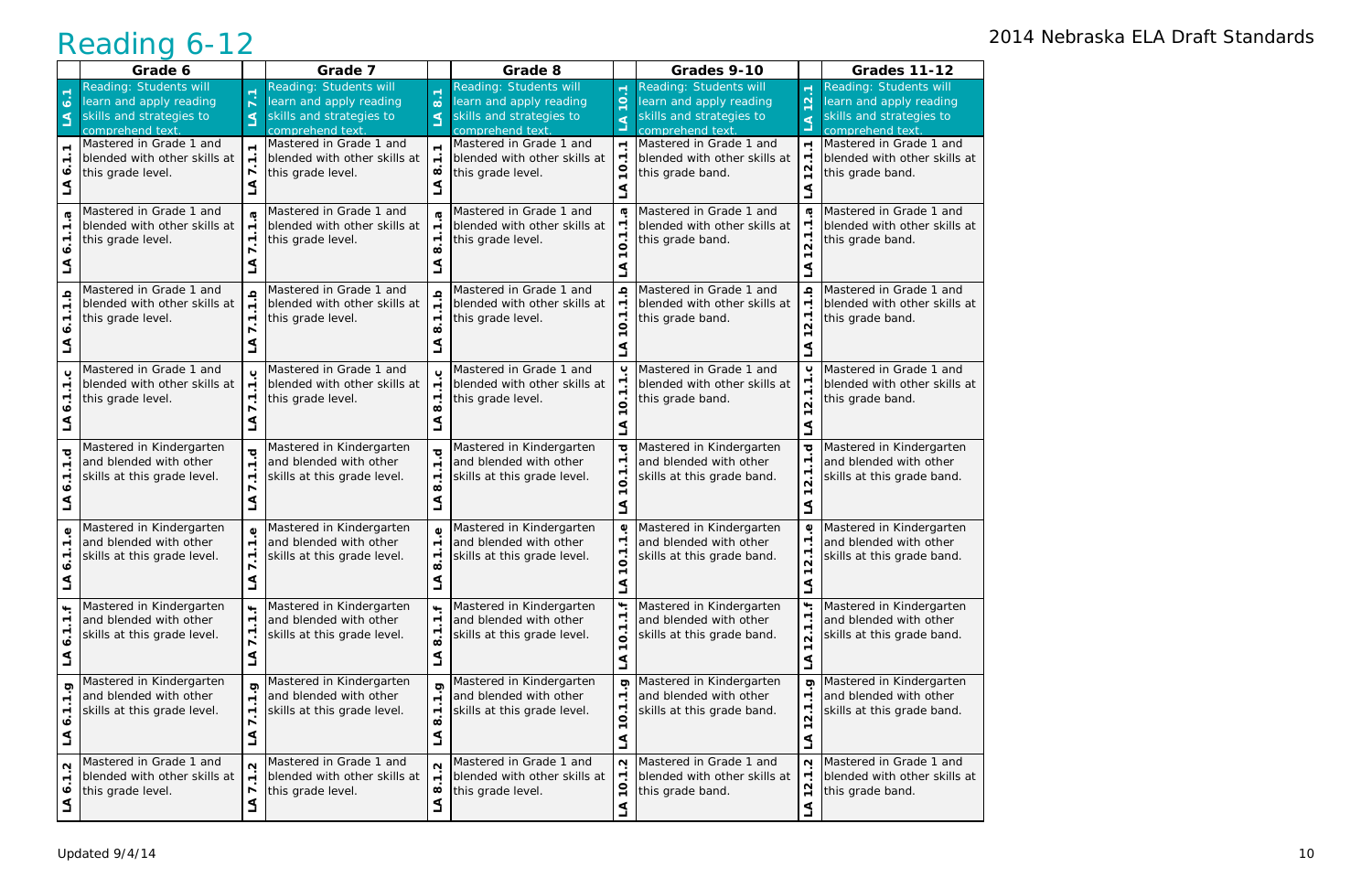|                                          | Grade 6                                                                                                                                                                                  |                                     | Grade 7                                                                                                                                                                                   |                                                                     | Grade 8                                                                                                                                                                                   |                                            | Grades 9-10                                                                                                                                                                                      |                                                                      | <b>Grades 11-12</b>                                                                                                                                                                     |
|------------------------------------------|------------------------------------------------------------------------------------------------------------------------------------------------------------------------------------------|-------------------------------------|-------------------------------------------------------------------------------------------------------------------------------------------------------------------------------------------|---------------------------------------------------------------------|-------------------------------------------------------------------------------------------------------------------------------------------------------------------------------------------|--------------------------------------------|--------------------------------------------------------------------------------------------------------------------------------------------------------------------------------------------------|----------------------------------------------------------------------|-----------------------------------------------------------------------------------------------------------------------------------------------------------------------------------------|
| Ф<br>N                                   | Mastered in Grade 1 and<br>blended with other skills at<br>this grade level.                                                                                                             | $\sim$                              | Mastered in Grade 1 and<br>blended with other skills at<br>this grade level.                                                                                                              | $\mathbf{\Omega}$<br>$\blacktriangledown$                           | Mastered in Grade 1 and<br>blended with other skills at<br>this grade level.                                                                                                              | $\boldsymbol{\sigma}$<br>$\mathbf{\Omega}$ | Mastered in Grade 1 and<br>blended with other skills at<br>this grade band.                                                                                                                      | G<br>$\mathbf{\Omega}$<br>$\blacktriangledown$<br>$\dot{\mathsf{n}}$ | Mastered in Grade 1 and<br>blended with other skills at<br>this grade band.                                                                                                             |
| ڢ<br>N                                   | Mastered in Kindergarten<br>and blended with other<br>skills at this grade level.                                                                                                        | $\mathbf{\Omega}$<br>$\overline{ }$ | Mastered in Kindergarten<br>and blended with other<br>skills at this grade level.                                                                                                         | $\frac{a}{2}$<br>$\blacktriangledown$<br>$\infty$                   | Mastered in Kindergarten<br>and blended with other<br>skills at this grade level.                                                                                                         | ≏                                          | Mastered in Kindergarten<br>and blended with other<br>skills at this grade band.                                                                                                                 | ڢ<br>Ņ<br>↽.<br>N                                                    | Mastered in Kindergarten<br>and blended with other<br>skills at this grade band.                                                                                                        |
| ب<br>N                                   | Mastered in Kindergarten<br>and blended with other<br>skills at this grade level.                                                                                                        | $\sim$                              | Mastered in Kindergarten<br>and blended with other<br>skills at this grade level.                                                                                                         | ပ<br>$\overline{\mathbf{N}}$<br>$\blacktriangledown$<br>œ           | Mastered in Kindergarten<br>and blended with other<br>skills at this grade level.                                                                                                         | ပ<br>$\overline{ }$                        | Mastered in Kindergarten<br>and blended with other<br>skills at this grade band.                                                                                                                 | ب<br>Ņ<br>N                                                          | Mastered in Kindergarten<br>and blended with other<br>skills at this grade band.                                                                                                        |
| ত<br>N                                   | Mastered in Kindergarten<br>and blended with other<br>skills at this grade level.                                                                                                        | $\sim$                              | Mastered in Kindergarten<br>and blended with other<br>skills at this grade level.                                                                                                         | ত<br>$\overline{\mathbf{N}}$<br>$\overline{\phantom{0}}$            | Mastered in Kindergarten<br>and blended with other<br>skills at this grade level.                                                                                                         | ত<br>N<br>$\overline{0}$                   | Mastered in Kindergarten<br>and blended with other<br>skills at this grade band.                                                                                                                 | ত্<br>Ņ<br>٣.<br>$\mathbf{\Omega}$                                   | Mastered in Kindergarten<br>and blended with other<br>skills at this grade band.                                                                                                        |
| Ф<br>N                                   | Mastered in Kindergarten<br>and blended with other<br>skills at this grade level.                                                                                                        | $\sim$                              | Mastered in Kindergarten<br>and blended with other<br>skills at this grade level.                                                                                                         | $\omega$<br>$\mathbf{\Omega}$<br>$\blacktriangledown$<br>∞          | Mastered in Kindergarten<br>and blended with other<br>skills at this grade level.                                                                                                         | Φ<br>N                                     | Mastered in Kindergarten<br>and blended with other<br>skills at this grade band.                                                                                                                 | $\mathbf 0$<br>Ņ<br>٣.<br>$\mathbf{\Omega}$                          | Mastered in Kindergarten<br>and blended with other<br>skills at this grade band.                                                                                                        |
| ŵ                                        | Word Analysis: Students<br>will use knowledge of<br>phonetic and structural<br>analysis to read and write<br>grade-level text across all<br>disciplines.                                 | w                                   | Word Analysis: Students<br>will use knowledge of<br>phonetic and structural<br>analysis to read and write<br>grade-level text across all<br>disciplines.                                  | w<br>$\blacktriangledown$<br>$\dot{\infty}$<br>$\blacktriangleleft$ | Word Analysis: Students<br>will use knowledge of<br>phonetic and structural<br>analysis to read and write<br>grade-level text across all<br>disciplines.                                  | $\blacktriangledown$                       | Word Analysis: Students<br>will use knowledge of<br>phonetic and structural<br>analysis to read and write<br>grade-level text across all<br>disciplines.                                         | <u>ო</u><br>$\blacktriangledown$<br>$\mathbf{\Omega}$                | Word Analysis: Students<br>will use knowledge of<br>phonetic and structural<br>analysis to read and write<br>grade-level text across all<br>disciplines.                                |
| σ<br>w<br>$\blacktriangledown$<br>∾<br>⋖ | Know and apply phonetic<br>and structural analysis<br>(e.g., Greek and Latin roots<br>and affixes, multi-syllable<br>words) when reading,<br>writing, and spelling grade-<br>level text. | ო                                   | Know and apply phonetic<br>and structural analysis<br>(c.g., Greek and Latin roots)<br>and affixes, multi-syllable<br>words) when reading,<br>writing, and spelling grade-<br>level text. | $\blacksquare$<br>$\infty$                                          | Know and apply phonetic<br>and structural analysis<br>(c.g., Greek and Latin roots)<br>and affixes, multi-syllable<br>words) when reading,<br>writing, and spelling grade-<br>level text. |                                            | Know and apply phonetic<br>and structural analysis<br>(e.g., Greek and Latin roots $\theta$<br>and affixes, multisyllabic<br>words) when reading,<br>writing, and spelling grade-<br>level text. | <b>G</b><br>$\blacktriangledown$<br>N<br>$\overline{ }$              | Know and apply phonetic<br>and structural analysis<br>(e.g., Greek and Latin roots<br>and affixes, multisyllabic<br>words) when reading,<br>writing, and spelling grade-<br>level text. |
| Q<br>w<br>٣<br>∾<br>⋖                    | Mastered in Grade 4 and<br>blended with other skills at<br>this grade level.                                                                                                             | Ω<br>ო<br>$\mathbf{\tau}$           | Mastered in Grade 4 and<br>blended with other skills at<br>this grade level.                                                                                                              | $\Omega$<br>S<br>$\blacktriangledown$<br>œ<br>₹                     | Mastered in Grade 4 and<br>blended with other skills at<br>this grade level.                                                                                                              | ≏<br>ო<br><b>一</b>                         | Mastered in Grade 4 and<br>blended with other skills at<br>this grade band.                                                                                                                      | ڢ<br><u>ო</u><br>$\overline{\phantom{a}}$<br>$\mathbf{\Omega}$<br>₹  | Mastered in Grade 4 and<br>blended with other skills at<br>this grade band.                                                                                                             |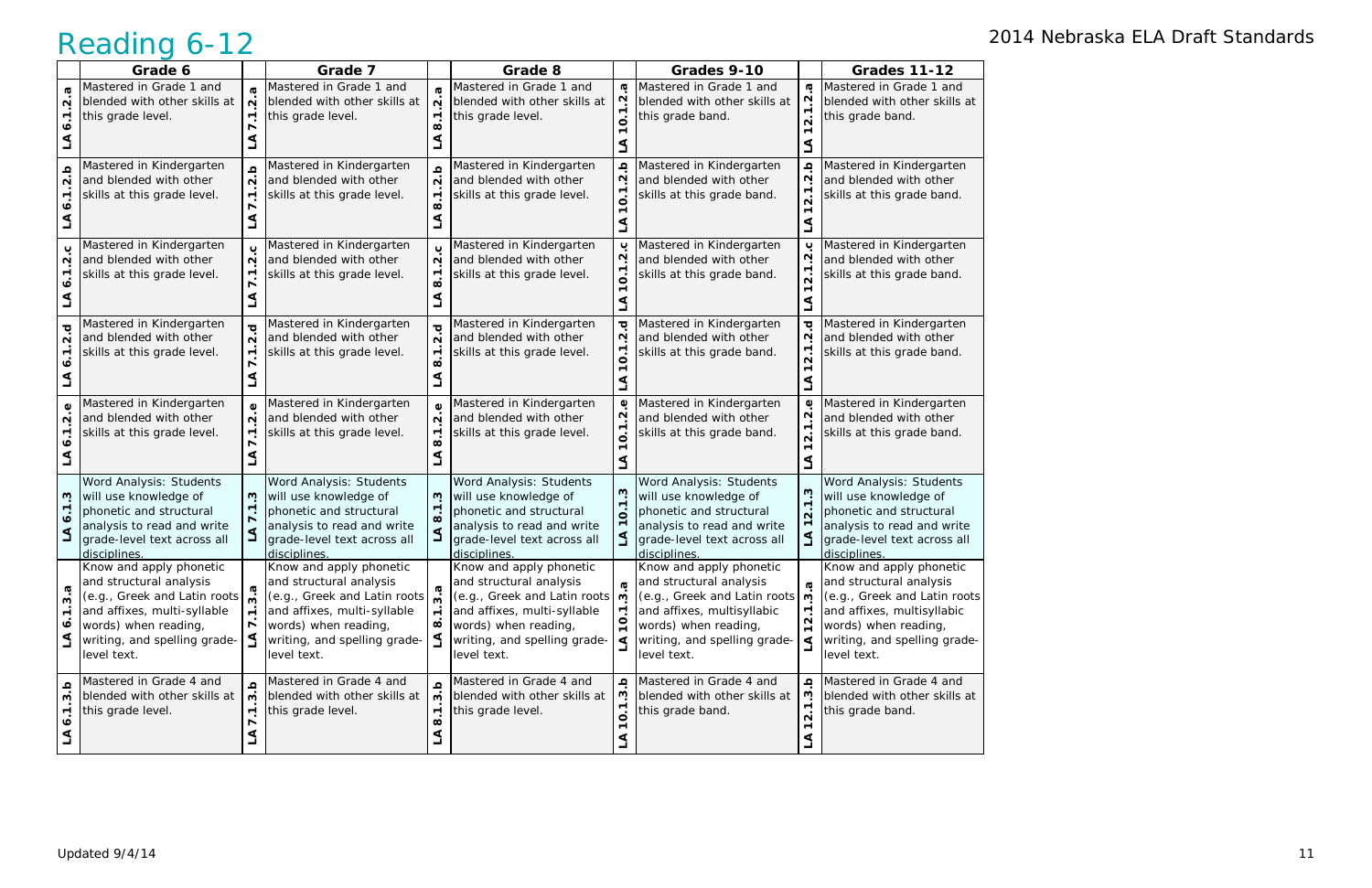|                                              | Grade 6                                                                                                                                                                                                                            |                                                                        | Grade 7                                                                                                                                                                                 |                                                                                          | Grade 8                                                                                                                                                                                 |                                                                                     | Grades 9-10                                                                                                                                                                             |                                                                                       | <b>Grades 11-12</b>                                                                                                                                                                     |
|----------------------------------------------|------------------------------------------------------------------------------------------------------------------------------------------------------------------------------------------------------------------------------------|------------------------------------------------------------------------|-----------------------------------------------------------------------------------------------------------------------------------------------------------------------------------------|------------------------------------------------------------------------------------------|-----------------------------------------------------------------------------------------------------------------------------------------------------------------------------------------|-------------------------------------------------------------------------------------|-----------------------------------------------------------------------------------------------------------------------------------------------------------------------------------------|---------------------------------------------------------------------------------------|-----------------------------------------------------------------------------------------------------------------------------------------------------------------------------------------|
| ں<br>ო                                       | Mastered in Grade 3 and<br>blended with other skills at<br>this grade level.                                                                                                                                                       | ω                                                                      | Mastered in Grade 3 and<br>blended with other skills at<br>this grade level.                                                                                                            | Μ<br>$\blacktriangledown$<br>$\infty$                                                    | Mastered in Grade 3 and<br>blended with other skills at<br>this grade level.                                                                                                            | ပ<br>ო<br>O                                                                         | Mastered in Grade 3 and<br>blended with other skills at<br>this grade band.                                                                                                             | $\mathbf c$<br>ن<br>ن<br>$\dot{\mathsf n}$                                            | Mastered in Grade 3 and<br>blended with other skills at<br>this grade band.                                                                                                             |
| ব<br>∾<br>⋖                                  | Fluency: Students will read<br>a variety of grade-level<br>print/digital texts fluently<br>with accuracy, appropriate<br>pace, phrasing, and<br>expression to support<br>comprehension.                                            | 4                                                                      | Fluency: Students will read<br>a variety of grade-level<br>print/digital texts fluently<br>with accuracy, appropriate<br>pace, phrasing, and<br>expression to support<br>comprehension. | 4<br>$\infty$<br>⋖<br>$\overline{\phantom{0}}$                                           | Fluency: Students will read<br>a variety of grade-level<br>print/digital texts fluently<br>with accuracy, appropriate<br>pace, phrasing, and<br>expression to support<br>comprehension. | 4                                                                                   | Fluency: Students will read<br>a variety of grade-level<br>print/digital texts fluently<br>with accuracy, appropriate<br>pace, phrasing, and<br>expression to support<br>comprehension. | 1.4<br>$\dot{\mathsf n}$<br>$\blacktriangledown$<br>$\mathbf{I}$                      | Fluency: Students will read<br>a variety of grade-level<br>print/digital texts fluently<br>with accuracy, appropriate<br>pace, phrasing, and<br>expression to support<br>comprehension. |
| ত্<br>4<br>岖                                 | Jse context to adjust pace<br>and prosody based on<br>purpose, text complexity,<br>form, and style.                                                                                                                                | $\overline{\mathbf{r}}$<br>$\mathbf{\tau}$<br>₫                        | Use reading strategies to<br>persevere through text of<br>increasing length and/or<br>complexity.                                                                                       | $\boldsymbol{\sigma}$<br>$\overline{\mathbf{A}}$<br>$\overline{\phantom{a}}$<br>$\Delta$ | Use reading strategies to<br>persevere through text of<br>increasing length and/or<br>complexity.                                                                                       | G<br>O                                                                              | Adjust reading strategies to<br>persevere through text of<br>increasing length and/or<br>complexity.                                                                                    | ā<br>4<br>$\blacktriangledown$<br>$\dot{\mathbf{v}}$<br>$\blacktriangledown$          | Adjust reading strategies to<br>persevere through text of<br>increasing length and/or<br>complexity.                                                                                    |
| $\frac{a}{4}$                                | Mastered in Grade 5 and<br>blended with other skills at<br>this grade level.                                                                                                                                                       | ≏<br>4                                                                 | Mastered in Grade 5 and<br>blended with other skills at<br>this grade level.                                                                                                            | Ω<br>$\vec{r}$<br>$\blacksquare$<br>œ                                                    | Mastered in Grade 5 and<br>blended with other skills at<br>this grade level.                                                                                                            | $\Omega$<br>O                                                                       | Mastered in Grade 5 and<br>blended with other skills at<br>this grade level.                                                                                                            | $\pmb{\Omega}$<br>4<br>$\blacktriangledown$<br>$\mathbf{\Omega}$                      | Mastered in Grade 5 and<br>blended with other skills at<br>this grade level.                                                                                                            |
| īυ.<br>ง                                     | Vocabulary: Students will<br>build and use<br>conversational, academic,<br>and content-specific grade-<br>level vocabulary.                                                                                                        | Ю                                                                      | Vocabulary: Students will<br>build and use<br>conversational, academic,<br>and content-specific grade-<br>level vocabulary.                                                             | rù<br>$\Delta$                                                                           | Vocabulary: Students will<br>build and use<br>conversational, academic,<br>and content-specific grade-<br>level vocabulary.                                                             | rU                                                                                  | Vocabulary: Students will<br>build and use<br>conversational, academic,<br>and content-specific grade-<br>level vocabulary.                                                             | $1.\overline{5}$<br>$\dot{\mathsf{n}}$<br>$\mathbf{\tau}$<br>$\Delta$                 | Vocabulary: Students will<br>build and use<br>conversational, academic,<br>and content-specific grade-<br>level vocabulary.                                                             |
| σ<br>Ю<br>$\overline{\phantom{a}}$<br>∙<br>₹ | Determine the meaning of<br>words through structural<br>analysis, using knowledge<br>of Greek, Latin, and Anglo<br>Saxon roots, prefixes, and<br>suffixes to understand<br>complex words, including<br>words across content areas. | <b>G</b><br>Ю<br>$\blacktriangledown$<br>$\overline{\phantom{a}}$<br>L | Apply knowledge of Greek,<br>Latin, and Anglo-Saxon<br>roots, prefixes, and suffixes<br>to understand complex<br>words, including words<br>across content areas.                        | <b>LO</b><br>$\dot{ }$<br>œ<br>⋖                                                         | Apply knowledge of Greek,<br>Latin, and Anglo-Saxon<br>roots, prefixes, and suffixes<br>to understand complex<br>words, including words<br>across content areas.                        | $\boldsymbol{\sigma}$<br>ഥ<br>$\overline{ }$<br>O                                   | Apply word analysis<br>strategies to determine the<br>meaning of unknown and<br>multiple-meaning words<br>across content areas to aid<br>in comprehension and<br>improve writing.       | Ø<br>ഥ<br>$\overline{\phantom{a}}$<br>$\mathbf{\Omega}$<br>$\overline{ }$<br>$\Delta$ | Apply word analysis<br>strategies to determine the<br>meaning of unknown and<br>multiple-meaning words<br>across content areas to aid<br>in comprehension and<br>improve writing.       |
| a<br>G<br>$\overline{ }$<br>∾<br>₹           | Select and apply knowledge<br>of context clues (e.g.,<br>word, phrase, sentence,<br>and paragraph clues) and<br>text features to determine<br>meaning of unknown<br>words.                                                         | $\blacksquare$<br>$\Delta$                                             | Select and apply knowledge<br>of context clues (e.g.,<br>word, phrase, sentence,<br>and paragraph clues) and<br>text features to determine<br>meaning of unknown<br>words.              | $\Omega$<br><u>ທ່</u><br>$\blacksquare$<br>$\infty$<br>$\Delta$                          | Select and apply knowledge<br>of context clues (e.g.,<br>word, phrase, sentence,<br>and paragraph clues) and<br>text features to determine<br>meaning of unknown<br>words.              | $\Omega$<br>īΰ.<br>$\overline{\phantom{a}}$<br>$\circ$<br>$\blacktriangledown$<br>L | Skills blended with<br>10.1.5.a at this level.                                                                                                                                          | Ω<br>Ю<br>$\overline{\phantom{0}}$<br>N<br>$\overline{\phantom{0}}$<br>ک              | Skills blended with<br>12.1.5.a at this level.                                                                                                                                          |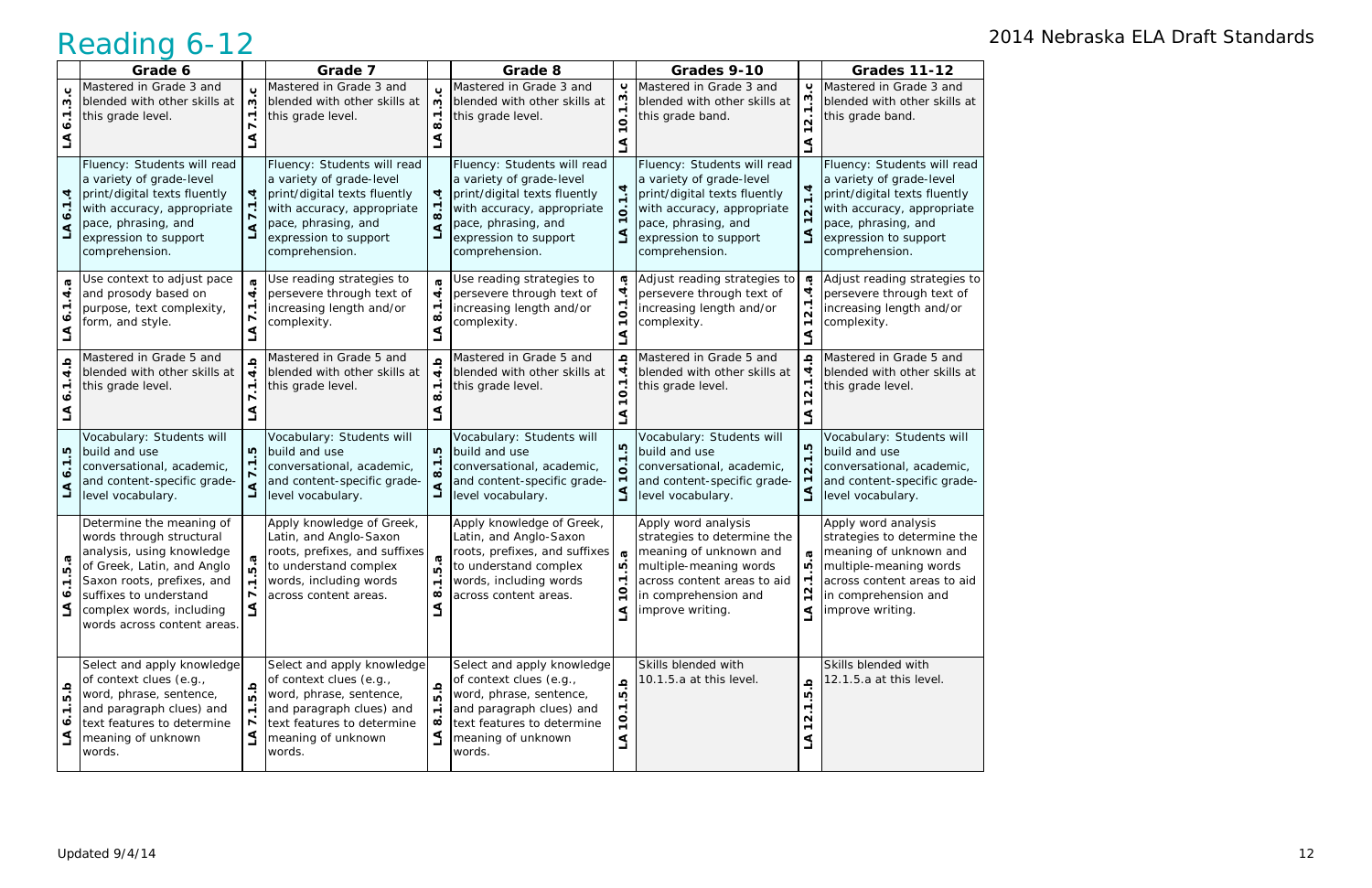|                                                                | Grade 6                                                                                                                                                                                                                                  |                                                                                                 | Grade 7                                                                                                                                                                                                                                               |                                                      | Grade 8                                                                                                                                                                                                                                               |                                                                        | Grades 9-10                                                                                                                                                                                                                                       |                                                                                | <b>Grades 11-12</b>                                                                                                                                                                                                                                                            |
|----------------------------------------------------------------|------------------------------------------------------------------------------------------------------------------------------------------------------------------------------------------------------------------------------------------|-------------------------------------------------------------------------------------------------|-------------------------------------------------------------------------------------------------------------------------------------------------------------------------------------------------------------------------------------------------------|------------------------------------------------------|-------------------------------------------------------------------------------------------------------------------------------------------------------------------------------------------------------------------------------------------------------|------------------------------------------------------------------------|---------------------------------------------------------------------------------------------------------------------------------------------------------------------------------------------------------------------------------------------------|--------------------------------------------------------------------------------|--------------------------------------------------------------------------------------------------------------------------------------------------------------------------------------------------------------------------------------------------------------------------------|
| 5.C<br>∙                                                       | Acquire new academic and<br>content-specific grade-level<br>vocabulary, relate to prior<br>knowledge, and apply in<br>new situations.                                                                                                    |                                                                                                 | Acquire new academic and<br>content-specific grade-level<br>vocabulary, relate to prior<br>knowledge, and apply in<br>new situations.                                                                                                                 | $\mathbf c$<br>ةَ<br>$\blacksquare$<br>$\infty$<br>گ | Acquire new academic and<br>content-specific grade-level<br>vocabulary, relate to prior<br>knowledge, and apply in<br>new situations.                                                                                                                 | ഥ<br>$\blacktriangledown$<br>⋖                                         | Acquire new academic and<br>content-specific grade-level<br>vocabulary, relate to prior<br>knowledge, and apply in<br>new situations.                                                                                                             | $\overline{c}$<br>5<br>$\overline{\phantom{a}}$<br>N<br>$\blacksquare$<br>⋖    | Acquire new academic and<br>content-specific grade-level<br>vocabulary, relate to prior<br>knowledge, and apply in<br>new situations.                                                                                                                                          |
| ত্<br>$\overline{10}$<br>$\blacktriangledown$<br>∘<br>$\Delta$ | Identify and use semantic<br>relationships (e.g., multiple<br>meanings, metaphors,<br>similes, idioms, analogies,<br>synonyms, antonyms) to<br>determine the meaning of<br>words, aid in<br>comprehension, and<br>improve writing.       | ഥ<br>$\triangleleft$                                                                            | Analyze and use semantic<br>relationships (e.g., multiple<br>meanings, synonyms,<br>antonyms, figurative<br>language, connotations,<br>subtle distinctions) to<br>determine the meaning of<br>words, aid in<br>comprehension, and<br>improve writing. | 5.d<br>$\div$<br>$\infty$<br>$\Delta$                | Analyze and use semantic<br>relationships (e.g., multiple<br>meanings, synonyms,<br>antonyms, figurative<br>language, connotations,<br>subtle distinctions) to<br>determine the meaning of<br>words, aid in<br>comprehension, and<br>improve writing. | ত<br>LO,<br>$\mathbf{\tau}$<br>⋖                                       | Use semantic relationships<br>(e.g., figurative language,<br>connotations, technical and<br>multiple-meaning words) to<br>analyze the impact of<br>specific word choices on<br>meaning and tone, aid in<br>comprehension, and<br>improve writing. | $\overline{\mathbf{c}}$<br>rù<br>ॱ<br>N<br>$\mathbf{\tau}$<br>⋖                | Use semantic relationships<br>(e.g., figurative language,<br>connotations, technical and<br>multiple-meaning words,<br>and key terms or phrases)<br>to analyze the impact of<br>specific word choices on<br>meaning and tone, aid in<br>comprehension, and<br>improve writing. |
| 5.e<br>∘                                                       | Verify meaning and<br>pronunciation of words or<br>phrases using reference<br>materials.                                                                                                                                                 | Φ<br>ഥ<br>$\blacksquare$                                                                        | Verify meaning and<br>pronunciation of words or<br>phrases using reference<br>materials.                                                                                                                                                              | 5.e<br>$\div$<br>$\infty$<br>⋖                       | Verify meaning and<br>pronunciation of words or<br>phrases using reference<br>materials.                                                                                                                                                              | Ф<br>LO.<br>⊤.<br>O<br>⋖                                               | Verify meaning and<br>pronunciation of words or<br>phrases using print and/or<br>digital reference materials<br>when appropriate.                                                                                                                 | Φ<br>ΙO.<br>$\overline{\phantom{a}}$<br>N<br>$\blacksquare$<br>٩               | Verify meaning and<br>pronunciation of words or<br>phrases using print and/or<br>digital reference materials<br>when appropriate.                                                                                                                                              |
| $\bullet$<br>$\overline{r}$<br>$\bullet$<br>$\Delta$           | Comprehension: Students<br>will construct meaning by<br>applying prior knowledge,<br>using text information, and<br>monitoring comprehension<br>while reading increasingly<br>complex grade-level<br>literary and informational<br>text. | $\mathbf{o}$                                                                                    | Comprehension: Students<br>will construct meaning by<br>applying prior knowledge,<br>using text information, and<br>monitoring comprehension<br>while reading increasingly<br>complex grade-level<br>literary and informational<br>text.              | $\bullet$<br>$\div$<br>$\infty$<br>$\mathbf 1$       | Comprehension: Students<br>will construct meaning by<br>applying prior knowledge,<br>using text information, and<br>monitoring comprehension<br>while reading increasingly<br>complex grade-level<br>literary and informational<br>text.              | $\bullet$<br>⋖                                                         | Comprehension: Students<br>will construct meaning by<br>applying prior knowledge,<br>using text information, and<br>monitoring comprehension<br>while reading increasingly<br>complex grade-level<br>literary and informational<br>text.          | $\bullet$<br>$\mathbf{\Omega}$<br>⋖                                            | Comprehension: Students<br>will construct meaning by<br>applying prior knowledge,<br>using text information, and<br>monitoring comprehension<br>while reading increasingly<br>complex grade-level<br>literary and informational<br>text.                                       |
| 6.3<br>٣<br>$\bullet$<br>⋖<br>ᆜ                                | Analyze text to determine<br>author's purpose(s) and<br>describe how author's<br>perspective influences text.                                                                                                                            | $\dot{\mathbf{o}}$<br>$\blacktriangledown$<br>$\mathbf{S}$                                      | Analyze the meaning,<br>reliability, and validity of<br>the text considering<br>author's purpose and<br>perspective.                                                                                                                                  | $\sigma$<br>ة<br>$\div$<br>$\infty$<br>LA            | Analyze the meaning,<br>reliability, and validity of<br>text considering author's<br>purpose and perspective.                                                                                                                                         | $\boldsymbol{\sigma}$<br>∘<br>$\overline{\phantom{a}}$<br>$\circ$<br>⋖ | Evaluate the meaning,<br>reliability, and validity of<br>text considering author's<br>purpose, perspective, and<br>contextual influences.                                                                                                         | G<br>ە<br>$\overline{\phantom{a}}$<br>$\mathbf{\Omega}$<br>$\overline{ }$<br>⋖ | Evaluate the meaning,<br>reliability, and validity of<br>text considering author's<br>purpose, perspective,<br>rhetorical style, and<br>contextual influences.                                                                                                                 |
| d.b<br>٣<br>०<br>⋖                                             | Analyze and explain the<br>relationships between<br>elements of literary text<br>(e.g., character<br>development, setting, plot,<br>conflict, point of view,<br>theme).                                                                  | $\Omega$<br>$\dot{\mathbf{o}}$<br>$\overline{ }$<br>$\overline{\phantom{a}}$<br>$\triangleleft$ | Analyze and explain the<br>relationships between<br>elements of literary text<br>(e.g., character<br>development, setting, plot,<br>conflict, point of view,<br>theme).                                                                               | d.b<br>$\div$<br>$\infty$<br>L                       | Analyze and explain the<br>relationships between<br>elements of literary text<br>(e.g., character<br>development, setting, plot,<br>conflict, point of view,<br>inferred and recurring<br>themes).                                                    | $\Omega$<br>$\bullet$<br>$\circ$<br>⋖                                  | Analyze and evaluate the<br>relationships between<br>elements of literary text<br>(e.g., characterization,<br>setting, plot development,<br>internal and external<br>conflict, inferred and<br>recurring themes, point of<br>view, tone, mood).   | ڢ<br>$\dot{\mathbf{c}}$<br>↽.<br>N<br>$\overline{ }$<br>⋖                      | Analyze and evaluate<br>literary text (e.g.,<br>characterization, setting,<br>plot development, internal<br>and external conflict,<br>inferred and recurring<br>themes, point of view,<br>tone, mood).                                                                         |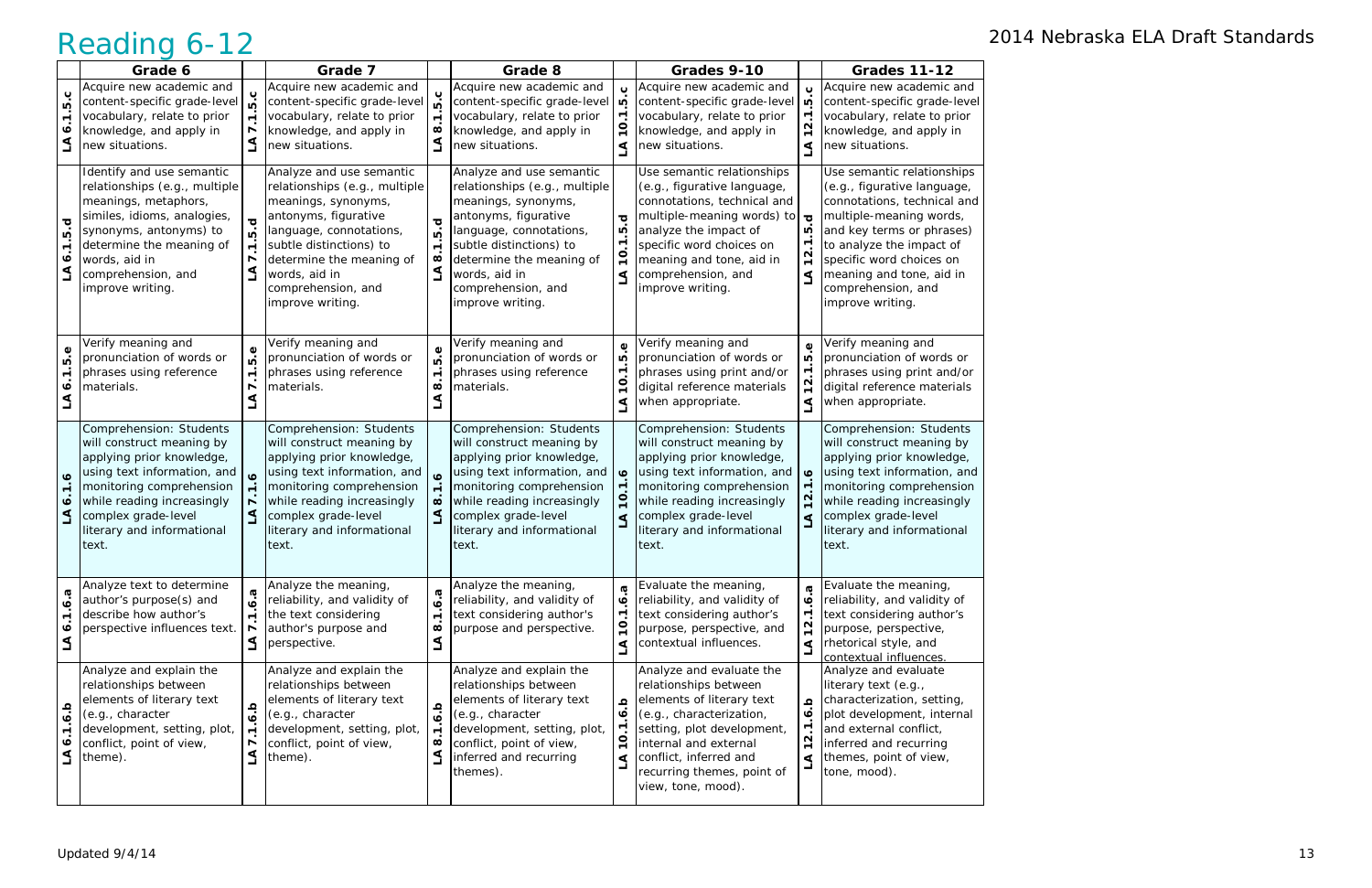|                                          | Grade 6                                                                                                                                                                                                    |                                | Grade 7                                                                                                                                                                                |                                                                                    | Grade 8                                                                                                                                                                                |                                                        | Grades 9-10                                                                                                                                                                                                                                                                                                                 |                                                                                    | <b>Grades 11-12</b>                                                                                                                                                                                                                                                                                                         |
|------------------------------------------|------------------------------------------------------------------------------------------------------------------------------------------------------------------------------------------------------------|--------------------------------|----------------------------------------------------------------------------------------------------------------------------------------------------------------------------------------|------------------------------------------------------------------------------------|----------------------------------------------------------------------------------------------------------------------------------------------------------------------------------------|--------------------------------------------------------|-----------------------------------------------------------------------------------------------------------------------------------------------------------------------------------------------------------------------------------------------------------------------------------------------------------------------------|------------------------------------------------------------------------------------|-----------------------------------------------------------------------------------------------------------------------------------------------------------------------------------------------------------------------------------------------------------------------------------------------------------------------------|
| ب<br>ڣ<br>$\blacktriangledown$<br>∾<br>L | Identify and explain why<br>authors use literary devices<br>(e.g., simile, metaphor,<br>alliteration, onomatopoeia,<br>imagery, rhythm,<br>personification, hyperbole,<br>idioms, analogy, tone,<br>mood). | ڹ<br>ة<br>$\blacktriangledown$ | Analyze the author's use of<br>literary devices (e.g.,<br>simile, metaphor,<br>personification, idiom,<br>oxymoron, hyperbole,<br>alliteration, onomatopoeia,<br>analogy, tone, mood). | $\mathbf{o}$<br>هٔ<br>$\blacksquare$<br>$\infty$<br>$\leq$                         | Analyze the author's use of<br>literary devices (e.g.,<br>simile, metaphor,<br>personification, idiom,<br>oxymoron, hyperbole,<br>alliteration, onomatopoeia,<br>analogy, tone, mood). | $\mathbf{o}$<br>∙<br>$\circ$<br>∢                      | Analyze the function and<br>critique the effects of the<br>author's use of literary<br>devices (e.g., simile,<br>metaphor, personification,<br>idiom, oxymoron,<br>hyperbole, alliteration,<br>onomatopoeia, analogy,<br>dialect, tone, mood).                                                                              | $\mathbf{o}$<br>$\bullet$<br>$\overline{\phantom{a}}$<br>N<br>$\mathbf{\tau}$<br>⋖ | Analyze the function and<br>critique the effects of the<br>author's use of literary<br>devices (e.g., allusion,<br>symbolism, metaphor,<br>personification, epiphany,<br>oxymoron, dialect, tone,<br>mood).                                                                                                                 |
| p.<br>o<br>۵                             | Summarize and analyze a<br>literary text and/or media,<br>using key details to explain<br>the theme.                                                                                                       | ত্<br>∾                        | Summarize, analyze, and<br>synthesize a literary text<br>and/or media, using key<br>details to support<br>interpretation of the theme.                                                 | ত্<br>$\dot{\mathbf{e}}$<br>$\overline{8}$<br>$\blacktriangleleft$                 | Summarize, analyze and<br>synthesize the<br>development of a common<br>theme between two literary<br>text and/or media.                                                                | ত<br>L                                                 | Summarize, analyze, and<br>synthesize the themes and<br>main ideas between a<br>literary and informational<br>work (print, digital, and/or<br>other media).                                                                                                                                                                 | 1.6.d<br>$\dot{\mathsf{N}}$<br>L                                                   | Summarize, analyze, and<br>synthesize the themes and<br>main ideas between<br>multiple literary and<br>informational works (print,<br>digital, and/or other<br>media)                                                                                                                                                       |
| ه.<br>ف<br>ง                             | Summarize and analyze an<br>informational text and/or<br>media, using supporting<br>details to explain the main<br>idea.                                                                                   |                                | Summarize, analyze, and<br>synthesize an informational<br>text and/or media, using<br>supporting details to<br>formulate the main idea.                                                | Φ<br>$\blacksquare$<br>$\infty$<br>$\Delta$                                        | Summarize, analyze, and<br>synthesize the connection<br>between the main ideas of<br>two informational texts<br>and/or media.                                                          | $\omega$<br>$\blacksquare$<br>0<br>$\overline{ }$<br>⋖ | Skills blended with<br>10.1.6.d at this level.                                                                                                                                                                                                                                                                              | $\omega$<br>$\bullet$<br>N                                                         | Skills blended with<br>12.1.6.d at this level.                                                                                                                                                                                                                                                                              |
| $\ddot{}$<br>ڣ<br>$\bullet$<br>⋖         | Apply knowledge of text<br>features to locate<br>information and explain<br>how the information<br>contributes to an<br>understanding of print and<br>digital text                                         | بب                             | Apply knowledge of text<br>features to locate<br>information and explain<br>how the information<br>contributes to an<br>understanding of print and<br>digital text.                    | $\ddot{}$<br>$\dot{\mathbf{e}}$<br>$\blacksquare$<br>$\dot{\infty}$<br>$\mathbf 1$ | Analyze and evaluate<br>information from print and<br>digital text features to<br>support comprehension.                                                                               | 6.f<br>$\blacksquare$<br>$\circ$<br>⋖                  | Interpret and evaluate<br>information from print and<br>digital text features to<br>support comprehension.                                                                                                                                                                                                                  | 1.6.1<br>$\mathbf{\Omega}$<br>⋖                                                    | Interpret and evaluate<br>information from print and<br>digital text features to<br>support comprehension.                                                                                                                                                                                                                  |
| <b>6.9</b><br>$\ddot{\bullet}$ .1<br>L   | Use textual evidence to<br>compare and contrast the<br>characteristics that<br>distinguish a variety of<br>literary and informational<br>texts.                                                            | င္<br>٣.<br>₹                  | Cite specific textual<br>evidence to analyze and<br>make inferences based on<br>the characteristics of a<br>variety of literary and<br>informational texts.                            | io.<br>O<br>$\blacktriangledown$<br>$\infty$<br>L                                  | Cite specific textual<br>evidence to analyze and<br>make inferences based on<br>the characteristics of a<br>variety of literary and<br>informational texts.                            | $\circ$                                                | Cite specific textual<br>evidence to analyze and<br>evaluate the effects of<br>historical, cultural,<br>biographical, and political<br>influences of literary and<br>informational text written<br>by culturally diverse<br>authors, to develop a<br>regional, national, and<br>international multicultural<br>perspective. | 1.6.9<br>$\overline{N}$<br>$\Delta$                                                | Cite specific textual<br>evidence to analyze and<br>evaluate the effects of<br>historical, cultural,<br>biographical, and political<br>influences of literary and<br>informational text written<br>by culturally diverse<br>authors, to develop a<br>regional, national, and<br>international multicultural<br>perspective. |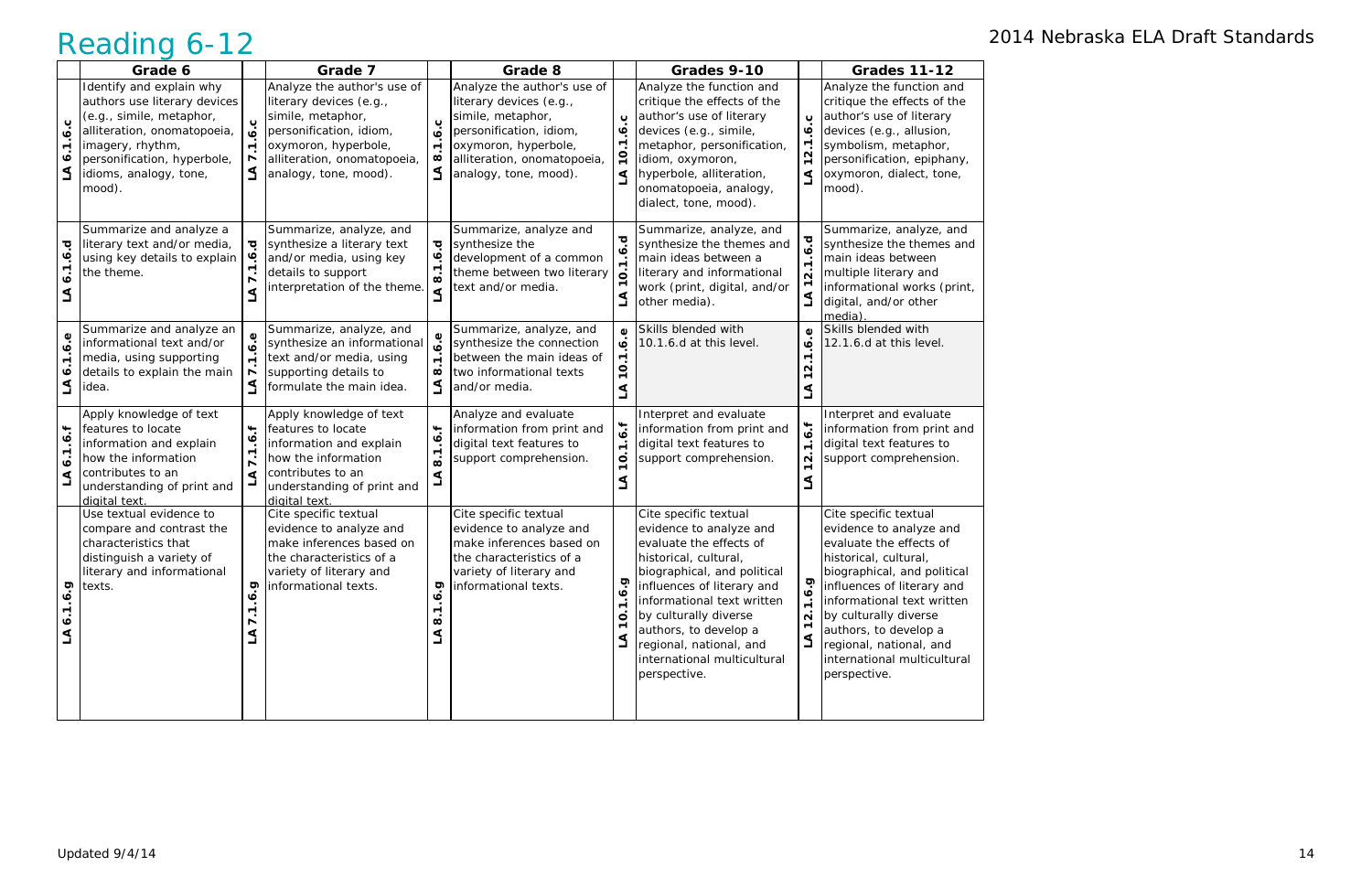|                                                         | Grade 6                                                                                                                                                                                                                                                                                                    |                                  | Grade 7                                                                                                                                                                                                                                                                                                                  |                                                            | Grade 8                                                                                                                                                                                                                                                                                                           |                  | Grades 9-10                                                                                                                                                                                                                                                                                                       |                                                                    | <b>Grades 11-12</b>                                                                                                                                                                                                                                                                                        |
|---------------------------------------------------------|------------------------------------------------------------------------------------------------------------------------------------------------------------------------------------------------------------------------------------------------------------------------------------------------------------|----------------------------------|--------------------------------------------------------------------------------------------------------------------------------------------------------------------------------------------------------------------------------------------------------------------------------------------------------------------------|------------------------------------------------------------|-------------------------------------------------------------------------------------------------------------------------------------------------------------------------------------------------------------------------------------------------------------------------------------------------------------------|------------------|-------------------------------------------------------------------------------------------------------------------------------------------------------------------------------------------------------------------------------------------------------------------------------------------------------------------|--------------------------------------------------------------------|------------------------------------------------------------------------------------------------------------------------------------------------------------------------------------------------------------------------------------------------------------------------------------------------------------|
| $-6.5$<br>$\blacktriangledown$<br>$\bullet$<br>$\Delta$ | Explain the relationships or<br>interactions between two or<br>more individuals, events,<br>ideas, or concepts in<br>literary and informational<br>texts, citing textual<br>evidence to develop a<br>regional, national, and<br>international multicultural<br>perspective.                                | $\overline{ }$<br>$\overline{ }$ | Explain the social,<br>historical, cultural, and<br>biographical influences in a<br>variety of texts, citing<br>textual evidence from<br>literary and informational<br>text to develop a regional,<br>national, and international<br>multicultural perspective.                                                          | $-6.5$<br>$\blacktriangledown$<br>$\infty$<br>$\mathbf{S}$ | Analyze the social,<br>historical, cultural, and<br>biographical influences in a<br>variety of texts, citing<br>textual evidence from<br>literary and informational<br>text to develop a national<br>and international<br>multicultural perspective.                                                              | 1.6.h<br>Ö,<br>L | Skills blended with<br>10.1.6.g at this level.                                                                                                                                                                                                                                                                    | ۽<br>$\bullet$<br>᠇<br>N<br>⋖                                      | Skills blended with<br>12.1.6.g at this level.                                                                                                                                                                                                                                                             |
| $\overline{6}$<br>$\blacksquare$<br>هٔ<br>ے             | Construct and/or answer<br>literal, inferential, critical,<br>and interpretive questions<br>and support answers with<br>explicit evidence from the<br>text or additional sources.                                                                                                                          | ⋖                                | Construct and/or answer<br>literal, inferential, critical,<br>and interpretive questions<br>and support answers with<br>explicit evidence from the<br>text or additional sources.                                                                                                                                        | $\overline{6}$<br>⋖                                        | Construct and/or answer<br>literal, inferential, critical,<br>and interpretive questions<br>and support answers with<br>explicit evidence from the<br>text or additional sources.                                                                                                                                 | $\circ$          | Construct and/or answer<br>literal, inferential, critical,<br>and interpretive questions,<br>analyzing and synthesizing<br>evidence from the text and<br>additional sources to<br>support answers.                                                                                                                | $\sim$<br>⋖<br>ᆜ                                                   | Construct and/or answer<br>literal, inferential, critical,<br>and interpretive questions,<br>analyzing and synthesizing<br>evidence from the text and<br>additional sources to<br>support answers.                                                                                                         |
| 1.6.<br>$\dot{\bullet}$<br>⋖                            | Apply knowledge of<br>organizational patterns to<br>comprehend informational<br>text $(e.g.,$<br>sequence/chronological,<br>description, cause and<br>effect, compare/contrast,<br>fact/opinion).                                                                                                          | ⋖                                | Apply knowledge of<br>organizational patterns to<br>comprehend informational<br>text $(e.g.,$<br>sequence/chronological,<br>description, spatial, cause<br>and effect,<br>compare/contrast,<br>fact/opinion,<br>proposition/support).                                                                                    | $\ddot{6}$ .<br>$\dot{\infty}$<br>⋖                        | Apply knowledge of<br>organizational patterns to<br>comprehend informational<br>text $(e.g.,$<br>sequence/chronological,<br>description, spatial, cause<br>and effect,<br>compare/contrast,<br>fact/opinion,<br>proposition/support).                                                                             | $\circ$          | Apply knowledge of<br>organizational patterns to<br>comprehend informational<br>text (e.g., sequence,<br>description, cause and<br>effect, compare/contrast,<br>fact/opinion,<br>proposition/support,<br>concept definition,<br>question/answer).                                                                 | <b>i</b> ء<br>$\div$<br>$\sim$<br>$\blacktriangledown$<br>$\Delta$ | Apply knowledge of<br>organizational patterns to<br>comprehend informational<br>text (e.g., sequence,<br>description, cause and<br>effect, compare/contrast,<br>fact/opinion,<br>proposition/support,<br>concept definition,<br>question/answer).                                                          |
| ¥<br>؋<br>$\blacktriangledown$<br>$\bullet$<br>$\Delta$ | Select text for a particular<br>purpose (e.g., answer a<br>question, solve problems,<br>enjoy, form an opinion,<br>understand a specific<br>viewpoint, predict<br>outcomes, discover models<br>for own writing, accomplish<br>a task), citing evidence to<br>support analysis, reflection,<br>or research. | $\frac{1}{2}$<br><u>گ</u>        | Select text for a particular<br>purpose (e.g., answer a<br>question, solve problems,<br>enjoy, form an opinion,<br>understand a specific<br>viewpoint, predict<br>outcomes, discover models<br>for own writing, accomplish $\frac{1}{2}$<br>a task), citing evidence to<br>support analysis, reflection,<br>or research. | 6.<br>$\blacksquare$<br>œ                                  | Select text for a particular<br>purpose (e.g., answer a<br>question, solve problems,<br>enjoy, form an opinion,<br>understand a specific<br>viewpoint, predict<br>outcomes, discover models<br>for own writing, accomplish $\leq$<br>a task), citing evidence to<br>support analysis, reflection,<br>or research. | ¥<br>$\bullet$   | Select text for a particular<br>purpose (e.g., answer a<br>question, solve problems,<br>enjoy, form an opinion,<br>understand a specific<br>viewpoint, predict<br>outcomes, discover models<br>for own writing, accomplish $\leq$<br>a task), citing evidence to<br>support analysis, reflection,<br>or research. | $\pmb{\times}$<br>$\bullet$<br>$\overline{ }$<br>$\frac{2}{3}$     | Select text for a particular<br>purpose (e.g., answer a<br>question, solve problems,<br>enjoy, form an opinion,<br>understand a specific<br>viewpoint, predict<br>outcomes, discover models<br>for own writing, accomplish<br>a task), citing evidence to<br>support analysis, reflection,<br>or research. |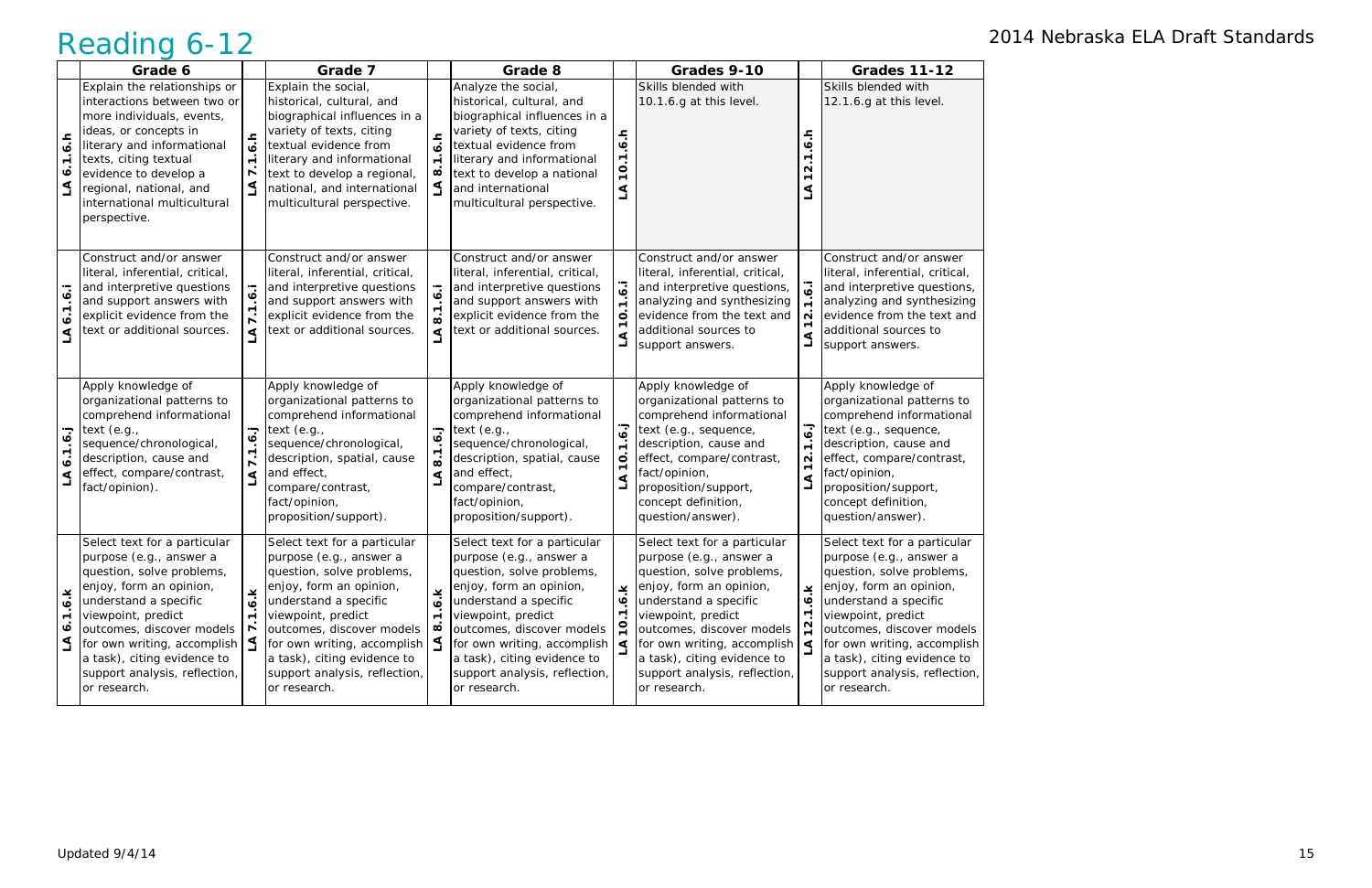|                                                   | Grade 6                                                                                                                                                                                                              |                           | Grade 7                                                                                                                                                                                                              |                                                                         | Grade 8                                                                                                                                                                 |                                              | Grades 9-10                                                                                                                                                                                                                     |                                                                                               | <b>Grades 11-12</b>                                                                                                                                                                                                             |
|---------------------------------------------------|----------------------------------------------------------------------------------------------------------------------------------------------------------------------------------------------------------------------|---------------------------|----------------------------------------------------------------------------------------------------------------------------------------------------------------------------------------------------------------------|-------------------------------------------------------------------------|-------------------------------------------------------------------------------------------------------------------------------------------------------------------------|----------------------------------------------|---------------------------------------------------------------------------------------------------------------------------------------------------------------------------------------------------------------------------------|-----------------------------------------------------------------------------------------------|---------------------------------------------------------------------------------------------------------------------------------------------------------------------------------------------------------------------------------|
| 1.6.1<br>$\ddot{\mathbf{o}}$<br>L                 | Build background<br>knowledge and activate<br>prior knowledge to clarify<br>text, deepen<br>understanding, and make<br>text-to-self, text-to-text,<br>and text-to-world<br>connections while reading<br>complex text | ⋖                         | Build background<br>knowledge and activate<br>prior knowledge to clarify<br>text, deepen<br>understanding, and make<br>text-to-self, text-to-text,<br>and text-to-world<br>connections while reading<br>complex text | 1.6.1<br>$\dot{\infty}$<br>$\Delta$                                     | Build background<br>knowledge and activate<br>prior knowledge to clarify<br>text, deepen<br>understanding, and make<br>connections while reading<br>complex text.       | $\overline{6}$<br>$\div$<br>$\circ$          | Build background<br>knowledge and activate<br>prior knowledge to clarify<br>text, deepen<br>understanding, and make<br>connections while reading<br>complex text.                                                               | $\overline{6}$<br>$\blacktriangledown$<br>$\mathbf{\Omega}$<br>گ                              | Build background<br>knowledge and activate<br>prior knowledge to clarify<br>text, deepen<br>understanding, and make<br>connections while reading<br>complex text.                                                               |
| 6.m<br>$\div$<br>$\bullet$<br>گ                   | Self-monitor<br>comprehension and<br>independently apply<br>appropriate strategies to<br>understand text.                                                                                                            | έ<br>$\mathbf{\tau}$<br>⋖ | Self-monitor<br>comprehension and<br>independently apply<br>appropriate strategies to<br>understand text.                                                                                                            | 6.m<br>$\cdot$<br>$\infty$<br>$\Delta$                                  | Self-monitor<br>comprehension and<br>independently apply<br>appropriate strategies to<br>understand text.                                                               | 6.5<br>$\blacksquare$<br>$\circ$<br>$\Delta$ | Self-monitor<br>comprehension and<br>independently apply<br>appropriate strategies to<br>understand complex text.                                                                                                               | ε<br>ؘ؋<br>$\blacksquare$<br>$\mathbf{\Omega}$<br>$\mathbf{\tau}$<br>$\blacktriangleleft$     | Self-monitor<br>comprehension and<br>independently apply<br>appropriate strategies to<br>understand complex text.                                                                                                               |
| 0.9.<br>$\blacksquare$<br>∾<br>⋖                  | Make and confirm/modify<br>predictions and inferences<br>with text evidence while<br>previewing and reading<br>literary, informational,<br>digital text, and/or media.                                               | E<br>⋖                    | Make and confirm/modify<br>inferences with text<br>evidence while previewing<br>and reading literary,<br>informational, digital text,<br>and/or media.                                                               | 6.5<br>ထဲ<br>⋖                                                          | Make and confirm/modify<br>inferences with text<br>evidence while previewing<br>and reading literary,<br>informational, digital text,<br>and/or media.                  | G.n<br>$\cdot$<br>$\mathbf{o}$               | Formulate and justify<br>inferences with text<br>evidence while previewing,<br>reading, and analyzing<br>literary and informational<br>text in various formats.                                                                 | 6.7<br>$\div$<br>$\overline{\mathsf{N}}$<br>$\overline{\phantom{0}}$<br>⋖                     | Formulate and justify<br>inferences with text<br>evidence while previewing,<br>reading, and analyzing<br>literary and informational<br>text in various formats.                                                                 |
| ó<br>؋<br>$\blacktriangledown$<br>$\bullet$<br>LA | Demonstrate an<br>understanding of complex<br>text using textual evidence<br>via multiple mediums (e.g.,<br>writing, artistic<br>representation, video, other   ~<br>media).                                         | $\circ$                   | Demonstrate an<br>understanding of complex<br>text using textual evidence<br>via multiple mediums (e.g.,<br>writing, artistic<br>representation, video, other $\infty$<br>media).                                    | $\dot{\mathbf{o}}$<br>$\blacksquare$<br>L                               | Demonstrate an<br>understanding of complex<br>text using textual evidence<br>via multiple mediums (e.g.<br>writing, artistic<br>representation, video, other<br>media). | $\circ$<br>$\bullet$<br>⋖                    | Demonstrate an<br>understanding of complex<br>text by using textual<br>evidence to support<br>analysis, reflection, and<br>research via multiple<br>mediums (e.g., writing,<br>artistic representation,<br>video, other media). | $\circ$<br>$\ddot{\mathbf{0}}$<br>$\overline{ }$<br>$\mathbf{\Omega}$<br>$\mathbf{\tau}$<br>⋖ | Demonstrate an<br>understanding of complex<br>text by using textual<br>evidence to support<br>analysis, reflection, and<br>research via multiple<br>mediums (e.g., writing,<br>artistic representation,<br>video, other media). |
| ڢ<br>؋<br>$\blacktriangledown$<br>$\bullet$<br>L  | Analyze the extent to which<br>a filmed or live production<br>of a story, drama, or poem<br>resembles or differs from<br>the text or script.                                                                         | ∾<br>L                    | Analyze the extent to which<br>a filmed or live production<br>of a story, drama, or poem<br>resembles or differs from<br>the text or script.                                                                         | $\frac{\mathsf{o}}{\cdot}$<br>$\dot{\mathbf{e}}$<br>$\overline{8}$<br>L | Analyze the extent to which<br>a filmed or live production<br>of a story, drama, or poem<br>resembles or differs from<br>the text or script.                            | 1.6. p<br>$\circ$                            | Analyze multiple<br>interpretations of a story,<br>drama, or poem (e.g.,<br>recorded or live production<br>of a play or recorded novel<br>or poetry), evaluating how<br>each version interprets the<br>source text.             | $\ddot{\bullet}$ .p<br>$\overline{N}$                                                         | Analyze multiple<br>interpretations of a story,<br>drama, or poem (e.g.,<br>recorded or live production<br>of a play or recorded novel<br>or poetry), evaluating how<br>each version interprets the<br>source text.             |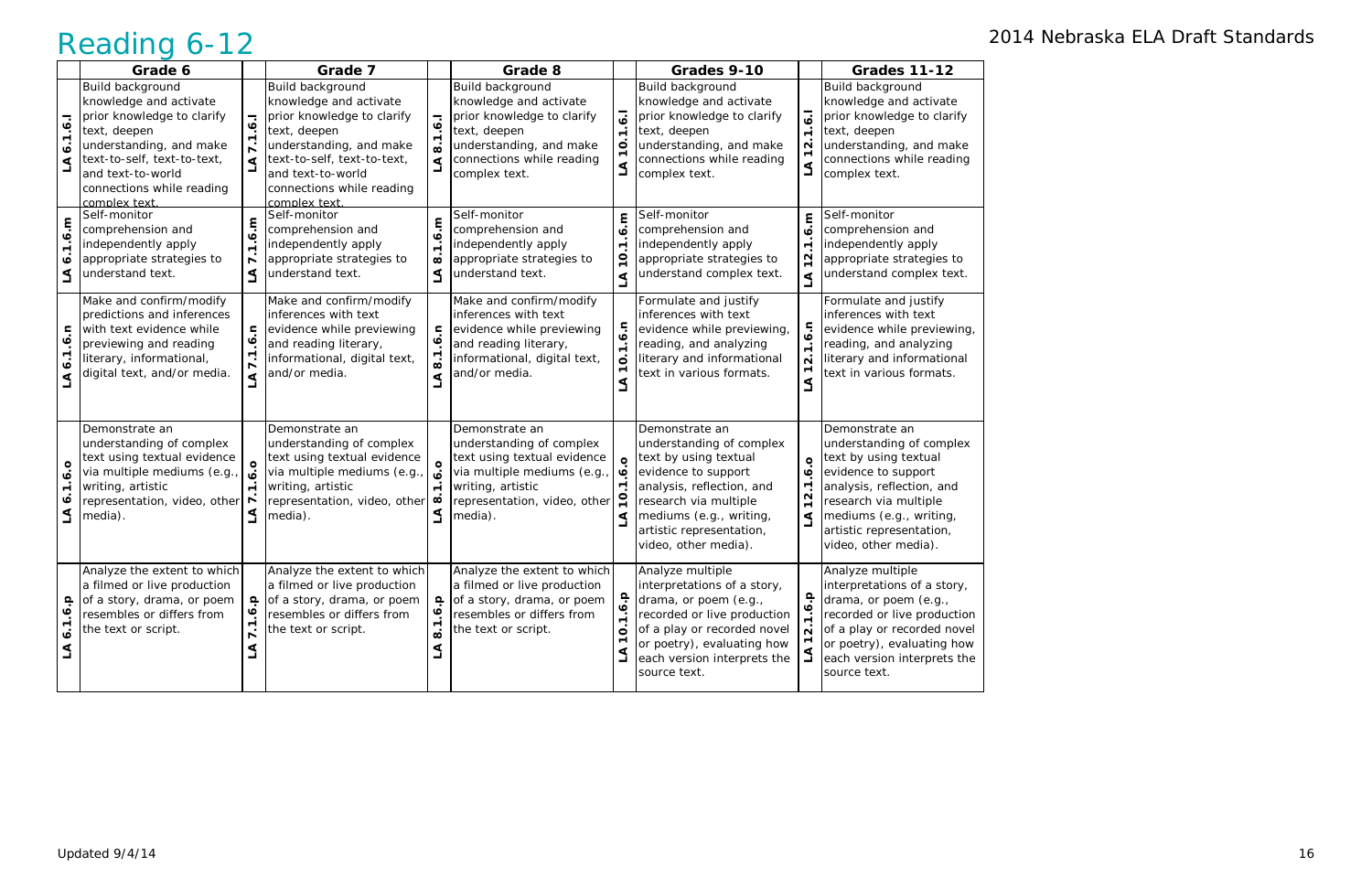Writing: Students will learn and apply writing skills and strategies to communicate.

Writing Process: Students will apply the writing process to plan, draft, revise, edit, and publish writing using correct spelling, grammar, punctuation, and other conventions of standard English appropriate for grade-level.

Use prewriting activities and inquiry tools to generate ideas, organize information, guide writing, and answer questions.

|                                                                                  | Kindergarten                                                                                                                                                                                                                                                      |                    | Grade 1                                                                                                                                                                                                                                                           |                                              | Grade 2                                                                                                                                                                                                                                                           |                             | Grade 3                                                                                                                                                                                                                                                           |                   | Grade 4                                                                                                                                                                                                                                                           |                                                  | Grade 5                                                                                                                                                                                                                                |
|----------------------------------------------------------------------------------|-------------------------------------------------------------------------------------------------------------------------------------------------------------------------------------------------------------------------------------------------------------------|--------------------|-------------------------------------------------------------------------------------------------------------------------------------------------------------------------------------------------------------------------------------------------------------------|----------------------------------------------|-------------------------------------------------------------------------------------------------------------------------------------------------------------------------------------------------------------------------------------------------------------------|-----------------------------|-------------------------------------------------------------------------------------------------------------------------------------------------------------------------------------------------------------------------------------------------------------------|-------------------|-------------------------------------------------------------------------------------------------------------------------------------------------------------------------------------------------------------------------------------------------------------------|--------------------------------------------------|----------------------------------------------------------------------------------------------------------------------------------------------------------------------------------------------------------------------------------------|
| $\overline{\mathsf{c}}$                                                          | Writing: Students will learn<br>and apply writing skills and<br>strategies to communicate.                                                                                                                                                                        |                    | Writing: Students will learn<br>and apply writing skills and<br>strategies to communicate.                                                                                                                                                                        |                                              | Writing: Students will learn<br>and apply writing skills and<br>strategies to communicate.                                                                                                                                                                        |                             | Writing: Students will learn<br>and apply writing skills and<br>strategies to communicate.                                                                                                                                                                        |                   | Writing: Students will learn<br>and apply writing skills and<br>strategies to communicate.                                                                                                                                                                        |                                                  | Writing: Students v<br>and apply writing s<br>strategies to comm                                                                                                                                                                       |
| $\overline{N}$<br>$\circ$<br>$\Delta$                                            | <b>Writing Process: Students</b><br>will apply the writing<br>process to plan, draft,<br>revise, edit, and publish<br>writing using correct<br>spelling, grammar,<br>punctuation, and other<br>conventions of standard<br>English appropriate for<br>grade-level. |                    | <b>Writing Process: Students</b><br>will apply the writing<br>process to plan, draft,<br>revise, edit, and publish<br>writing using correct<br>spelling, grammar,<br>punctuation, and other<br>conventions of standard<br>English appropriate for<br>grade-level. | $\overline{N}$<br>$\mathbf{\Omega}$          | <b>Writing Process: Students</b><br>will apply the writing<br>process to plan, draft,<br>revise, edit, and publish<br>writing using correct<br>spelling, grammar,<br>punctuation, and other<br>conventions of standard<br>English appropriate for<br>grade-level. | w                           | <b>Writing Process: Students</b><br>will apply the writing<br>process to plan, draft,<br>revise, edit, and publish<br>writing using correct<br>spelling, grammar,<br>punctuation, and other<br>conventions of standard<br>English appropriate for<br>grade-level. | $\mathbf{\Omega}$ | <b>Writing Process: Students</b><br>will apply the writing<br>process to plan, draft,<br>revise, edit, and publish<br>writing using correct<br>spelling, grammar,<br>punctuation, and other<br>conventions of standard<br>English appropriate for<br>grade-level. | $\overline{ }$<br>$\mathbf{\Omega}$<br><b>LO</b> | <b>Writing Process: St</b><br>will apply the writir<br>process to plan, dra<br>revise, edit, and pu<br>writing using corred<br>spelling, grammar,<br>punctuation, and of<br>conventions of star<br>English appropriate<br>grade-level. |
| ø<br>$\blacksquare$<br>$\dot{\mathbf{N}}$<br>$\circ$                             | Use prewriting activities<br>and inquiry tools to<br>generate ideas.                                                                                                                                                                                              | ᠬᠣ<br>$\sim$       | Use prewriting activities<br>and inquiry tools to<br>generate ideas.                                                                                                                                                                                              | ω<br>$\mathbf{\Omega}$                       | Use prewriting activities<br>and inquiry tools to<br>generate ideas.                                                                                                                                                                                              | o<br>$\sim$                 | Use prewriting activities<br>and inquiry tools to<br>generate ideas and<br>organize information.                                                                                                                                                                  | ত্<br>N           | Use prewriting activities<br>and inquiry tools to<br>generate ideas, organize<br>information, guide writing,<br>and answer questions.                                                                                                                             | $\frac{1}{9}$<br>$\mathbf{\tilde{N}}$<br>Ю       | Use prewriting activ<br>and inquiry tools to<br>generate ideas, org<br>information, guide<br>and answer questic                                                                                                                        |
| $\frac{a}{1}$<br>$\overline{0}$ .<br>ے                                           | Generate representations of<br>ideas (e.g., pictures, labels,<br>letter strings, words,<br>simple sentences) and<br>organize ideas relevant to a<br>topic.                                                                                                        | $\sim$             | Generate a draft that<br>selects and organizes ideas<br>relevant to topic, purpose,<br>and audience, including a<br>clear beginning, middle,<br>and end.                                                                                                          | ڢ<br>$\sim$<br>$\mathbf 2$                   | Generate a draft that<br>develops a clear topic<br>suited to the purpose and<br>intended audience and<br>organizational pattern,<br>including a clear beginning,<br>middle, and end.                                                                              | ڢ<br>$\mathbf{\Omega}$<br>ო | Generate a draft that<br>develops a clear topic<br>suited to the purpose and<br>intended audience and<br>organizational pattern,<br>including a clear<br>introduction, body, and<br>conclusion with appropriate<br>transitions.                                   | م<br>م<br>N       | Generate a draft that<br>develops a clear topic<br>suited to the purpose and<br>intended audience and<br>organizational pattern,<br>including a clear<br>introduction, body, and<br>conclusion with appropriate<br>transitions.                                   | $\frac{q}{7}$<br>$\mathbf{\Omega}$               | Generate a draft th<br>develops a clear to<br>suited to the purpo<br>intended audience<br>organizational patt<br>including a strong t<br>body, conclusion, a<br>appropriate transiti<br>linked to the purpo<br>composition.            |
| $\overline{ }$<br>$0.\overline{2}$<br>$\Delta$                                   | With adult quidance, use<br>relevant information and<br>evidence to support ideas.                                                                                                                                                                                | $\mathbf{\Omega}$  | Gather and use relevant<br>information and evidence<br>to support ideas.                                                                                                                                                                                          | $\sim$<br>N<br>$\blacktriangleleft$          | Gather and use relevant<br>information and evidence<br>from one or more print<br>and/or digital sources to<br>support ideas.                                                                                                                                      | $\mathbf{\Omega}$<br>ო      | Gather and use relevant<br>information and evidence<br>from one or more<br>authoritative print and/or<br>digital sources to support<br>claims or theses.                                                                                                          | $\mathbf{\Omega}$ | Gather and use relevant<br>information and evidence<br>from multiple authoritative<br>print and/or digital sources<br>to support claims or theses.                                                                                                                | $\mathbf{\Omega}$<br>ഥ<br>S                      | Gather and use rele<br>information and ev<br>from multiple autho<br>print and/or digital<br>to support claims o                                                                                                                        |
| ত্<br>$\overline{ }$<br>$0.\overline{2}$<br>کا                                   | Compose simple,<br>grammatically correct<br>sentences.                                                                                                                                                                                                            | ত<br>N<br>$\Delta$ | Compose simple<br>paragraphs with<br>grammatically correct<br>sentences of varying<br>length, complexity, and<br>type.                                                                                                                                            | ত্<br>N<br>$\dot{\mathsf n}$<br>$\mathbf{z}$ | Compose paragraphs with<br>grammatically correct<br>sentences of varying<br>length, complexity, and<br>ltype.                                                                                                                                                     | ਹ<br>w<br>$\Delta$          | Compose paragraphs with<br>grammatically correct<br>sentences of varying<br>length, complexity, and<br>type.                                                                                                                                                      | ত<br>⊄            | Compose paragraphs with<br>grammatically correct<br>sentences of varying<br>length, complexity, and<br>type.                                                                                                                                                      | ত্<br>$\blacksquare$<br>N<br>ഥ                   | Compose paragrapl<br>grammatically corre<br>simple, compound,<br>complex sentences<br>varying length, con<br>and type.                                                                                                                 |
| به<br>$\blacktriangledown$<br>$\dot{\mathbf{N}}$<br>$\overline{\mathbf{o}}$<br>₹ | With adult guidance, revise<br>to improve and clarify<br>writing through self-<br>monitoring strategies and<br>feedback from others.                                                                                                                              | $\sim$             | With adult guidance, revise<br>to improve and clarify<br>writing through self-<br>monitoring strategies and<br>feedback from others.                                                                                                                              | $\mathbf{\Omega}$<br>$\mathbf{\Omega}$<br>₹  | Revise to improve and<br>clarify writing through self-<br>monitoring strategies and<br>feedback from others.                                                                                                                                                      | N<br>ო                      | Revise to improve and<br>clarify writing through self-<br>monitoring strategies and<br>feedback from others.                                                                                                                                                      | N<br>4            | Revise to improve and<br>clarify writing through self-<br>monitoring strategies and<br>feedback from others.                                                                                                                                                      | $\frac{6}{1}$<br>N<br>ro                         | Revise to improve a<br>clarify writing throu<br>monitoring strategi<br>feedback from othe                                                                                                                                              |

Generate a draft that develops a clear topic suited to the purpose and intended audience and organizational pattern, including a strong thesis, body, conclusion, and appropriate transitions linked to the purpose of the composition.

Gather and use relevant information and evidence from multiple authoritative print and/or digital sources to support claims or theses.

Compose paragraphs with grammatically correct simple, compound, and complex sentences of varying length, complexity, and type.

Revise to improve and clarify writing through selfmonitoring strategies and feedback from others.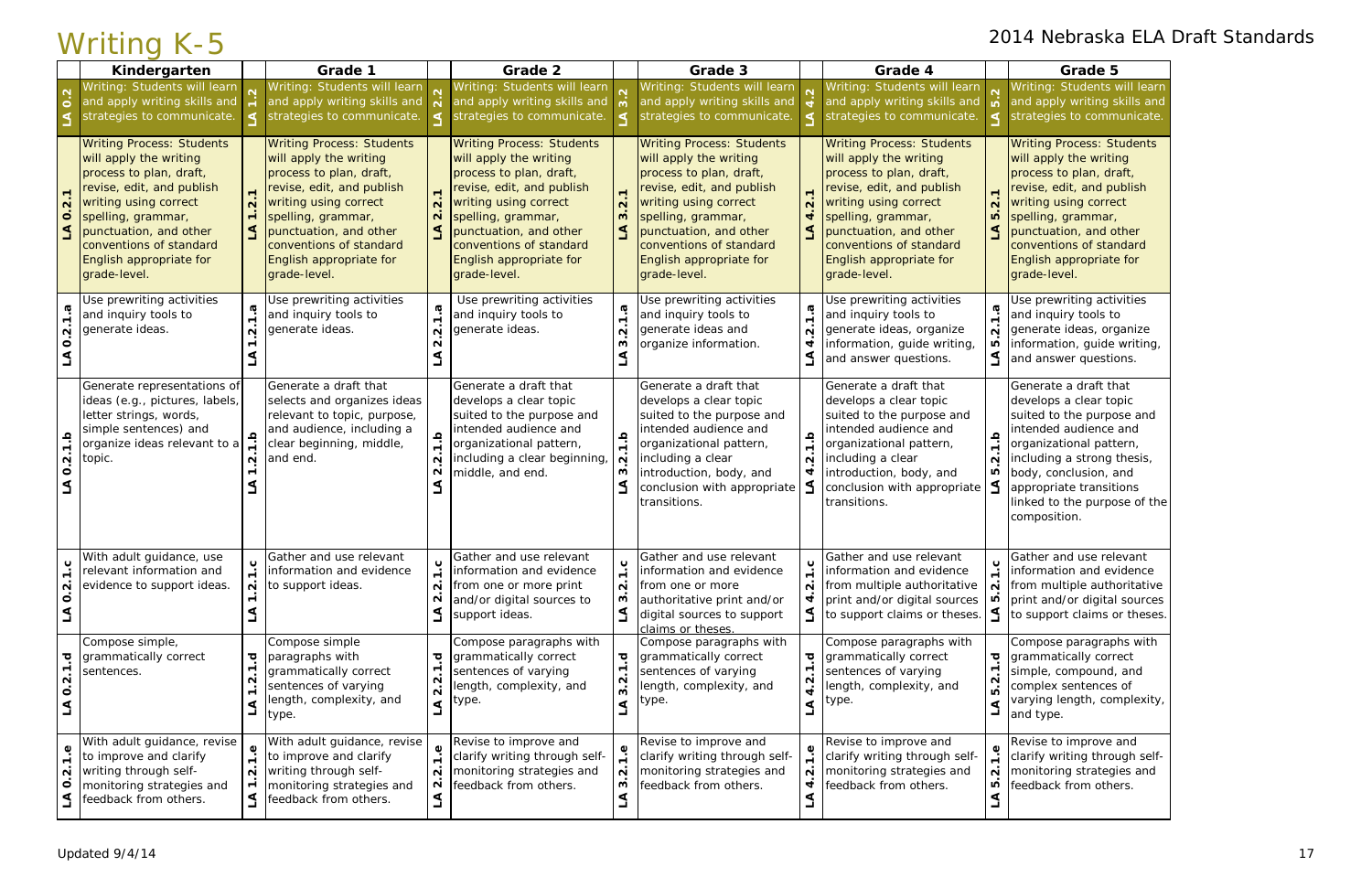|                                               | VVIILII IYI IN U                                   |                       |                                                                                            |                                        | Grade 2                                            |                     | Grade 3                                            |                                        |                                                    |                                      |                                                    |
|-----------------------------------------------|----------------------------------------------------|-----------------------|--------------------------------------------------------------------------------------------|----------------------------------------|----------------------------------------------------|---------------------|----------------------------------------------------|----------------------------------------|----------------------------------------------------|--------------------------------------|----------------------------------------------------|
| ۳.                                            | Kindergarten<br>Provide oral descriptive           | ۳.                    | Grade 1<br>Provide oral descriptive                                                        | ۴.                                     | Provide oral and/or written                        |                     | Provide oral and/or written                        | $\ddot{ }$                             | Grade 4<br>Provide oral, written,                  | ┶                                    | Grade 5<br>Provide oral, written,                  |
|                                               | feedback to other writers.                         |                       | feedback to other writers.                                                                 |                                        | descriptive feedback to                            |                     | descriptive feedback to                            | 2.1                                    | and/or digital descriptive                         |                                      | and/or digital descriptive                         |
| $\dot{\mathsf n}$<br>$\circ$                  |                                                    |                       |                                                                                            |                                        | other writers.                                     |                     | other writers.                                     |                                        | eedback to other writers.                          | $\mathbf{\Omega}$<br>$\overline{a}$  | feedback to other writers.                         |
|                                               |                                                    |                       |                                                                                            |                                        |                                                    |                     |                                                    |                                        |                                                    |                                      |                                                    |
|                                               |                                                    |                       |                                                                                            |                                        |                                                    |                     |                                                    |                                        |                                                    |                                      |                                                    |
| Ģ                                             | With adult guidance,                               |                       | <b>ס</b> Persevere in writing tasks                                                        | ō                                      | Persevere in writing tasks                         | Ō)                  | Adjust writing processes to                        | g                                      | Adjust writing processes to                        | <b>වා</b>                            | Adjust writing processes to                        |
| $\dot{\mathsf{N}}$                            | persevere in writing tasks.                        | $\mathbf{\Omega}$     | of various length and                                                                      |                                        | of various length and                              |                     | persevere in short and long-                       | $\sim$                                 | persevere in short and long-                       | $\mathbf{\Omega}$                    | persevere in short and long-                       |
| $\circ$                                       |                                                    |                       | complexity.                                                                                |                                        | complexity.                                        |                     | term writing tasks of<br>increasing length and     | नं                                     | term writing tasks of<br>increasing length and     | $\overline{10}$                      | term writing tasks of<br>increasing length and     |
|                                               |                                                    |                       |                                                                                            |                                        |                                                    |                     | complexity.                                        | ⋖<br>⊐                                 | complexity.                                        | ⋖                                    | complexity.                                        |
|                                               | With adult guidance,                               |                       | With adult guidance,                                                                       |                                        | Proofread and edit writing                         |                     | Proofread and edit writing                         |                                        | Proofread and edit writing                         |                                      | Proofread and edit writing                         |
|                                               | proofread and edit writing                         |                       | proofread and edit writing                                                                 |                                        | recursively for format and                         |                     | recursively for format and                         |                                        | recursively for format and                         |                                      | recursively for format and                         |
| $\frac{1}{2}$                                 | recursively for format and                         |                       | recursively for format and                                                                 |                                        | conventions of standard                            |                     | conventions of standard                            | $\frac{1}{1}$                          | conventions of standard                            | $\frac{1}{2}$                        | conventions of standard                            |
| $\sim$                                        | conventions of standard                            | $\mathbf{\Omega}$     | conventions of standard                                                                    | $\sim$                                 | English (e.g., spelling,                           | $\mathbf{\Omega}$   | English (e.g., spelling,                           | $\mathbf{\Omega}$                      | English (e.g., spelling,                           | $\mathbf{\Omega}$                    | English (e.g., spelling,                           |
| $\overline{\mathbf{o}}$                       | English (e.g., spelling,                           | $\overline{ }$        | English (e.g., spelling,                                                                   | N                                      | capitalization, grammar,                           |                     | capitalization, grammar,                           | 4                                      | capitalization, grammar,                           | ru                                   | capitalization, grammar,                           |
| $\Delta$                                      | capitalization, grammar,                           |                       | capitalization, grammar,                                                                   |                                        | punctuation, syntax,                               |                     | punctuation, syntax,                               | ے                                      | punctuation, syntax,                               | $\trianglelefteq$                    | punctuation, syntax,                               |
|                                               | punctuation).                                      |                       | punctuation).                                                                              |                                        | semantics).                                        |                     | semantics).                                        |                                        | semantics).                                        |                                      | semantics).                                        |
|                                               | Use own words to relate                            |                       | Use own words to relate                                                                    |                                        | Display academic honesty                           |                     | Display academic honesty                           |                                        | Display academic honesty                           |                                      | Display academic honesty                           |
| $\ddot{ }$                                    | information.                                       |                       | information.                                                                               | ۰.                                     | and integrity by avoiding                          |                     | and integrity by avoiding                          | Н.                                     | and integrity by avoiding                          | $\mathbin{\blacksquare}$             | and integrity by avoiding                          |
|                                               |                                                    |                       |                                                                                            |                                        | plagiarism and providing a                         |                     | plagiarism and/or                                  | 2.1                                    | plagiarism and/or                                  | $\blacksquare$<br>$\dot{\mathsf{N}}$ | plagiarism and/or                                  |
| N<br>O                                        |                                                    |                       |                                                                                            | $\mathbf{\Omega}$                      | list of sources.                                   |                     | overreliance on any one                            | 4                                      | overreliance on any one                            | ம்                                   | overreliance on any one                            |
|                                               |                                                    |                       |                                                                                            |                                        |                                                    |                     | source and by following a                          | ⋖                                      | source and by following a                          | ⋖                                    | source and by following a                          |
|                                               |                                                    |                       |                                                                                            |                                        |                                                    | standard format for |                                                    | standard format for                    |                                                    | standard format for                  |                                                    |
|                                               | With adult guidance,                               |                       | Publish a legible document                                                                 |                                        | Publish a legible document                         |                     | citation<br>Publish a legible document             |                                        | citation<br>Publish a legible document             |                                      | citation<br>Publish a legible document             |
|                                               | publish a legible document                         | Ļ.                    | with appropriate spaces                                                                    | Ļ.                                     | with appropriate spaces                            |                     | in manuscript, cursive, or                         | Ļ.                                     | in manuscript, cursive, or                         |                                      | in manuscript, cursive, or                         |
| $\overline{1}$ .                              | with appropriate spaces                            |                       | between letters, words, and                                                                |                                        | between letters, words, and                        |                     | digital format, and apply                          | ٣                                      | digital format, and apply                          | $\overline{ }$                       | digital format, and apply                          |
| $\dot{\mathbf{N}}$<br>$\dot{\mathbf{o}}$      | between letters, words, and                        |                       | sentences in a variety of                                                                  |                                        | sentences in a variety of                          |                     | formatting techniques                              | $\dot{\mathbf{N}}$<br>$\vec{r}$        | formatting techniques                              | $\dot{\mathsf{N}}$<br>ம்             | formatting techniques                              |
| $\mathbf 3$                                   | sentences in a variety of                          | $\blacktriangleleft$  | formats.                                                                                   |                                        | formats.                                           |                     | (e.g., indenting                                   | ⋖                                      | (e.g., indenting                                   | $\Delta$                             | (e.g., indenting                                   |
|                                               | formats.                                           |                       |                                                                                            |                                        |                                                    |                     | paragraphs, title).                                |                                        | paragraphs, title).                                |                                      | paragraphs, title).                                |
|                                               |                                                    |                       |                                                                                            |                                        | Writing Modes: Student will                        |                     | Writing Modes: Student will N                      |                                        | Writing Modes: Student will                        |                                      | <b>Writing Modes: Student will</b>                 |
| $\mathbf{N}$                                  | write in multiple modes for                        |                       | Writing Modes: Student will N Writing Modes: Student will N<br>write in multiple modes for |                                        | write in multiple modes for                        |                     | write in multiple modes for                        |                                        | write in multiple modes for                        |                                      | write in multiple modes for                        |
| $\mathbf{\Omega}$<br>$\circ$                  | a variety of purposes and                          | $\blacksquare$        | a variety of purposes and                                                                  | $\sim$                                 | a variety of purposes and                          | w                   | a variety of purposes and                          | $\overline{\phantom{a}}$               | a variety of purposes and                          | <b>IO</b>                            | a variety of purposes and                          |
| $\Delta$                                      | audiences across                                   |                       | audiences across                                                                           | $\triangleleft$                        | audiences across                                   |                     | audiences across                                   | $\mathbf 1$                            | audiences across                                   | $\triangleleft$                      | audiences across                                   |
|                                               | disciplines.                                       |                       | disciplines.                                                                               |                                        | disciplines.                                       |                     | disciplines.                                       |                                        | disciplines.                                       |                                      | disciplines.                                       |
|                                               | Communicate information                            |                       | Communicate information                                                                    |                                        | Communicate information                            |                     | Communicate information                            |                                        | Communicate information                            |                                      | Communicate information                            |
|                                               | and ideas effectively in<br>analytic, descriptive, |                       | and ideas effectively in                                                                   |                                        | and ideas effectively in<br>analytic, descriptive, |                     | and ideas effectively in<br>analytic, descriptive, |                                        | and ideas effectively in<br>analytic, descriptive, |                                      | and ideas effectively in<br>analytic, descriptive, |
| ø                                             | informative, narrative,                            | $\boldsymbol{\varpi}$ | analytic, descriptive,<br>informative, narrative,                                          | $\sigma$                               | informative, narrative,                            | 5                   | informative, narrative,                            | ω                                      | informative, narrative,                            | ത                                    | informative, narrative,                            |
| $\overline{\mathsf{N}}$<br>$\sim$             | poetic, persuasive, and                            | $\dot{\mathsf{N}}$    | $\overrightarrow{N}$ poetic, persuasive, and                                               | $\mathbf{\Omega}$<br>$\mathbf{\Omega}$ | poetic, persuasive, and                            | $\sim$<br>$\sim$    | poetic, persuasive, and                            | $\mathbf{\Omega}$<br>$\mathbf{\Omega}$ | poetic, persuasive, and                            | $\overline{\mathsf{N}}$<br>$\sim$    | poetic, persuasive, and                            |
| $\circ$                                       | reflective modes to multiple                       | $\overline{ }$        | reflective modes to multiple $\sim$                                                        |                                        | reflective modes to multiple                       |                     | reflective modes to multiple                       |                                        | reflective modes to multiple                       | ഥ                                    | reflective modes to multiple                       |
| $\Delta$                                      | audiences using a variety                          |                       | audiences using a variety                                                                  |                                        | audiences using a variety                          |                     | audiences using a variety                          | L                                      | audiences using a variety                          |                                      | audiences using a variety                          |
|                                               | of media and formats.                              |                       | of media and formats.                                                                      |                                        | of media and formats.                              |                     | of media and formats.                              |                                        | of media and formats.                              |                                      | of media and formats.                              |
|                                               |                                                    |                       |                                                                                            |                                        |                                                    |                     |                                                    |                                        |                                                    |                                      |                                                    |
|                                               | With adult guidance,                               | ڢ                     | With adult guidance,                                                                       | $\Omega$                               | Provide evidence from                              | ڢ                   | Provide evidence from                              | <u>م</u>                               | Provide evidence from                              | $\Omega$                             | Provide evidence from                              |
| $\overline{2}$ .b                             | provide evidence from                              | $\mathbf{\Omega}$     | provide evidence from                                                                      | N                                      | literary or informational                          |                     | literary or informational                          | $\mathbf{\Omega}$                      | literary or informational                          | $\mathbf{\Omega}$                    | literary or informational                          |
| $\overline{\mathbf{N}}$<br>$\dot{\mathbf{o}}$ | literary or informational                          | N                     | literary or informational                                                                  | $\overline{\mathsf{N}}$                | text to support ideas or                           | $3.\overline{2}$    | text to support ideas or                           | $\mathbf{N}$<br>नं                     | text to support analysis,                          | $\mathbf{\Omega}$<br>ம்              | text to support analysis,                          |
|                                               | text to support ideas or                           | ⋖                     | text to support ideas or                                                                   | $\blacktriangleleft$                   | opinions.                                          |                     | opinions.                                          | $\Delta$                               | reflection, and research.                          | $\Delta$                             | reflection, and research.                          |
| $\Delta$                                      | opinions.                                          |                       | opinions.                                                                                  |                                        |                                                    | $\Delta$            |                                                    |                                        |                                                    |                                      |                                                    |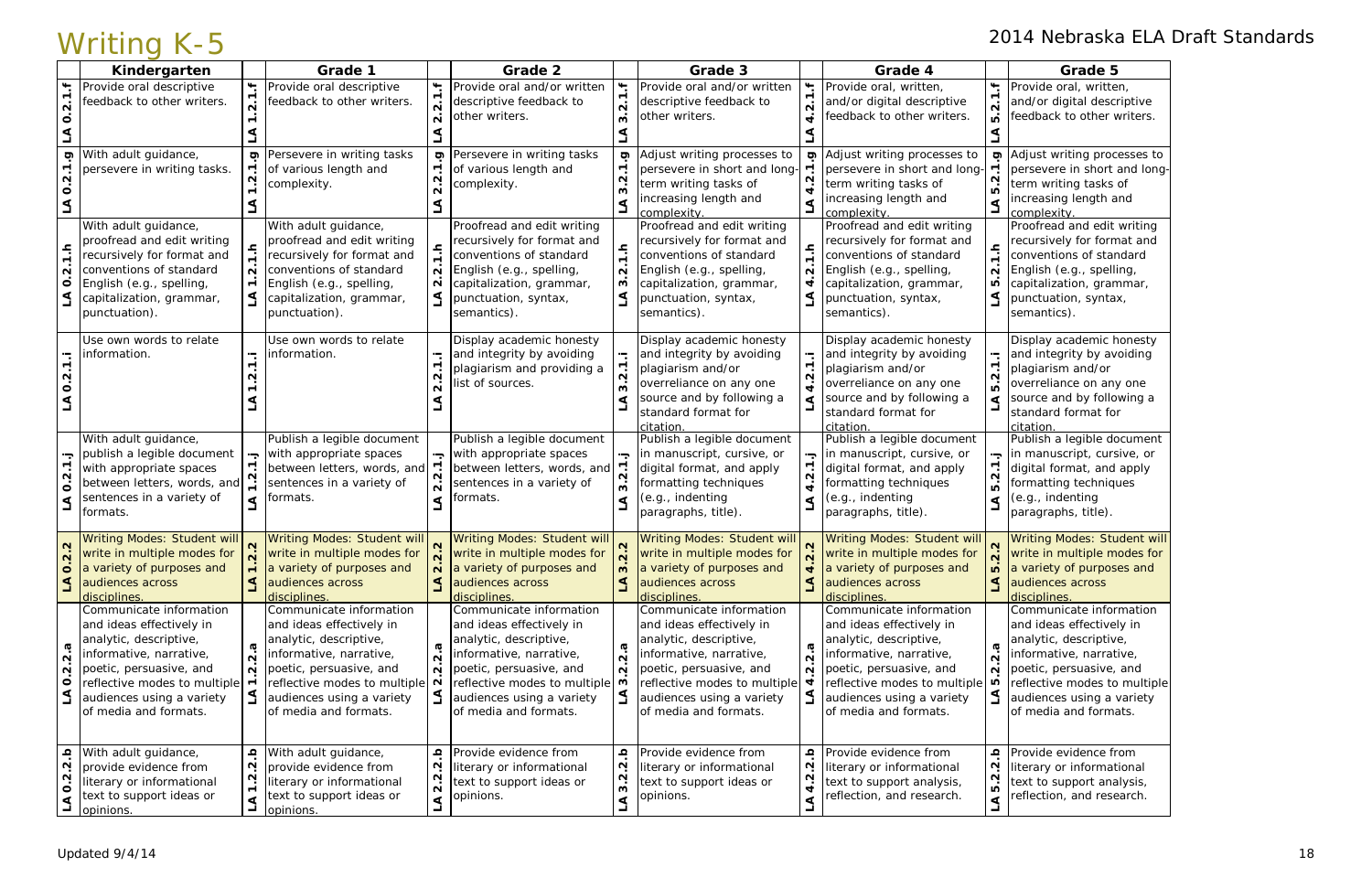| 2014 Nebraska ELA Draft Standards<br>Writing K-5                                                                                                 |        |                                                                                                                            |                         |                                                                                                                                                       |                         |                                                                                                                            |                   |                                                                                                                            |  |                                                                                                                                                                                                                                                                                    |  |  |  |
|--------------------------------------------------------------------------------------------------------------------------------------------------|--------|----------------------------------------------------------------------------------------------------------------------------|-------------------------|-------------------------------------------------------------------------------------------------------------------------------------------------------|-------------------------|----------------------------------------------------------------------------------------------------------------------------|-------------------|----------------------------------------------------------------------------------------------------------------------------|--|------------------------------------------------------------------------------------------------------------------------------------------------------------------------------------------------------------------------------------------------------------------------------------|--|--|--|
| Kindergarten                                                                                                                                     |        | Grade 1                                                                                                                    |                         | Grade 2                                                                                                                                               |                         | Grade 3                                                                                                                    |                   | Grade 4                                                                                                                    |  | Grade 5                                                                                                                                                                                                                                                                            |  |  |  |
| With adult guidance,<br>conduct and publish<br>$\overline{N}$<br>$\overline{N}$ research to answer<br>$\circ$<br>questions or solve<br>problems. | $\sim$ | With adult guidance,<br>conduct and publish<br>research to answer<br>questions or solve problems<br>using resources.       | $\overline{\mathbf{N}}$ | Conduct and publish<br>research to answer<br>$\overrightarrow{q}$ questions or solve problems $\overrightarrow{q}$<br>$\overline{N}$ using resources. | ల                       | Conduct and publish<br>research to answer<br>questions or solve problems<br>using multiple resources to<br>support theses. | $\sim$            | Conduct and publish<br>support theses.                                                                                     |  | Conduct and publish<br>research projects to answer $\vec{v}$ research projects to answer<br>questions or solve problems $\vec{v}$ questions or solve problems<br>using multiple resources to $\vert \mathbf{u} \vert$ using multiple resources to<br>$\frac{1}{2}$ support theses. |  |  |  |
| $\sigma$ Use precise word choice<br>N and domain-specific<br>vocabulary to write in a<br>variety of modes.                                       |        | <b><math>\sigma</math></b> Use precise word choice<br>and domain-specific<br>vocabulary to write in a<br>variety of modes. | N                       | <b><math>\sigma</math></b> Use precise word choice<br>and domain-specific<br>vocabulary to write in a<br>variety of modes.                            | $\overline{\mathbf{o}}$ | Use precise word choice<br>and domain-specific<br>vocabulary to write in a<br>variety of modes.                            | $\sim$            | <b><math>\sigma</math></b> Use precise word choice<br>and domain-specific<br>vocabulary to write in a<br>variety of modes. |  | <b><math>\sigma</math></b> Use precise word choice<br>and domain-specific<br>vocabulary to write in a<br>variety of modes.                                                                                                                                                         |  |  |  |
| With adult guidance,<br>compare mentor texts and<br>examples to create similar<br>$\dot{\mathbf{o}}$<br>pieces.                                  | മ      | Compare various mentor<br>texts and/or exemplars to<br>create similar pieces.                                              |                         | Compare various mentor<br>texts and/or exemplars to<br>create a similar piece.                                                                        | ึധ                      | Compare various mentor<br>texts and/or exemplars to<br>create a similar piece.                                             | $\mathbf{\omega}$ | Compare various mentor<br>texts and/or exemplars to<br>create a similar piece.                                             |  | Compare various mentor<br>texts and/or exemplars to<br>create a similar piece.                                                                                                                                                                                                     |  |  |  |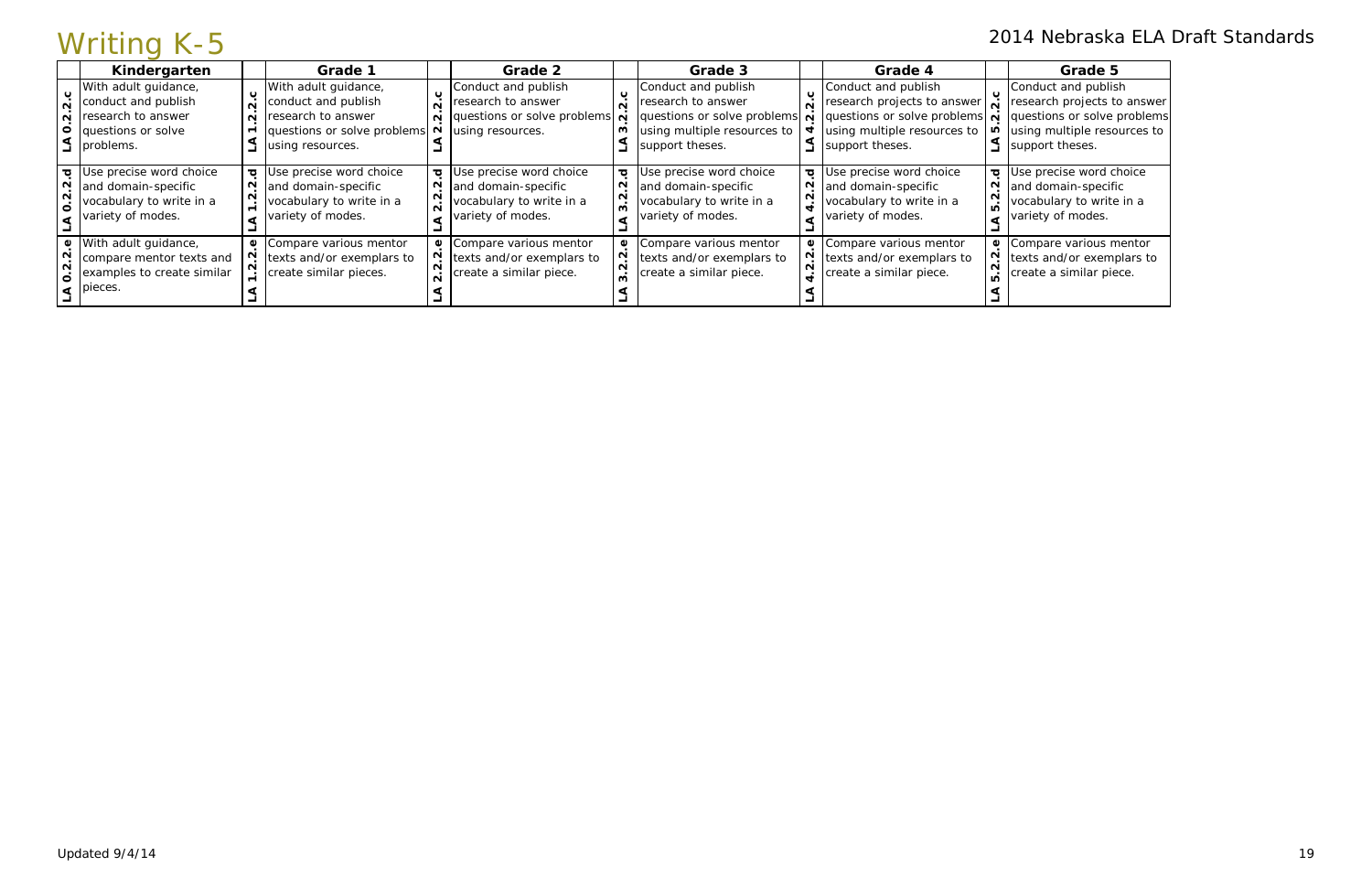|                                                                     | Grade 6                                                                                                                                                                                                                                                            |                                                              | Grade 7                                                                                                                                                                                                                                                                                                  |                                                                                           | Grade 8                                                                                                                                                                                                                                                                                                  |                                                                        | Grades 9-10                                                                                                                                                                                                                                                       |                                                                                              | <b>Grades 11-12</b>                                                                                                                                                                                                                                                                           |
|---------------------------------------------------------------------|--------------------------------------------------------------------------------------------------------------------------------------------------------------------------------------------------------------------------------------------------------------------|--------------------------------------------------------------|----------------------------------------------------------------------------------------------------------------------------------------------------------------------------------------------------------------------------------------------------------------------------------------------------------|-------------------------------------------------------------------------------------------|----------------------------------------------------------------------------------------------------------------------------------------------------------------------------------------------------------------------------------------------------------------------------------------------------------|------------------------------------------------------------------------|-------------------------------------------------------------------------------------------------------------------------------------------------------------------------------------------------------------------------------------------------------------------|----------------------------------------------------------------------------------------------|-----------------------------------------------------------------------------------------------------------------------------------------------------------------------------------------------------------------------------------------------------------------------------------------------|
| $\overline{6.2}$                                                    | Writing: Students will learn<br>and apply writing skills and<br>strategies to communicate.                                                                                                                                                                         |                                                              | Writing: Students will learn<br>and apply writing skills and<br>strategies to communicate.                                                                                                                                                                                                               |                                                                                           | Writing: Students will learn<br>and apply writing skills and<br>strategies to communicate.                                                                                                                                                                                                               | $\mathbf{\Omega}$                                                      | Writing: Students will learn<br>and apply writing skills and<br>strategies to communicate.                                                                                                                                                                        | $\mathbf{\Omega}$                                                                            | Writing: Students will learn<br>and apply writing skills and<br>strategies to communicate.                                                                                                                                                                                                    |
| $\mathbf{\Omega}$<br>$\bullet$<br>$\Delta$                          | <b>Writing Process: Students</b><br>will apply the writing<br>process to plan, draft,<br>revise, edit, and publish<br>writing using correct<br>spelling, grammar,<br>punctuation, and other<br>conventions of standard<br>English appropriate for<br>grade-level.  | $\mathbf{\Omega}$                                            | <b>Writing Process: Students</b><br>will apply the writing<br>process to plan, draft,<br>revise, edit, and publish<br>writing using correct<br>spelling, grammar,<br>punctuation, and other<br>conventions of standard<br>English appropriate for<br>grade-level.                                        | $\overline{\mathbf{N}}$<br>$\infty$<br>$\mathbf{A}$                                       | <b>Writing Process: Students</b><br>will apply the writing<br>process to plan, draft,<br>revise, edit, and publish<br>writing using correct<br>spelling, grammar,<br>punctuation, and other<br>conventions of standard<br>English appropriate for<br>grade-level.                                        | $\blacksquare$<br>$\mathbf{\Omega}$<br>$\circ$                         | <b>Writing Process: Students</b><br>will apply the writing<br>process to plan, draft,<br>revise, edit, and publish<br>writing using correct<br>spelling, grammar,<br>punctuation, and other<br>conventions of standard<br>English appropriate for<br>grade-level. | $\blacksquare$<br>$\mathbf{\Omega}$<br>$\mathbf{\Omega}$<br>⋖                                | <b>Writing Process: Students</b><br>will apply the writing<br>process to plan, draft,<br>revise, edit, and publish<br>writing using correct<br>spelling, grammar,<br>punctuation, and other<br>conventions of standard<br>English appropriate for<br>grade-level.                             |
| G<br>$\mathbf{\Omega}$<br>۰ö                                        | Use prewriting activities<br>and inquiry tools to<br>recursively generate ideas,<br>organize information, guide<br>writing, and answer<br>questions.                                                                                                               | $\overline{\mathbf{N}}$                                      | Use prewriting activities<br>and inquiry tools to<br>recursively generate ideas,<br>organize information, guide<br>writing, and answer<br>questions.                                                                                                                                                     | $\mathbf{\Omega}$<br>$\infty$<br>$\Delta$                                                 | Use prewriting activities<br>and inquiry tools to<br>recursively generate ideas,<br>organize information, guide<br>writing, answer questions,<br>and synthesize information.                                                                                                                             | ⋖                                                                      | Use multiple writing<br>strategies recursively to<br>investigate and generate<br>ideas, organize<br>information, guide writing,<br>answer questions, and<br>synthesize information.                                                                               | $\boldsymbol{\sigma}$<br>$\blacksquare$<br>$\mathbf{\Omega}$<br>$\overline{N}$<br>⋖          | Use multiple writing<br>strategies recursively to<br>investigate and generate<br>ideas, organize<br>information, guide writing,<br>answer questions, and<br>synthesize information.                                                                                                           |
| $\frac{a}{1}$ .<br>$\mathbf{N}$<br>$\bullet$<br>L                   | Generate a draft that<br>develops a clear topic<br>suited to the purpose and<br>intended audience and<br>organizational pattern,<br>including a strong thesis,<br>body, conclusion, and<br>appropriate transitions<br>linked to the purpose of the<br>composition. | ڢ<br>₫                                                       | Generate a draft that<br>conveys complex ideas<br>through analysis and use of<br>organizational patterns that<br>are suited to the purpose<br>and intended audience and<br>includes a strong thesis,<br>body, conclusion, and<br>appropriate transitions<br>linked to the purpose of the<br>composition. | ڢ<br><u>ب</u><br>$\frac{2}{8}$<br>$\blacktriangleleft$                                    | Generate a draft that<br>conveys complex ideas<br>through analysis and use of<br>organizational patterns that<br>are suited to the purpose<br>and intended audience and<br>includes a strong thesis,<br>body, conclusion, and<br>appropriate transitions<br>linked to the purpose of the<br>composition. | $\Omega$<br>$\overline{N}$<br>$\circ$                                  | Generate a draft that<br>conveys complex ideas and<br>critical thinking through<br>analysis, reflection, and use<br>of effective organizational<br>patterns that are<br>appropriate to the purpose<br>and intended audience.                                      | ڢ<br>$\overline{\mathbf{N}}$<br>$\mathbf{\Omega}$<br>$\Delta$                                | Generate a draft that<br>interprets complex ideas,<br>raises relevant questions,<br>solves problems, or<br>evaluates ideas through<br>synthesis, analysis,<br>reflection, and use of<br>effective organizational<br>patterns that are<br>appropriate to the purpose<br>and intended audience. |
| ب<br>$\blacksquare$<br>$\mathbf{\Omega}$<br>$\dot{\mathbf{o}}$<br>ے | <b>Gather and use relevant</b><br>information and evidence<br>from multiple authoritative<br>print and/or digital sources<br>including primary and<br>secondary sources to<br>support claims or theses.                                                            | $\mathbf{\Omega}$<br>$\blacksquare$                          | Gather and use relevant<br>information and evidence<br>from multiple authoritative<br>print and/or digital sources<br>including primary and<br>secondary sources to<br>support claims or theses.                                                                                                         | $\ddot{=}$<br>$\mathbf{\Omega}$<br>$\infty$<br>$\preceq$                                  | Gather and use relevant<br>information and evidence<br>from multiple authoritative<br>print and/or digital sources<br>including primary and<br>secondary sources to<br>support claims or theses.                                                                                                         | $\circ$<br>⋖                                                           | Gather and use relevant<br>information and evidence<br>from multiple authoritative<br>print and/or digital sources<br>including primary and<br>secondary sources to<br>support claims or theses.                                                                  | $\circ$<br>$\mathbf{\tau}$<br>$\mathbf{\Omega}$<br>$\mathbf{\Omega}$<br>$\mathbf{\tau}$<br>⋖ | Gather and use relevant<br>information and evidence<br>from multiple authoritative<br>print and/or digital sources<br>including primary and<br>secondary sources to<br>support claims or theses.                                                                                              |
| ত্<br>$\blacksquare$<br>N<br>$\bullet$<br>⋖                         | Compose paragraphs with<br>grammatically correct<br>simple, compound, and<br>complex sentences of<br>varying length and<br>complexity.                                                                                                                             | ъ<br>$\overline{ }$<br>$\overline{N}$<br>$\blacksquare$<br>L | Compose paragraphs with<br>grammatically correct<br>simple, compound, and<br>complex sentences of<br>varying length and<br>complexity.                                                                                                                                                                   | $\overline{\mathbf{o}}$<br>$\blacksquare$<br>$\mathbf{\Omega}$<br>$\infty$<br>$\mathbf 3$ | Compose paragraphs with<br>grammatically correct<br>simple, compound, and<br>complex sentences of<br>varying length and<br>complexity.                                                                                                                                                                   | $\overline{\sigma}$<br>$\mathbf{\Omega}$<br>$\circ$<br>$\triangleleft$ | Apply standard rules of<br>grammar and paragraph<br>formation, including<br>parallel structure and<br>subordination.                                                                                                                                              | $\overline{\sigma}$<br>$\blacksquare$<br>$\mathbf{\Omega}$<br>$\mathbf{\Omega}$<br>⋖         | Apply standard rules of<br>grammar and paragraph<br>formation, including<br>parallel structure and<br>subordination.                                                                                                                                                                          |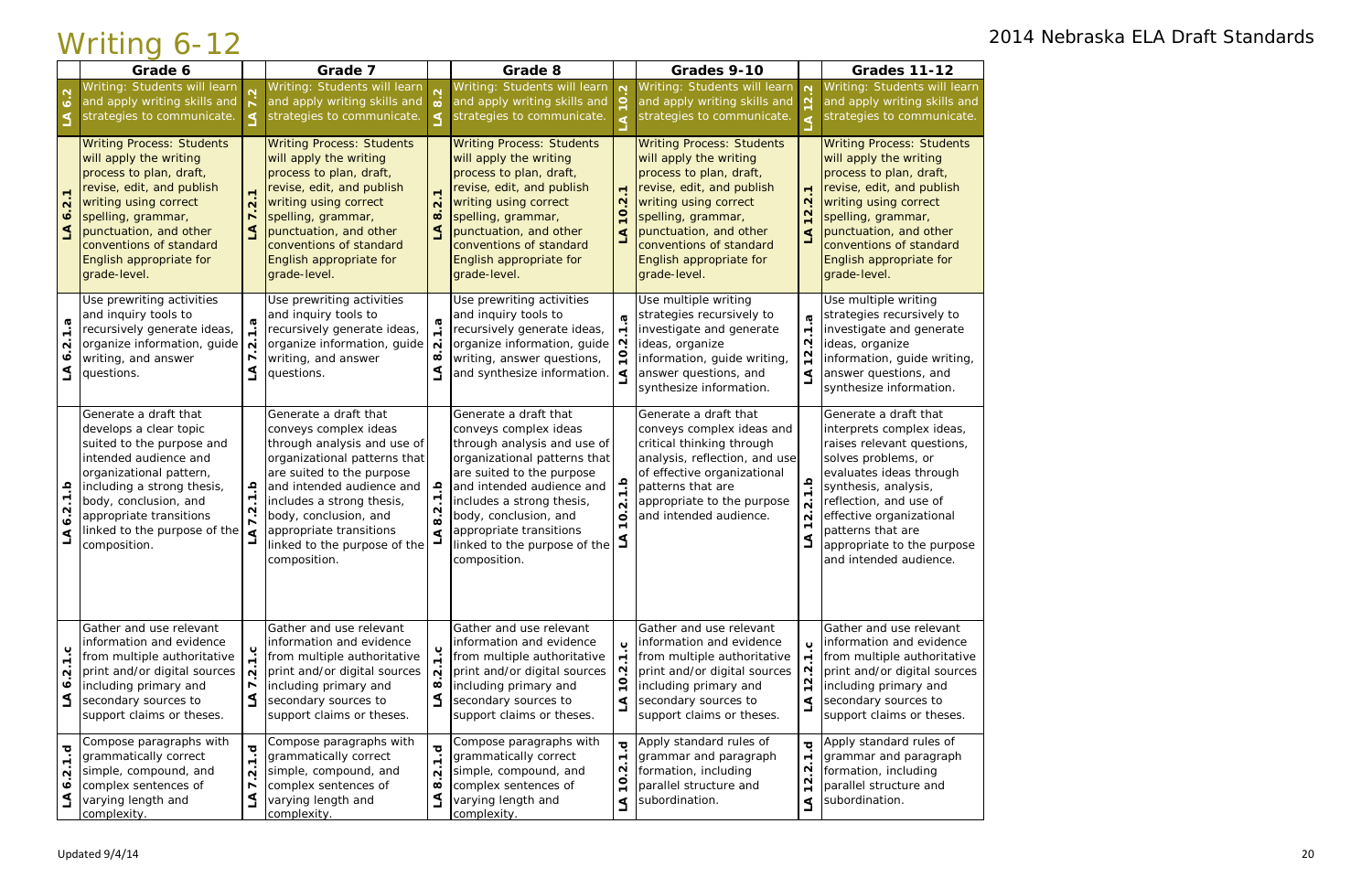|                                                     | Grade 6                                                                                                                                                                                                            |                                                              | Grade 7                                                                                                                                                                                                            |                                                              | Grade 8                                                                                                                                                                                                            |                                                  | Grades 9-10                                                                                                                                                                                                                                                                      |                                                                                             | <b>Grades 11-12</b>                                                                                                                                                                                                                                                              |
|-----------------------------------------------------|--------------------------------------------------------------------------------------------------------------------------------------------------------------------------------------------------------------------|--------------------------------------------------------------|--------------------------------------------------------------------------------------------------------------------------------------------------------------------------------------------------------------------|--------------------------------------------------------------|--------------------------------------------------------------------------------------------------------------------------------------------------------------------------------------------------------------------|--------------------------------------------------|----------------------------------------------------------------------------------------------------------------------------------------------------------------------------------------------------------------------------------------------------------------------------------|---------------------------------------------------------------------------------------------|----------------------------------------------------------------------------------------------------------------------------------------------------------------------------------------------------------------------------------------------------------------------------------|
| ٥<br>N                                              | Revise to improve and<br>clarify writing through self-<br>monitoring strategies and<br>feedback from others.                                                                                                       | $\mathbf{\Omega}$                                            | Revise to improve and<br>clarify writing through self-<br>monitoring strategies and<br>feedback from others.                                                                                                       | $\blacktriangledown$<br>N<br>œ                               | Revise to improve and<br>clarify writing through self-<br>monitoring strategies and<br>feedback from others.                                                                                                       | $\pmb{\mathsf{O}}$                               | Revise to improve and<br>clarify writing through self-<br>monitoring strategies and<br>feedback from others.                                                                                                                                                                     | $\pmb{\mathbb{O}}$<br>$2.\overline{2}$<br>$\blacktriangledown$                              | Revise to improve and<br>clarify writing through self-<br>monitoring strategies and<br>feedback from others.                                                                                                                                                                     |
| N                                                   | Provide oral, written,<br>and/or digital descriptive<br>feedback to other writers.                                                                                                                                 | $\leftarrow$                                                 | Provide oral, written,<br>and/or digital descriptive<br>feedback to other writers.                                                                                                                                 | $\overline{\phantom{a}}$<br>$\blacksquare$<br>N<br>$\infty$  | Provide oral, written,<br>and/or digital descriptive<br>feedback to other writers.                                                                                                                                 | ⊶<br>N<br>$\circ$                                | Provide oral, written,<br>and/or digital descriptive<br>feedback to other writers.                                                                                                                                                                                               | $\ddot{}$<br>$2.\overline{2}$                                                               | Provide oral, written,<br>and/or digital descriptive<br>feedback to other writers.                                                                                                                                                                                               |
| ರಾ<br>N<br>৩                                        | Adjust writing processes to<br>persevere in short and long-<br>term writing tasks of<br>increasing length and<br>complexity.                                                                                       | N                                                            | Adjust writing processes to<br>persevere in short and long-<br>term writing tasks of<br>increasing length and<br>complexity.                                                                                       | N<br>œ<br>$\Delta$                                           | Adjust writing processes to<br>persevere in short and long-<br>term writing tasks of<br>increasing length and<br>complexity.                                                                                       | ත<br>N<br>$\blacksquare$                         | Adjust writing processes to<br>persevere in short and long-<br>term writing tasks of<br>increasing length and<br>complexity.                                                                                                                                                     | ס<br>Ņ<br>$\mathbf{\Omega}$<br>$\overline{ }$<br>L                                          | Adjust writing processes to<br>persevere in short and long-<br>term writing tasks of<br>increasing length and<br>complexity.                                                                                                                                                     |
| ءِ<br>N<br>∙<br>∢                                   | Proofread and edit writing<br>recursively for format and<br>conventions of standard<br>English (e.g., spelling,<br>capitalization, grammar,<br>punctuation, syntax,<br>semantics).                                 | <u>۽</u><br>$\sim$                                           | Proofread and edit writing<br>recursively for format and<br>conventions of standard<br>English (e.g., spelling,<br>capitalization, grammar,<br>punctuation, syntax,<br>semantics).                                 | $\frac{1}{\tau}$<br>$\sim$<br>œ<br>L                         | Proofread and edit writing<br>recursively for format and<br>conventions of standard<br>English (e.g., spelling,<br>capitalization, grammar,<br>punctuation, syntax,<br>semantics).                                 | N<br>⋖                                           | Proofread and edit writing<br>recursively for format and<br>conventions of standard<br>English (e.g., spelling,<br>capitalization, grammar,<br>punctuation, syntax,<br>semantics).                                                                                               | ءِ<br>$\overline{ }$<br>Ņ<br>$\frac{2}{1}$<br>⋖                                             | Proofread and edit writing<br>recursively for format and<br>conventions of standard<br>English (e.g., spelling,<br>capitalization, grammar,<br>punctuation, syntax,<br>semantics).                                                                                               |
| $\mathbf{\Omega}$<br>∘<br>∢                         | Display academic honesty<br>and integrity by avoiding<br>plagiarism and/or<br>overreliance on any one<br>source and by following a<br>standard format for<br>citation.                                             | $\sim$                                                       | Display academic honesty<br>and integrity by avoiding<br>plagiarism and/or<br>overreliance on any one<br>source and by following a<br>standard format for<br>citation                                              | $\ddot{ }$<br>$\overline{\mathbf{N}}$<br>$\dot{\infty}$<br>⋖ | Display academic honesty<br>and integrity by avoiding<br>plagiarism and/or<br>overreliance on any one<br>source and by following a<br>standard format for<br><b>citation</b>                                       | $\blacksquare$<br>$\sim$<br>O                    | Display academic honesty<br>and integrity by avoiding<br>plagiarism and/or<br>overreliance on any one<br>source and by following a<br>standard format for<br>citation.                                                                                                           | $\blacktriangledown$<br>$\mathbf{\Omega}$<br>$\mathbf{\Omega}$<br>$\blacktriangledown$<br>⋖ | Display academic honesty<br>and integrity by avoiding<br>plagiarism and/or<br>overreliance on any one<br>source and by following a<br>standard format for<br>citation                                                                                                            |
| ٣<br>N<br>۰ö<br>⋖                                   | Publish a legible document<br>using a variety of media,<br>and apply formatting<br>techniques to enhance the<br>readability and impact of<br>the document (e.g., fonts,<br>spacing, design, images,<br>citations). | $\overline{ }$<br>N                                          | Publish a legible document<br>using a variety of media,<br>and apply formatting<br>techniques to enhance the<br>readability and impact of<br>the document (e.g., fonts,<br>spacing, design, images,<br>citations). | $\blacksquare$<br>$\mathbf{\Omega}$<br>$\infty$<br>$\Delta$  | Publish a legible document<br>using a variety of media,<br>and apply formatting<br>techniques to enhance the<br>readability and impact of<br>the document (e.g., fonts,<br>spacing, design, images,<br>citations). | ⋖                                                | Publish a legible document<br>using a variety of media,<br>and apply various<br>formatting techniques to<br>enhance the readability and<br>impact of the document<br>(e.g., fonts, spacing,<br>design, images, style<br>conventions, citations, and<br>manuscript requirements). | 2.2<br>$\overline{ }$<br>⋖                                                                  | Publish a legible document<br>using a variety of media,<br>and apply various<br>formatting techniques to<br>enhance the readability and<br>impact of the document<br>(e.g., fonts, spacing,<br>design, images, style<br>conventions, citations, and<br>manuscript requirements). |
| $\mathbf{\Omega}$<br>$\mathbf{\Omega}$<br>$\bullet$ | <b>Writing Modes: Student will</b><br>write in multiple modes for<br>a variety of purposes and<br>audiences across<br>disciplines.                                                                                 | $\overline{\mathsf{N}}$<br>$\overline{ }$<br>$\triangleleft$ | Writing Modes: Student will<br>write in multiple modes for<br>a variety of purposes and<br>audiences across<br>disciplines.                                                                                        | $\overline{N}$<br>$\infty$<br>$\mathbf{S}$                   | <b>Writing Modes: Student will</b><br>write in multiple modes for<br>a variety of purposes and<br>audiences across<br>disciplines.                                                                                 | $\mathbf{\Omega}$<br>$\mathbf{\Omega}$<br>은<br>₫ | Writing Modes: Student will N<br>write in multiple modes for<br>a variety of purposes and<br>audiences across<br>disciplines.                                                                                                                                                    | $\mathbf{N}$<br>$\frac{2}{1}$<br>⋖                                                          | <b>Writing Modes: Student will</b><br>write in multiple modes for<br>a variety of purposes and<br>audiences across<br>disciplines.                                                                                                                                               |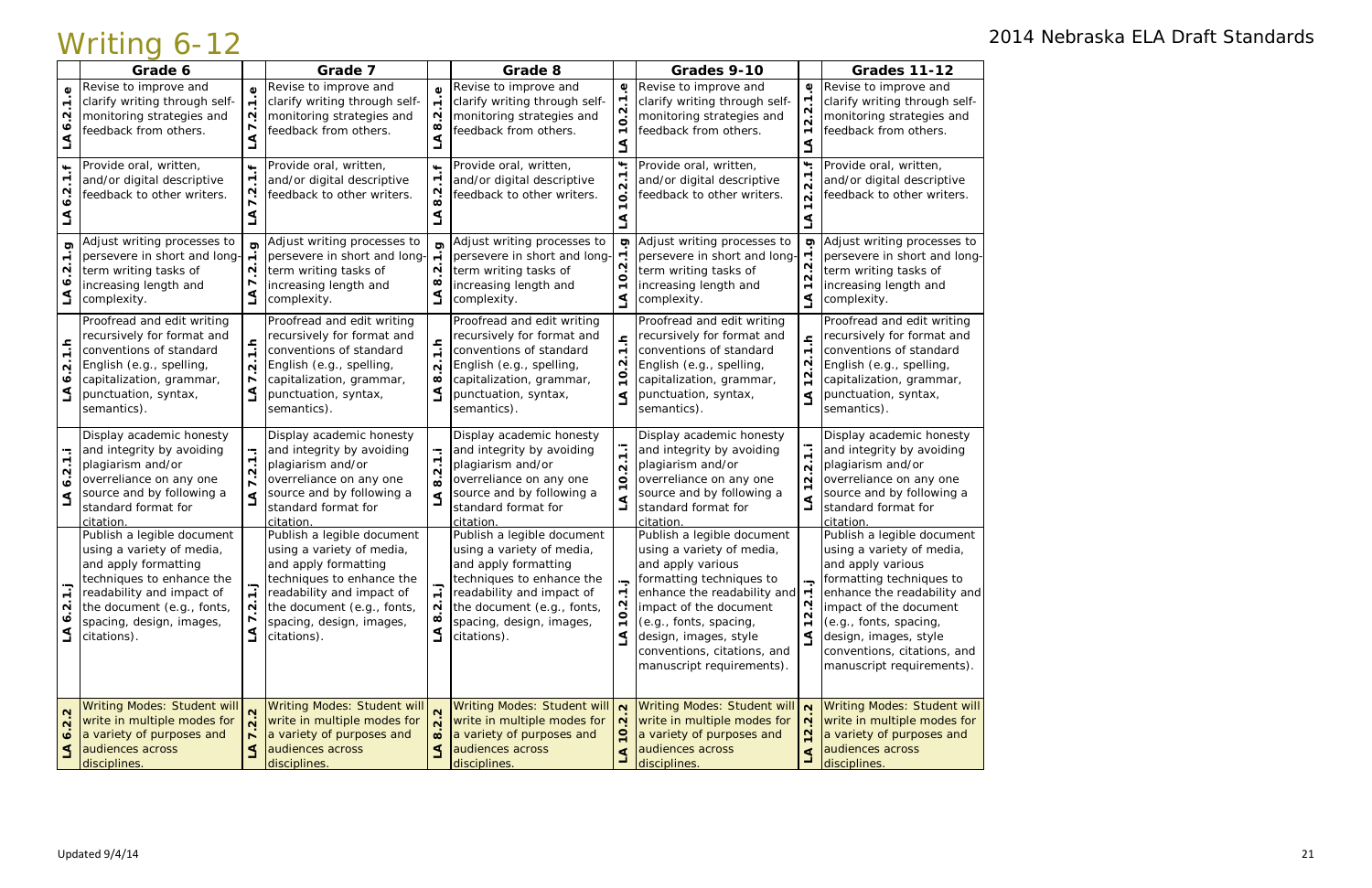|                                                   | Grade 6                                                                                                                                                                                                                   |                                                                     | Grade 7                                                                                                                                                                                                                   |                                                                                                            | Grade 8                                                                                                                                                                                                                   |                                                                      | Grades 9-10                                                                                                                                                                                                               |                                                                                                    | <b>Grades 11-12</b>                                                                                                                                                                                                       |
|---------------------------------------------------|---------------------------------------------------------------------------------------------------------------------------------------------------------------------------------------------------------------------------|---------------------------------------------------------------------|---------------------------------------------------------------------------------------------------------------------------------------------------------------------------------------------------------------------------|------------------------------------------------------------------------------------------------------------|---------------------------------------------------------------------------------------------------------------------------------------------------------------------------------------------------------------------------|----------------------------------------------------------------------|---------------------------------------------------------------------------------------------------------------------------------------------------------------------------------------------------------------------------|----------------------------------------------------------------------------------------------------|---------------------------------------------------------------------------------------------------------------------------------------------------------------------------------------------------------------------------|
| ω<br>$\dot{\mathsf{n}}$<br>$\mathbf{\Omega}$<br>∘ | Communicate information<br>and ideas effectively in<br>analytic, descriptive,<br>informative, narrative,<br>poetic, persuasive, and<br>reflective modes to multiple<br>audiences using a variety<br>of media and formats. | $\boldsymbol{\varpi}$<br>$\overline{N}$<br>$\overline{N}$           | Communicate information<br>and ideas effectively in<br>analytic, descriptive,<br>informative, narrative,<br>poetic, persuasive, and<br>reflective modes to multiple<br>audiences using a variety<br>of media and formats. | $\boldsymbol{\sigma}$<br>$\overline{\mathsf{N}}$<br>$\overline{\mathbf{N}}$<br>$\infty$<br>$\triangleleft$ | Communicate information<br>and ideas effectively in<br>analytic, descriptive,<br>informative, narrative,<br>poetic, persuasive, and<br>reflective modes to multiple<br>audiences using a variety<br>of media and formats. | $\sigma$<br>$\mathbf{\Omega}$<br>N                                   | Communicate information<br>and ideas effectively in<br>analytic, descriptive,<br>informative, narrative,<br>poetic, persuasive, and<br>reflective modes to multiple<br>audiences using a variety<br>of media and formats. | $\boldsymbol{\sigma}$<br>$\mathbf{\Omega}$<br>$2.\overline{2}$<br>⋖                                | Communicate information<br>and ideas effectively in<br>analytic, descriptive,<br>informative, narrative,<br>poetic, persuasive, and<br>reflective modes to multiple<br>audiences using a variety<br>of media and formats. |
| $\overline{2}.b$<br>$\mathbf{\Omega}$             | Provide evidence from<br>literary or informational<br>text to support analysis,<br>reflection, and research.                                                                                                              | $\Omega$<br>$\dot{\mathsf{N}}$<br>$\overline{N}$<br>⋖               | Provide evidence from<br>literary or informational<br>text to support analysis,<br>reflection, and research.                                                                                                              | $\Omega$<br>$\dot{\mathsf n}$<br>$\mathbf{N}$<br>$\infty$<br>⋖                                             | Provide evidence from<br>literary or informational<br>text to support analysis,<br>reflection, and research.                                                                                                              | $\pmb{\Omega}$<br>N<br>N<br>0                                        | Provide evidence from<br>literary or informational<br>text to support analysis,<br>reflection, and research.                                                                                                              | $\pmb{\Omega}$<br>$\mathbf{\Omega}$<br>$\overline{2}.\overline{2}$<br>$\blacksquare$<br>S          | Provide evidence from<br>literary or informational<br>text to support analysis,<br>reflection, and research.                                                                                                              |
| ب<br>$\overline{\mathbf{N}}$<br>$\sim$<br>∾<br>₹  | Conduct and publish both<br>short and sustained<br>research projects to answer<br>questions or solve problems<br>using multiple primary<br>and/or secondary sources<br>to support theses.                                 | 2.c<br>$\overline{N}$<br>$\overline{ }$                             | Conduct and publish both<br>short and sustained<br>research projects to answer<br>questions or solve problems $\dot{\mathbf{N}}$<br>using multiple primary<br>and/or secondary sources<br>to support theses.              | $\mathbf{o}$<br>$\infty$<br>$\Delta$                                                                       | Conduct and publish both<br>short and sustained<br>research projects to answer<br>questions or solve problems<br>using multiple primary<br>and/or secondary sources<br>to support theses.                                 | Õ<br>$\mathbf{\Omega}$<br>⋖                                          | Conduct and publish both<br>short and sustained<br>research projects to answer<br>questions or solve problems<br>using multiple primary<br>and/or secondary sources<br>to support theses.                                 | $\mathbf{o}$<br>$\mathbf{\Omega}$<br>$\mathbf{\Omega}$<br>$\mathbf{\Omega}$<br>$\blacksquare$<br>⋖ | Conduct and publish both<br>short and sustained<br>research projects to answer<br>questions or solve problems<br>using multiple primary<br>and/or secondary sources<br>to support theses.                                 |
| ত্<br>$\mathbf{\tilde{N}}$<br>$\mathbf{\Omega}$   | Use precise word choice<br>and domain-specific<br>vocabulary to write in a<br>variety of modes.                                                                                                                           | $\overline{\mathbf{o}}$<br>$\overline{N}$<br>$\sim$<br>$\mathbf{z}$ | Use precise word choice<br>and domain-specific<br>vocabulary to write in a<br>variety of modes.                                                                                                                           | $\overline{O}$<br>$\overline{\mathsf{N}}$<br>$\mathbf{\Omega}$<br>$\mathbf{\omega}$<br>$\Delta$            | Jse precise word choice<br>and domain-specific<br>vocabulary to write in a<br>variety of modes.                                                                                                                           | ਹ<br>N<br>N<br>O                                                     | Use precise word choice<br>and domain-specific<br>vocabulary to write in a<br>variety of modes.                                                                                                                           | $\overline{\mathbf{C}}$<br>$\dot{N}$<br>$2.\overline{2}$<br>$\blacktriangledown$<br>LA             | Use precise word choice<br>and domain-specific<br>vocabulary to write in a<br>variety of modes.                                                                                                                           |
| $\mathbf 0$<br>$\mathbf{\Omega}$<br>N             | Analyze various mentor<br>texts and/or exemplars in<br>order to create a similar<br>piece.                                                                                                                                | $\omega$<br>$\mathbf{\Omega}$<br>$\sim$<br>$\trianglelefteq$        | Analyze various mentor<br>texts and/or exemplars in<br>order to create a similar<br>piece.                                                                                                                                | Φ<br>$\mathbf{\Omega}$<br>$\mathbf{\Omega}$<br>$\infty$<br>$\triangleleft$                                 | Analyze various mentor<br>texts and/or exemplars in<br>order to create a similar<br>piece.                                                                                                                                | $\pmb{\mathbb{O}}$<br>N<br>N<br>$\dot{\mathbf{o}}$<br>$\blacksquare$ | Analyze various mentor<br>texts and/or exemplars in<br>order to create a similar<br>piece.                                                                                                                                | $\pmb{\mathbb{Q}}$<br>12.2.2<br>ڲ                                                                  | Analyze various mentor<br>texts and/or exemplars in<br>order to create a similar<br>piece.                                                                                                                                |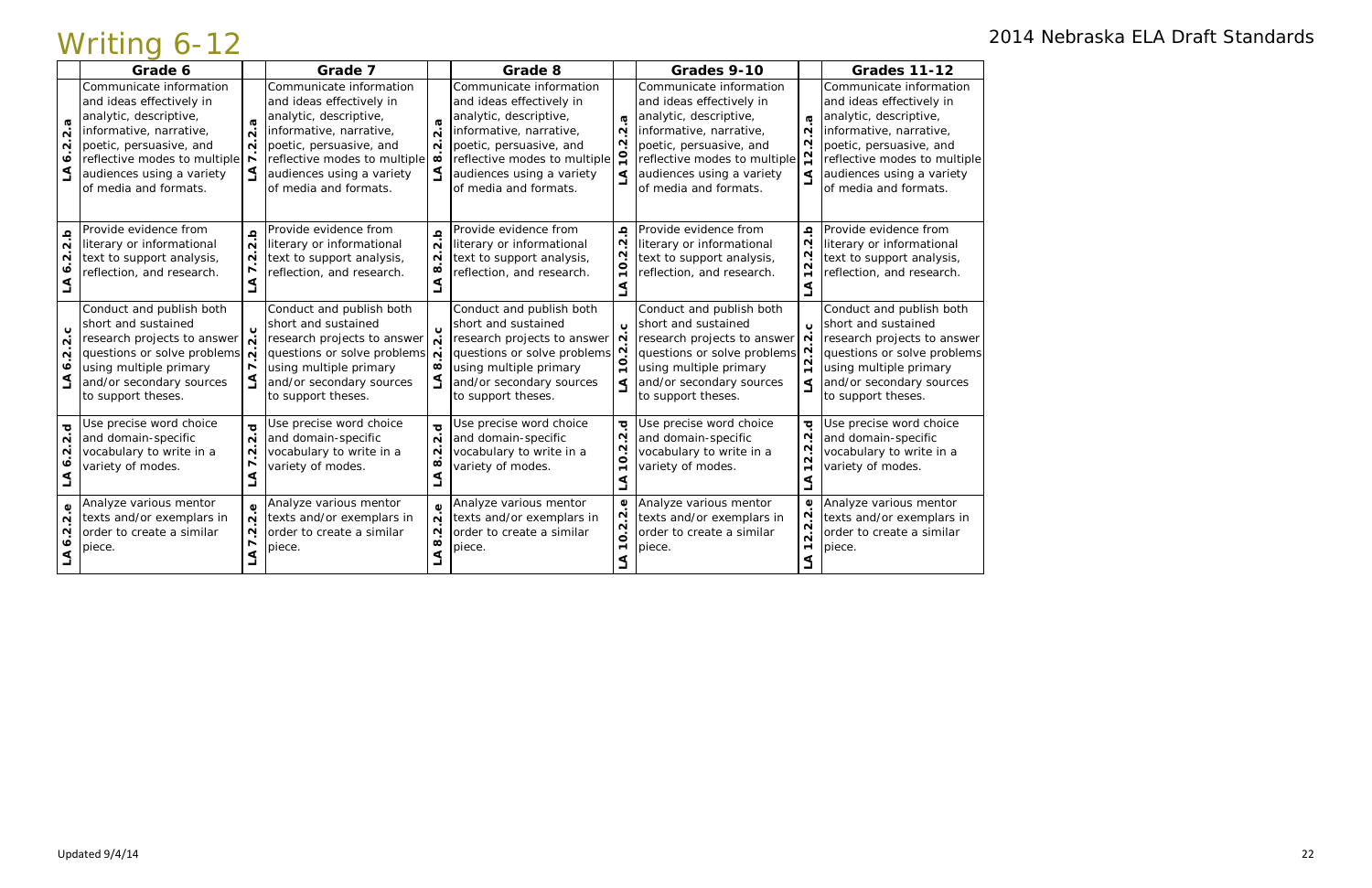Speaking: Students will develop, apply, and refine speaking skills and strategies to communicate key ideas in a variety of situations.

Speaking and Listening: Students will develop and apply appropriate speaking and listening skills and strategies to communicate for a variety of purposes.

Communicate ideas and information in a clear and concise manner suited to the purpose, setting, and audience (formal voice or informal voice), using appropriate word choice, grammar, and sentence structure.

## Speaking/Listening K-5 2014 Nebraska ELA Draft Standards

|                                          | Kindergarten                                                                                                                                                                     |   | Grade 1                                                                                                                                                                                                        |          | Grade 2                                                                                                                                                                                                                                |                | Grade 3                                                                                                                                                                                                                                |                   | Grade 4                                                                                                                                                                                                                                |                          | Grade 5                                                                                                                                                                                       |
|------------------------------------------|----------------------------------------------------------------------------------------------------------------------------------------------------------------------------------|---|----------------------------------------------------------------------------------------------------------------------------------------------------------------------------------------------------------------|----------|----------------------------------------------------------------------------------------------------------------------------------------------------------------------------------------------------------------------------------------|----------------|----------------------------------------------------------------------------------------------------------------------------------------------------------------------------------------------------------------------------------------|-------------------|----------------------------------------------------------------------------------------------------------------------------------------------------------------------------------------------------------------------------------------|--------------------------|-----------------------------------------------------------------------------------------------------------------------------------------------------------------------------------------------|
| $0.\overline{3}$<br>$\triangleleft$      | Speaking and Listening:<br>Students will develop and<br>apply appropriate speaking<br>and listening skills and<br>strategies to communicate<br>for a variety of purposes.        |   | Speaking and Listening:<br>Students will develop and<br>apply appropriate speaking<br>and listening skills and<br>strategies to communicate<br>for a variety of purposes.                                      |          | Speaking and Listening:<br>Students will develop and<br>apply appropriate speaking<br>and listening skills and<br>strategies to communicate<br>for a variety of purposes.                                                              |                | Speaking and Listening:<br>Students will develop and<br>apply appropriate speaking<br>and listening skills and<br>strategies to communicate<br>for a variety of purposes.                                                              |                   | Speaking and Listening:<br>Students will develop and<br>apply appropriate speaking<br>and listening skills and<br>strategies to communicate<br>for a variety of purposes.                                                              |                          | <b>Speaking and Liste</b><br>Students will devel<br>apply appropriate s<br>and listening skills<br>strategies to comm<br>for a variety of pur                                                 |
| S<br>$\circ$                             | Speaking: Students will<br>develop, apply, and refine<br>speaking skills and<br>strategies to communicate<br>key ideas in a variety of<br>situations.                            |   | Speaking: Students will<br>develop, apply, and refine<br>speaking skills and<br>strategies to communicate<br>key ideas in a variety of<br>situations.                                                          |          | Speaking: Students will<br>develop, apply, and refine<br>speaking skills and<br>strategies to communicate<br>key ideas in a variety of<br>situations.                                                                                  |                | Speaking: Students will<br>develop, apply, and refine<br>speaking skills and<br>strategies to communicate<br>key ideas in a variety of<br>situations.                                                                                  |                   | Speaking: Students will<br>develop, apply, and refine<br>speaking skills and<br>strategies to communicate<br>key ideas in a variety of<br>situations.                                                                                  | $\overline{\phantom{0}}$ | Speaking: Students<br>develop, apply, and<br>speaking skills and<br>strategies to comm<br>key ideas in a varie<br>situations.                                                                 |
| æ<br>S<br>$\dot{\mathbf{o}}$<br>$\Delta$ | Communicate ideas clearly<br>to others within structured<br>classroom activities and<br>routines using appropriate<br>word choice, proper<br>grammar, and complete<br>sentences. | ო | Communicate ideas clearly<br>in a manner suited to the<br>purpose and setting, using<br>appropriate word choice,<br>proper grammar, and<br>complete sentences.                                                 | <b>G</b> | Communicate ideas and<br>information in a clear and<br>concise manner suited to<br>the purpose, setting, and<br>audience (formal voice or<br>informal voice), using<br>appropriate word choice,<br>grammar, and sentence<br>structure. | ᢐ              | Communicate ideas and<br>information in a clear and<br>concise manner suited to<br>the purpose, setting, and<br>audience (formal voice or<br>informal voice), using<br>appropriate word choice,<br>grammar, and sentence<br>structure. | ᡴ                 | Communicate ideas and<br>information in a clear and<br>concise manner suited to<br>the purpose, setting, and<br>audience (formal voice or<br>informal voice), using<br>appropriate word choice,<br>grammar, and sentence<br>structure. | <b>G</b><br>ம்<br>٩      | Communicate ideas<br>information in a cle<br>concise manner sui<br>the purpose, settin<br>audience (formal v<br>informal voice), usi<br>appropriate word c<br>grammar, and sent<br>structure. |
| $\frac{a}{7}$<br>ო<br>$\circ$            | Demonstrate appropriate<br>speaking techniques (e.g.,<br>appropriate eye contact,<br>adequate volume, clear<br>pronunciation) for a variety<br>of purposes and situations.       | ო | Demonstrate appropriate<br>speaking techniques (e.g.,<br>appropriate eye contact,<br>adequate volume, clear<br>pronunciation) for a variety   m<br>of purposes and situations,<br>including interpreting text. | $\Omega$ | Demonstrate appropriate<br>speaking techniques (e.g.,<br>appropriate eye contact,<br>adequate volume, clear<br>pronunciation) for a variety<br>of purposes and situations,<br>including interpreting text.                             | $\pmb{\Omega}$ | Demonstrate appropriate<br>speaking techniques (e.g.,<br>appropriate eye contact,<br>adequate volume, clear<br>pronunciation) for a variety<br>of purposes and situations,<br>including interpreting text.                             | $\mathbf{\omega}$ | Demonstrate appropriate<br>speaking techniques (e.g.,<br>appropriate eye contact,<br>adequate volume, clear<br>pronunciation, word choice)<br>for a variety of purposes<br>and situations, including<br>interpreting text.             | م<br>ب<br>ო<br>Ю         | Demonstrate appro<br>speaking technique<br>appropriate eye cor<br>adequate volume, o<br>pronunciation, wor<br>for a variety of pur<br>and situations, incl<br>interpreting text.              |

Demonstrate appropriate speaking techniques (e.g., appropriate eye contact, adequate volume, clear pronunciation, word choice) for a variety of purposes and situations, including interpreting text.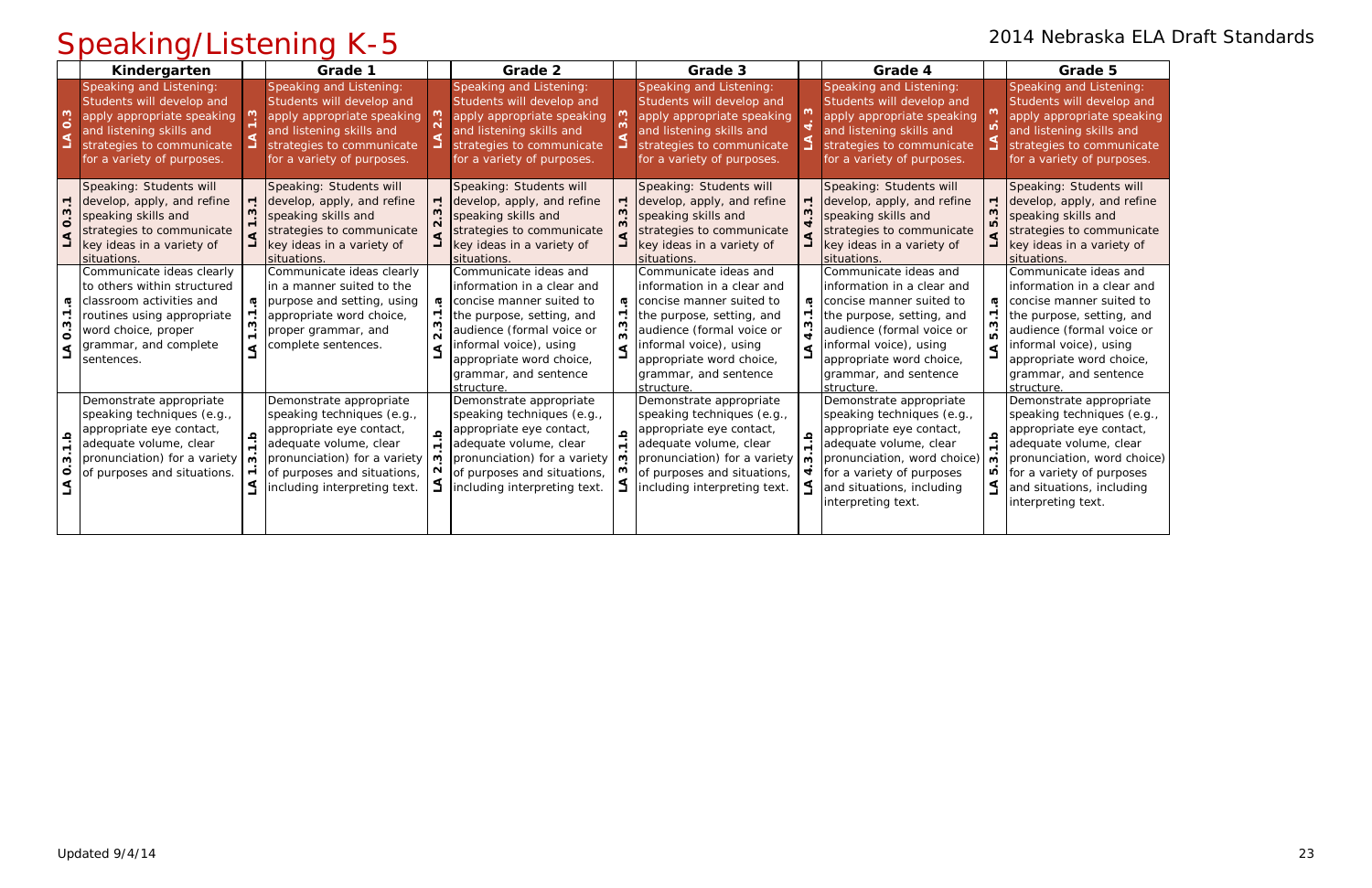|                                                                       | Opcanny Listering is 9                                                                                                                              |                                             |                                                                                                                                                     |                                                                               |                                                                                                                                                     |                                 |                                                                                                                                                                      |                                                                                                 |                                                                                                                                                                      |                                                                              |                                                                                                                                                                                       |  |  |
|-----------------------------------------------------------------------|-----------------------------------------------------------------------------------------------------------------------------------------------------|---------------------------------------------|-----------------------------------------------------------------------------------------------------------------------------------------------------|-------------------------------------------------------------------------------|-----------------------------------------------------------------------------------------------------------------------------------------------------|---------------------------------|----------------------------------------------------------------------------------------------------------------------------------------------------------------------|-------------------------------------------------------------------------------------------------|----------------------------------------------------------------------------------------------------------------------------------------------------------------------|------------------------------------------------------------------------------|---------------------------------------------------------------------------------------------------------------------------------------------------------------------------------------|--|--|
|                                                                       | Kindergarten                                                                                                                                        |                                             | Grade 1                                                                                                                                             |                                                                               | Grade 2                                                                                                                                             |                                 | Grade 3                                                                                                                                                              |                                                                                                 | Grade 4                                                                                                                                                              |                                                                              | Grade 5                                                                                                                                                                               |  |  |
| ب<br>$\overline{3}.1$<br>$\dot{\circ}$<br>$\overline{\mathbf{A}}$     | Utilize appropriate visual<br>and/or digital tools to<br>support verbal<br>communication.                                                           | ڹ<br>$\overline{\phantom{0}}$<br>ω          | Utilize appropriate visual<br>and/or digital tools to<br>support verbal<br>communication.                                                           | ပ<br>$\blacktriangledown$<br>ო<br>$\sim$<br>⋖                                 | Utilize appropriate visual<br>and/or digital tools to<br>support verbal<br>communication.                                                           | ပ<br>ო<br>ო                     | Utilize appropriate visual<br>and/or digital tools to<br>enhance verbal<br>communication and add<br>linterest.                                                       | ڹ<br>$\overline{\phantom{a}}$<br>$\boldsymbol{\omega}$<br>$\dot{+}$<br>$\overline{\mathcal{L}}$ | Utilize appropriate visual<br>and/or digital tools to<br>enhance verbal<br>communication and add<br>interest                                                         | $\blacksquare$<br>ო<br>ம்<br>$\Delta$                                        | Utilize appropriate visual<br>and/or digital tools to<br>enhance verbal<br>communication and add<br>interest.                                                                         |  |  |
| 0.3.1d                                                                | Convey a personal<br>perspective with clear<br>reasons.                                                                                             | ᠇<br>ω                                      | Convey a personal<br>perspective with clear<br>reasons.                                                                                             | $\overline{\mathbf{o}}$<br>$\overline{\phantom{a}}$<br>ო<br>$\mathbf{\Omega}$ | Convey a personal<br>oerspective with clear<br>easons.                                                                                              | ਹ<br>ო<br>ო                     | Convey a perspective with<br>clear reasoning and<br>support.                                                                                                         | $\overline{\mathbf{C}}$<br>$\overline{\phantom{a}}$<br>ო                                        | Convey a perspective with<br>clear reasoning and<br>support.                                                                                                         | ರ<br>$\overline{\phantom{a}}$<br>S<br>LO.                                    | Convey a perspective with<br>clear reasoning and<br>support.                                                                                                                          |  |  |
| به<br>0.3.1                                                           | Ask pertinent questions to<br>acquire or confirm<br>information.                                                                                    | Ф<br>ω                                      | Ask pertinent questions to<br>acquire or confirm<br>information.                                                                                    | $\bullet$<br>ო<br>$\mathbf{\Omega}$                                           | Ask pertinent questions to<br>acquire or confirm<br>information.                                                                                    | Φ<br>ო<br>ო                     | Ask pertinent questions to<br>acquire or confirm<br>information.                                                                                                     | $\pmb{\mathbb{O}}$<br>$\blacktriangledown$<br><u>W</u><br>$\dot{+}$                             | Ask pertinent questions to<br>acquire or confirm<br>information.                                                                                                     | Φ<br>3.1<br>$\overline{10}$                                                  | Ask pertinent questions to<br>acquire or confirm<br>information.                                                                                                                      |  |  |
| 0.3.1.f<br>$\Delta$                                                   | This skill is formally<br>required in Grade 6, but<br>may be introduced at<br>earlier levels.                                                       | ω<br>$\cdot$                                | This skill is formally<br>required in Grade 6, but<br>may be introduced at<br>earlier levels.                                                       | $\ddot{}$<br>$\dot{\mathsf{N}}$<br>⋖                                          | This skill is formally<br>required in Grade 6, but<br>may be introduced at<br>earlier levels.                                                       | ന്<br>₫                         | This skill is formally<br>required in Grade 6, but<br>may be introduced at<br>earlier levels.                                                                        | $\ddot{}$<br>$\mathbf{\tau}$<br>$\mathbf{e}$<br>$\dot{+}$<br>ے                                  | This skill is formally<br>required in Grade 6, but<br>may be introduced at<br>earlier levels.                                                                        | $\ddot{}$<br>$\overline{ }$<br>$\dot{\mathbf{c}}$<br>ம்<br>$\trianglelefteq$ | This skill is formally<br>required in Grade 6, but<br>may be introduced at<br>earlier levels.                                                                                         |  |  |
| 3.2<br>$\dot{\circ}$<br>$\mathbf{A}$                                  | Listening: Students will<br>develop and demonstrate<br>active listening skills across<br>a variety of situations.                                   | $\dot{\mathfrak{c}}$<br>$\overline{ }$<br>٩ | istening: Students will<br>develop and demonstrate<br>active listening skills across<br>a variety of situations.                                    | $\mathbf{\Omega}$<br>$\sim$<br>⋖                                              | istening: Students will<br>develop and demonstrate<br>active listening skills across<br>a variety of situations.                                    | ო<br>$\boldsymbol{\omega}$<br>⋖ | Listening: Students will<br>develop and apply active<br>listening skills across a<br>variety of situations.                                                          | $\mathbf{\Omega}$<br>$\dot{\mathbf{c}}$<br>$\dot{a}$<br>$\mathbf{z}$                            | Listening: Students will<br>develop and apply active<br>listening skills across a<br>variety of situations.                                                          | $\sim$<br>. ന<br>ம்<br>$\triangleleft$                                       | Listening: Students will<br>develop and apply active<br>listening skills across a<br>variety of situations.                                                                           |  |  |
| ā<br>$\dot{\mathbf{v}}$<br><b>M</b><br>$\dot{\mathbf{o}}$<br>$\Delta$ | Develop active and<br>attentive listening skills<br>(e.g., eye contact,<br>nonverbal cues, recalling)<br>for multiple situations and<br>modalities. | $\dot{\mathsf{N}}$<br>$\dot{\mathsf{c}}$    | Develop active and<br>attentive listening skills<br>(e.g., eye contact,<br>nonverbal cues, recalling)<br>for multiple situations and<br>modalities. | σ<br>$\mathbf{N}$<br>$\mathbf{\omega}$<br>N                                   | Develop active and<br>attentive listening skills<br>(e.g., eye contact,<br>nonverbal cues, recalling)<br>for multiple situations and<br>modalities. | $\overline{N}$<br>w<br>ಌ        | Demonstrate active and<br>attentive listening skills<br>(e.g., eye contact,<br>nonverbal cues, recalling,<br>questioning) for multiple<br>situations and modalities. | $\sigma$<br>$\dot{\mathbf{N}}$<br>$\mathbf{\omega}$<br>4<br>$\Delta$                            | Demonstrate active and<br>attentive listening skills<br>(e.g., eye contact,<br>nonverbal cues, recalling,<br>questioning) for multiple<br>situations and modalities. | $\dot{\mathbf{N}}$<br><b>m</b><br>5                                          | Demonstrate active and<br>attentive listening skills<br>(e.g., eye contact,<br>nonverbal cues, taking<br>notes, recalling,<br>questioning) for multiple<br>situations and modalities. |  |  |
| 3.2.b<br>$\dot{\mathbf{o}}$<br>₹                                      | With adult guidance,<br>discuss the purpose and<br>credibility of information<br>being presented in diverse<br>media and formats.                   | ≏<br>N<br>٣                                 | With adult guidance,<br>discuss the purpose and<br>$\sigma$ credibility of information<br>being presented in diverse<br>media and formats.          | ڢ<br><b>m</b>                                                                 | Ask questions about the<br>purpose and credibility of<br>information being<br>presented in diverse media<br>and formats.                            | $\mathbf{\tilde{N}}$<br>ო<br>ო  | Identify the purpose and<br>credibility of information<br>being presented in diverse<br>media and formats.                                                           | a.p<br>$\dot{\mathsf{c}}$<br>4                                                                  | Identify the purpose and<br>credibility of information<br>being presented in diverse<br>media and formats.                                                           | 요<br>$\overline{N}$<br>ო<br>5                                                | Identify the purpose and<br>credibility of information<br>being presented in diverse<br>media and formats.                                                                            |  |  |
| ب<br>$3.\overline{2}$<br>$\circ$<br>₹                                 | Complete a task following<br>one/two-step directions.                                                                                               | ო                                           | Complete a task following<br>one/two-step directions.                                                                                               | ပ<br>ო                                                                        | Complete a task following<br>multi-step directions.                                                                                                 |                                 | Complete a task following<br>multi-step directions.                                                                                                                  | ڹ<br>$\sim$<br>$\dot{\mathbf{c}}$                                                               | Complete a task following<br>multi-step directions.                                                                                                                  | $\mathbf{\Omega}$<br>ო                                                       | Complete a task following<br>multi-step directions.                                                                                                                                   |  |  |
| w<br>$0.\overline{3}$                                                 | Reciprocal Communication:<br>Students will develop,<br>apply, and adapt reciprocal<br>communication skills.                                         | ຕົ                                          | Reciprocal Communication:<br>Students will develop,<br>apply, and adapt reciprocal<br>communication skills.                                         | w<br>ო                                                                        | Reciprocal Communication:<br>Students will develop,<br>apply, and adapt reciprocal<br>communication skills.                                         | ო<br>M                          | Reciprocal Communication:<br>Students will develop,<br>apply, and adapt reciprocal<br>communication skills.                                                          | ີ ແ<br>ن<br>س<br>4<br>⋖                                                                         | Reciprocal Communication:<br>Students will develop,<br>apply, and adapt reciprocal<br>communication skills.                                                          | w<br><b>LO</b><br>๔                                                          | Reciprocal Communication:<br>Students will develop,<br>apply, and adapt reciprocal<br>communication skills.                                                                           |  |  |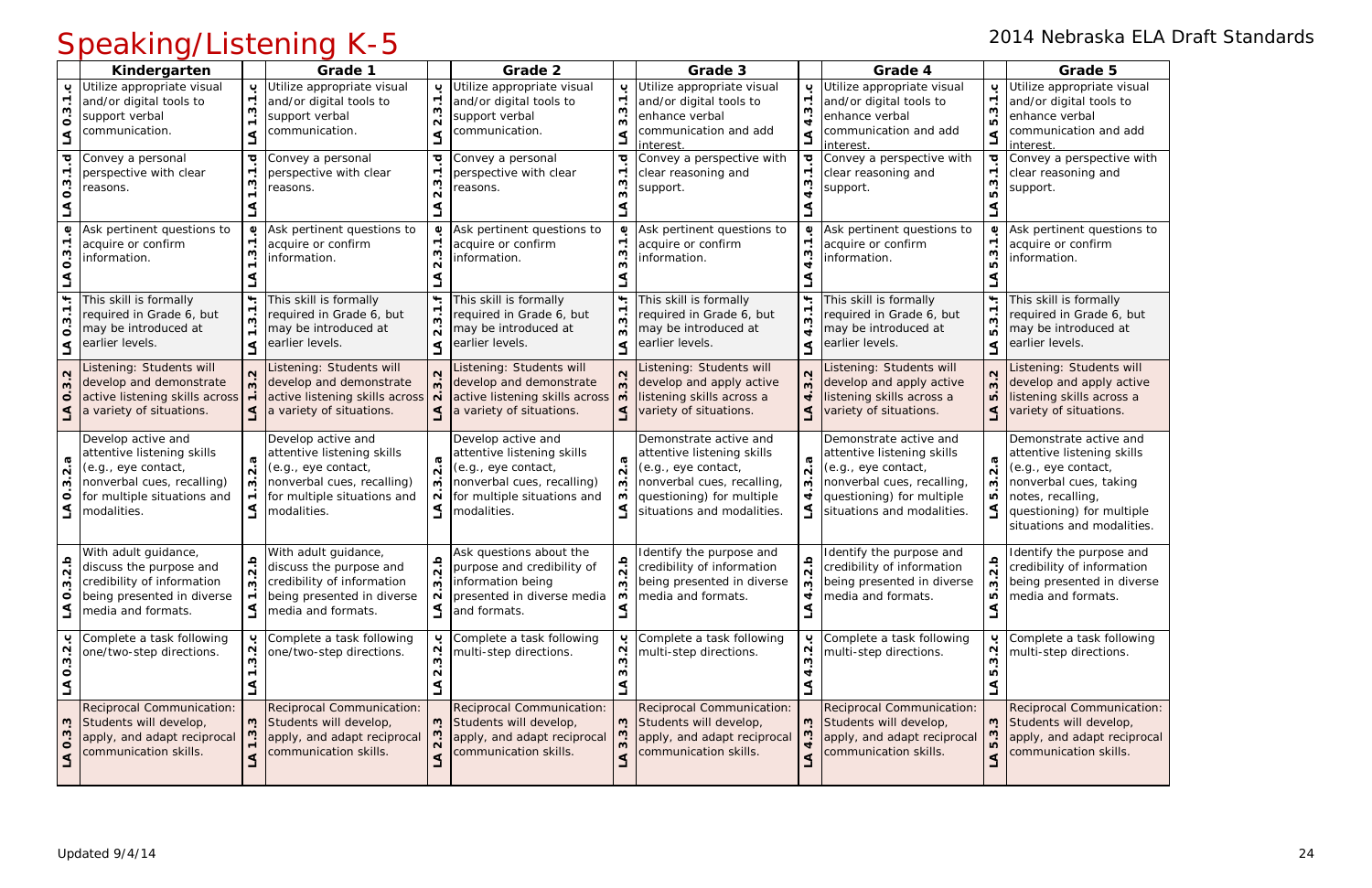Demonstrate appropriate social etiquette and apply social cues when communicating.

Demonstrate awareness of and sensitivity to the appropriate use of words (e.g., stereotypes, multiple meanings of words) in conversation.

Apply conversation strategies to recognize and consider new information presented by others in relationship to one's own ideas.

### Speaking/Listening K-5 2014 Nebraska ELA Draft Standards

|                                  | Kindergarten                                                                                                                                                                                                   |                        | Grade 1                                                                                                                                                                                                        |                             | Grade 2                                                                                                                                                                                                        |                        | Grade 3                                                                                                                                                                                                        |               | Grade 4                                                                                                                                                                                                        |                                                       | Grade 5                                                                                                                                                                      |
|----------------------------------|----------------------------------------------------------------------------------------------------------------------------------------------------------------------------------------------------------------|------------------------|----------------------------------------------------------------------------------------------------------------------------------------------------------------------------------------------------------------|-----------------------------|----------------------------------------------------------------------------------------------------------------------------------------------------------------------------------------------------------------|------------------------|----------------------------------------------------------------------------------------------------------------------------------------------------------------------------------------------------------------|---------------|----------------------------------------------------------------------------------------------------------------------------------------------------------------------------------------------------------------|-------------------------------------------------------|------------------------------------------------------------------------------------------------------------------------------------------------------------------------------|
| S<br>S<br>$\dot{\mathbf{o}}$     | Practice appropriate<br>classroom etiquette and<br>recognize social cues when<br>communicating.                                                                                                                | a                      | Practice appropriate<br>classroom etiquette and<br>recognize social cues when<br>communicating.                                                                                                                | Ф                           | Demonstrate appropriate<br>classroom etiquette and<br>recognize social cues when<br>communicating.                                                                                                             | ø<br>$\mathbf{\infty}$ | Demonstrate appropriate<br>social etiquette and apply<br>social cues when<br>communicating.                                                                                                                    | <b>G</b><br>ო | Demonstrate appropriate<br>social etiquette and apply<br>social cues when<br>communicating.                                                                                                                    | <b>G</b><br>ო<br>$\overline{a}$                       | Demonstrate appro<br>social etiquette and<br>social cues when<br>communicating.                                                                                              |
| 3.b<br>S<br>$\circ$<br>$\preceq$ | Demonstrate awareness of<br>and sensitivity to the<br>appropriate use of words<br>(e.g., helpful/hurtful<br>words) in conversation.                                                                            | $\overline{3}$<br>ო    | Demonstrate awareness of<br>and sensitivity to the<br>appropriate use of words<br>(e.g., helpful/hurtful<br>words) in conversation.                                                                            | a.s<br>$\sim$               | Demonstrate awareness of<br>and sensitivity to the<br>appropriate use of words<br>(e.g., helpful/hurtful<br>words) in conversation.                                                                            | a.p<br>ო               | Demonstrate awareness of<br>and sensitivity to the<br>appropriate use of words<br>(e.g., stereotypes, multiple<br>meanings of words) in<br>conversation                                                        | م<br>∾<br>ო   | Demonstrate awareness of<br>and sensitivity to the<br>appropriate use of words<br>(e.g., stereotypes, multiple<br>meanings of words) in<br>conversation                                                        | $\frac{5}{3}$<br>ω<br>ю<br>$\blacktriangleleft$       | Demonstrate aware<br>and sensitivity to tl<br>appropriate use of<br>(e.g., stereotypes,<br>meanings of words<br>conversation.                                                |
| ო<br>S<br>$\circ$                | Apply conversation<br>strategies to recognize new<br>information presented by<br>others in relationship to<br>one's own ideas.                                                                                 | ຕໍ<br>ω                | Apply conversation<br>strategies to recognize new<br>information presented by<br>others in relationship to<br>one's own ideas.                                                                                 | ო<br>$\sim$                 | Apply conversation<br>strategies to recognize and<br>consider new information<br>presented by others in<br>relationship to one's own<br>ideas                                                                  | ო<br>w                 | Apply conversation<br>strategies to recognize and<br>consider new information<br>presented by others in<br>relationship to one's own<br>ideas                                                                  | ო             | Apply conversation<br>strategies to recognize and<br>consider new information<br>presented by others in<br>relationship to one's own<br>ideas                                                                  | $\epsilon$<br>$\mathbf{\omega}$<br>ო<br>Ю<br><u>ร</u> | Apply conversation<br>strategies to recogi<br>consider new inforr<br>presented by other<br>relationship to one'<br>ideas                                                     |
| ਹ<br>ო<br>ო<br>$\circ$           | Listen, ask clarifying<br>questions, and respond to<br>information being<br>communicated about a<br>topic, text, or issue under<br>study.                                                                      | ত<br>ო<br>ო            | Listen, ask clarifying<br>questions, and respond to<br>information being<br>communicated about a<br>topic, text, or issue under<br>study.                                                                      | ਹ<br>ო<br>$\mathbf{\Omega}$ | Listen, ask clarifying<br>questions, and respond to<br>information being<br>communicated about a<br>topic, text, or issue under<br>study.                                                                      | ত<br>ო<br>w<br>ო       | Listen, ask clarifying<br>questions, summarize, and<br>respond to information<br>being communicated and<br>consider its contribution to<br>a topic, text, or issue under<br>study.                             | ო<br>ო<br>4   | Listen, ask clarifying<br>questions, summarize, and<br>explain information being<br>communicated and<br>consider its contribution to<br>a topic, text, or issue under<br>study.                                | ত<br>$\dot{\mathbf{c}}$<br>$\dot{\mathbf{c}}$<br>Ю    | Listen, ask clarifyin<br>questions, summar<br>explain information<br>communicated and<br>consider its contrib<br>a topic, text, or isse<br>study.                            |
| به<br>ო<br>ო<br>$\circ$          | Collaboratively converse<br>with peers and adults on<br>grade-appropriate topics<br>and texts, building on<br>others' ideas to clearly<br>express one's own views<br>while respecting diverse<br>perspectives. | $\mathbf{\infty}$<br>ო | Collaboratively converse<br>with peers and adults on<br>grade-appropriate topics<br>and texts, building on<br>others' ideas to clearly<br>express one's own views<br>while respecting diverse<br>perspectives. | ო<br>N                      | Collaboratively converse<br>with peers and adults on<br>grade-appropriate topics<br>and texts, building on<br>others' ideas to clearly<br>express one's own views<br>while respecting diverse<br>perspectives. | ო<br>S                 | Collaboratively converse<br>with peers and adults on<br>grade-appropriate topics<br>and texts, building on<br>others' ideas to clearly<br>express one's own views<br>while respecting diverse<br>perspectives. | ω             | Collaboratively converse<br>with peers and adults on<br>grade-appropriate topics<br>and texts, building on<br>others' ideas to clearly<br>express one's own views<br>while respecting diverse<br>perspectives. | <u>ვ.</u><br>S<br>ഥ                                   | Collaboratively con<br>with peers and adu<br>grade-appropriate<br>and texts, building<br>others' ideas to clea<br>express one's own<br>while respecting div<br>perspectives. |

Listen, ask clarifying questions, summarize, and explain information being communicated and consider its contribution to a topic, text, or issue under study.

Collaboratively converse with peers and adults on grade-appropriate topics and texts, building on others' ideas to clearly express one's own views while respecting diverse perspectives.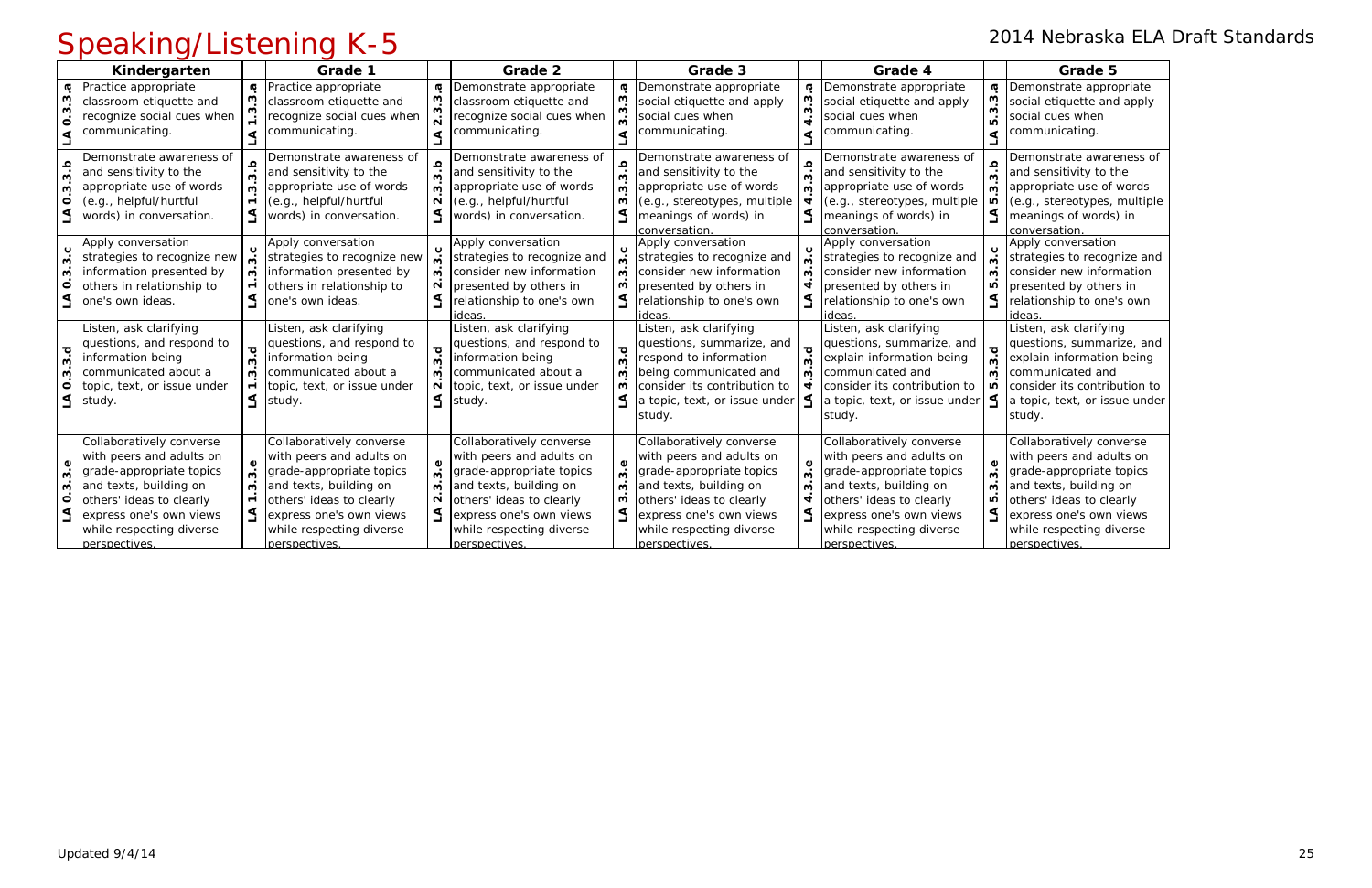|                                                            | Grade 6                                                                                                                                                                                                                                |                          | Grade 7                                                                                                                                                                                                                                |                                                                           | Grade 8                                                                                                                                                                                                                                |                                                      | Grades 9-10                                                                                                                                                                                                                            |                                                                                         | <b>Grades 11-12</b>                                                                                                                                                                                                                    |
|------------------------------------------------------------|----------------------------------------------------------------------------------------------------------------------------------------------------------------------------------------------------------------------------------------|--------------------------|----------------------------------------------------------------------------------------------------------------------------------------------------------------------------------------------------------------------------------------|---------------------------------------------------------------------------|----------------------------------------------------------------------------------------------------------------------------------------------------------------------------------------------------------------------------------------|------------------------------------------------------|----------------------------------------------------------------------------------------------------------------------------------------------------------------------------------------------------------------------------------------|-----------------------------------------------------------------------------------------|----------------------------------------------------------------------------------------------------------------------------------------------------------------------------------------------------------------------------------------|
| <b>ვ.</b>                                                  | Speaking and Listening:<br>Students will develop and<br>apply appropriate speaking<br>and listening skills and<br>strategies to communicate<br>for a variety of purposes.                                                              |                          | Speaking and Listening:<br>Students will develop and<br>apply appropriate speaking<br>and listening skills and<br>strategies to communicate<br>for a variety of purposes.                                                              | $\infty$<br>⋖                                                             | Speaking and Listening:<br>Students will develop and<br>apply appropriate speaking<br>and listening skills and<br>strategies to communicate<br>for a variety of purposes.                                                              | S                                                    | Speaking and Listening:<br>Students will develop and<br>apply appropriate speaking<br>and listening skills and<br>strategies to communicate<br>for a variety of purposes.                                                              | S                                                                                       | Speaking and Listening:<br>Students will develop and<br>apply appropriate speaking<br>and listening skills and<br>strategies to communicate<br>for a variety of purposes.                                                              |
| S<br>$\bullet$                                             | Speaking: Students will<br>develop, apply, and refine<br>speaking skills and<br>strategies to communicate<br>key ideas in a variety of<br>situations.                                                                                  | ω                        | Speaking: Students will<br>develop, apply, and refine<br>speaking skills and<br>strategies to communicate<br>key ideas in a variety of<br>situations.                                                                                  | S<br>$\infty$                                                             | Speaking: Students will<br>develop, apply, and refine<br>speaking skills and<br>strategies to communicate<br>key ideas in a variety of<br>situations.                                                                                  |                                                      | Speaking: Students will<br>develop, apply, and refine<br>speaking skills and<br>strategies to communicate<br>key ideas in a variety of<br>situations.                                                                                  | $\blacktriangledown$<br>S<br>$\mathbf{\Omega}$<br>٩                                     | Speaking: Students will<br>develop, apply, and refine<br>speaking skills and<br>strategies to communicate<br>key ideas in a variety of<br>situations.                                                                                  |
| G<br>$\blacktriangledown$<br>w<br>ò.<br>$\Delta$           | Communicate ideas and<br>information in a clear and<br>concise manner suited to<br>the purpose, setting, and<br>audience (formal voice or<br>informal voice), using<br>appropriate word choice,<br>grammar, and sentence<br>structure. | w                        | Communicate ideas and<br>information in a clear and<br>concise manner suited to<br>the purpose, setting, and<br>audience (formal voice or<br>informal voice), using<br>appropriate word choice,<br>grammar, and sentence<br>structure. | $\dot{ }$<br>S<br>$\infty$<br>$\Delta$                                    | Communicate ideas and<br>information in a clear and<br>concise manner suited to<br>the purpose, setting, and<br>audience (formal voice or<br>informal voice), using<br>appropriate word choice,<br>grammar, and sentence<br>structure. | $\boldsymbol{\sigma}$<br>$\overline{Q}$              | Communicate ideas and<br>information in a clear and<br>concise manner suited to<br>the purpose, setting, and<br>audience (formal voice or<br>informal voice), using<br>appropriate word choice,<br>grammar, and sentence<br>structure. | <b>G</b><br>$\overline{\phantom{a}}$<br>ო<br>$\dot{\mathbf{N}}$<br>$\mathbf{\tau}$<br>٩ | Communicate ideas and<br>information in a clear and<br>concise manner suited to<br>the purpose, setting, and<br>audience (formal voice or<br>informal voice), using<br>appropriate word choice,<br>grammar, and sentence<br>structure. |
| $\frac{a}{1}$<br>S<br>$\bullet$<br>گ                       | Demonstrate and adjust<br>speaking techniques (e.g.,<br>appropriate eye contact,<br>pacing, nonverbal cues,<br>word choice) for a variety<br>of purposes and situations,<br>including interpreting text.                               | ڢ<br>⋖                   | Demonstrate and adjust<br>speaking techniques (e.g.,<br>appropriate eye contact,<br>pacing, nonverbal cues,<br>word choice) for a variety<br>of purposes and situations,<br>including interpreting text.                               | $\frac{a}{1}$ .<br>ვ<br>ვ<br>$\Delta$                                     | Demonstrate and adjust<br>speaking techniques (e.g.,<br>appropriate eye contact,<br>pacing, nonverbal cues,<br>word choice) for a variety<br>of purposes and situations,<br>including interpreting text.                               | $\frac{a}{7}$                                        | Demonstrate and adjust<br>speaking techniques (e.g.<br>appropriate eye contact,<br>pacing, nonverbal cues,<br>word choice, intonation) for<br>a variety of purposes and<br>situations, including<br>interpreting text.                 | $\frac{a}{1}$<br>က<br>$\overline{N}$<br>$\overline{\phantom{0}}$<br>$\Delta$            | Demonstrate and adjust<br>speaking techniques (e.g.,<br>appropriate eye contact,<br>pacing, nonverbal cues,<br>word choice, intonation) for<br>a variety of purposes and<br>situations, including<br>interpreting text.                |
| $\blacktriangledown$<br>w<br>$\dot{\bullet}$<br>⋖          | Utilize appropriate visual<br>p and/or digital tools to<br>enhance verbal<br>communication and add<br>interest.                                                                                                                        | $\overline{r}$<br>ო<br>⋖ | Utilize appropriate visual<br>p and/or digital tools to<br>enhance verbal<br>communication and add<br>interest.                                                                                                                        | ပ<br>$\overline{\phantom{a}}$<br>w<br>$\dot{\infty}$<br>$\trianglelefteq$ | Select and utilize<br>appropriate visual and/or<br>digital tools to enhance<br>understanding for specific<br>audiences.                                                                                                                | ပ<br>ო<br>$\dot{\mathbf{o}}$<br>⋖                    | Select and utilize<br>appropriate visual and/or<br>digital tools to enhance<br>understanding for specific<br>audiences.                                                                                                                | ب<br>ო<br>$\overline{N}$<br>L                                                           | Make strategic use of<br>appropriate visual and/or<br>digital tools to enhance<br>understanding of findings,<br>reasoning, and evidence for<br>specific audiences.                                                                     |
| ত্<br>$\overline{\phantom{a}}$<br>ن<br>و<br>$\bullet$<br>L | Convey a perspective with<br>clear reasoning and<br>support.                                                                                                                                                                           | $\blacksquare$<br>ო<br>₹ | Convey a perspective with<br>clear reasoning and valid<br>evidence.                                                                                                                                                                    | $\overline{r}$<br>ო.<br>$\infty$<br>$\Delta$                              | Convey a perspective with<br>clear reasoning and valid<br>evidence.                                                                                                                                                                    | $\overline{\mathbf{o}}$<br>3.1<br>$\dot{\mathbf{o}}$ | Convey a perspective with<br>clear reasoning and valid<br>evidence.                                                                                                                                                                    | $\overline{\sigma}$<br>2.3.1<br>$\mathbf{\tau}$<br>L                                    | Convey a perspective with<br>clear reasoning and valid<br>evidence.                                                                                                                                                                    |
| ٥<br>$\blacktriangledown$<br>w<br>$\bullet$<br>₹           | Ask pertinent questions to<br>acquire or confirm<br>information.                                                                                                                                                                       | ო<br>L                   | Ask pertinent questions to<br>acquire or confirm<br>information.                                                                                                                                                                       | $\blacksquare$<br>S<br>$\infty$<br>L                                      | Ask pertinent questions to<br>acquire or confirm<br>information.                                                                                                                                                                       | Φ                                                    | Ask pertinent questions to<br>acquire or confirm<br>information.                                                                                                                                                                       | Ф<br>$\overline{\phantom{a}}$<br>S<br>$\dot{\mathsf n}$<br>$\mathbf{\tau}$<br>⋖         | Ask pertinent questions to<br>acquire or confirm<br>information.                                                                                                                                                                       |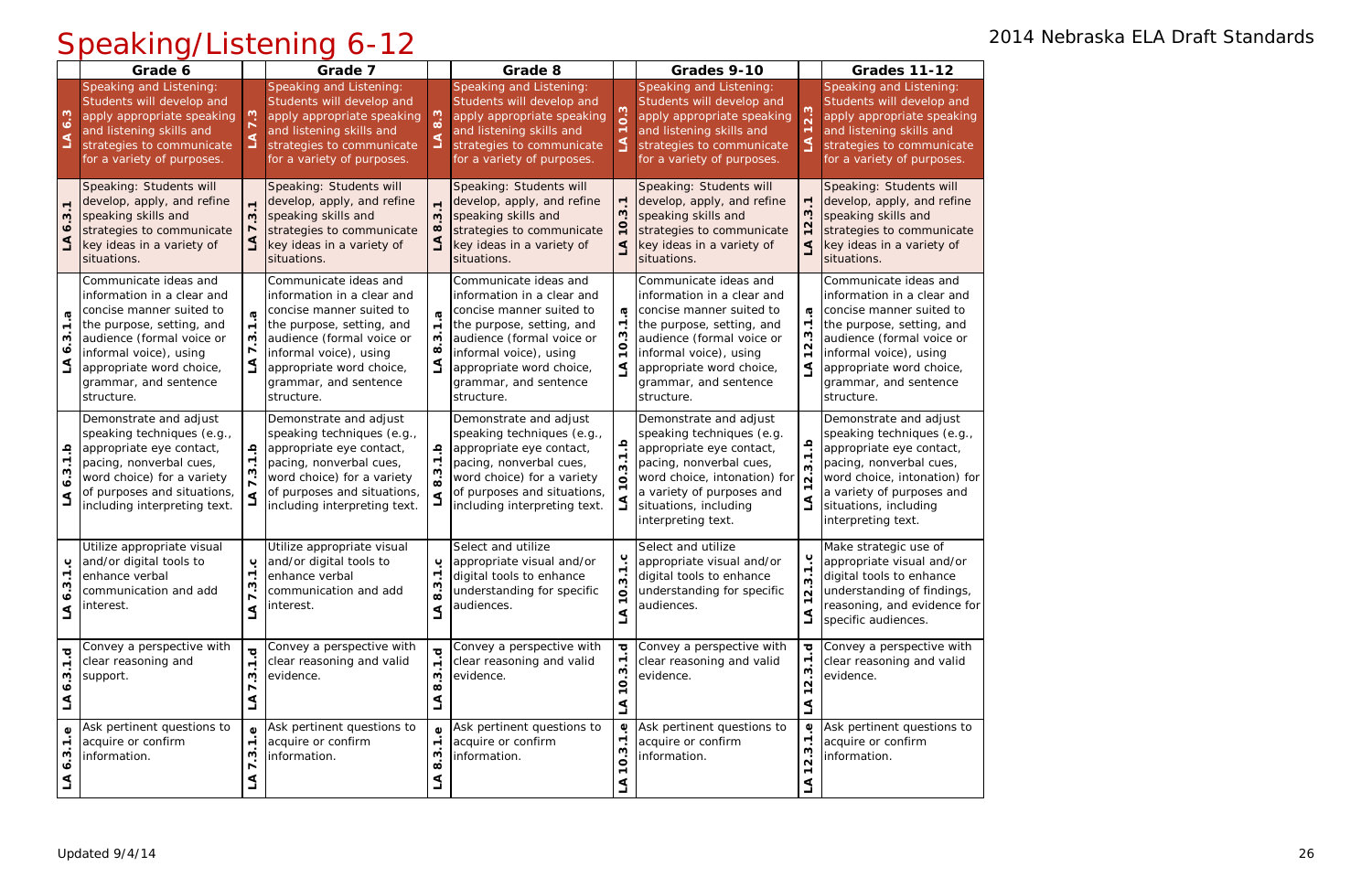|   | Grade 6                                                                                         | Grade 7                                                                                         |     | Grade 8                                                                                         | Grades 9-10                                                                                                       | <b>Grades 11-12</b>                                                                                                                       |
|---|-------------------------------------------------------------------------------------------------|-------------------------------------------------------------------------------------------------|-----|-------------------------------------------------------------------------------------------------|-------------------------------------------------------------------------------------------------------------------|-------------------------------------------------------------------------------------------------------------------------------------------|
| ო | Address alternative or<br>opposing perspectives<br>when appropriate to the<br>mode of speaking. | Address alternative or<br>opposing perspectives<br>when appropriate to the<br>mode of speaking. | ၊ က | Address alternative or<br>opposing perspectives<br>when appropriate to the<br>mode of speaking. | Anticipate and address<br>alternative or opposing<br>perspectives when<br>appropriate to the mode of<br>speaking. | Anticipate and address<br>alternative or opposing<br>$\overline{\mathbf{a}}$ perspectives when<br>appropriate to the mode of<br>speaking. |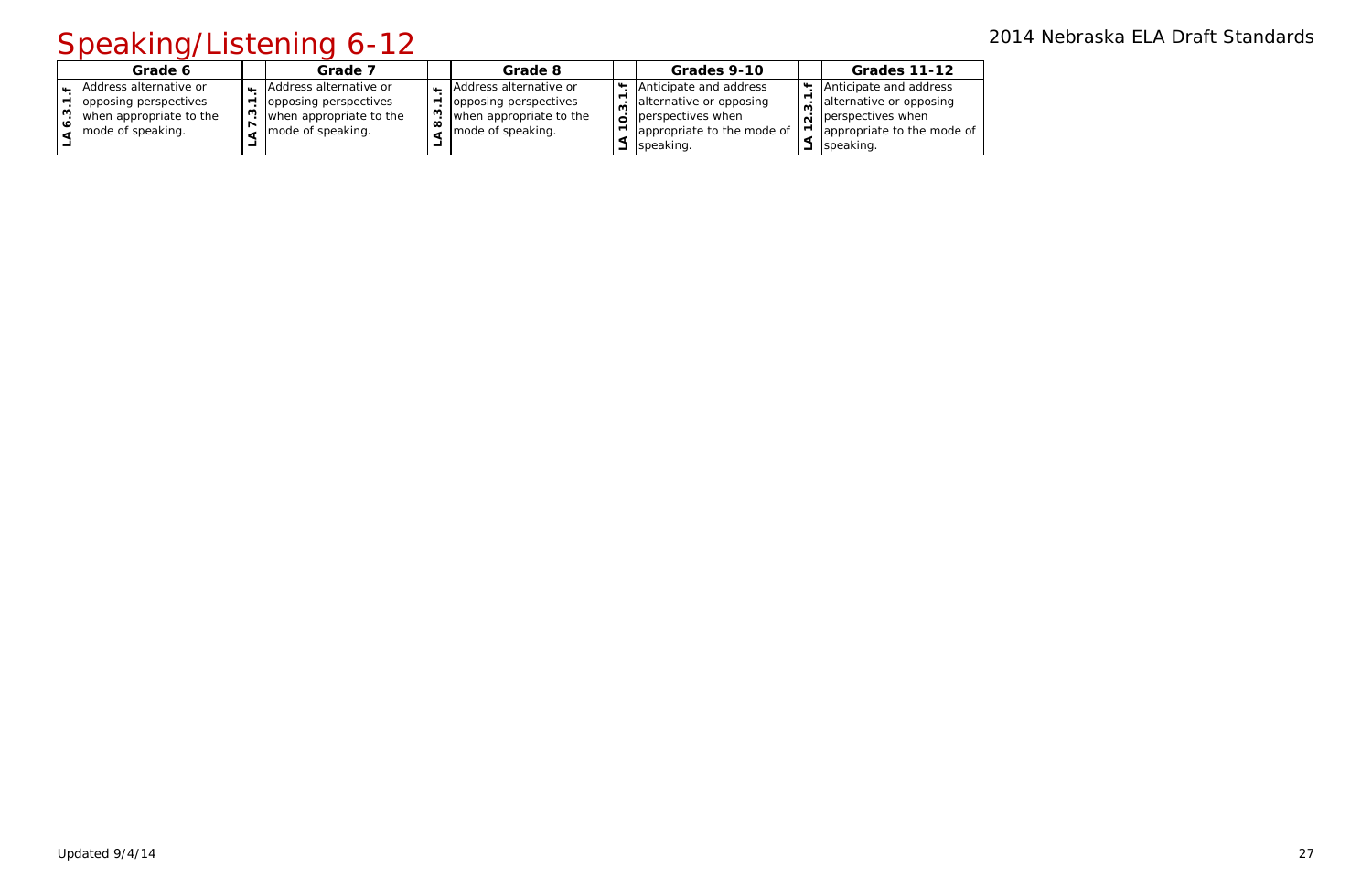|                             | Grade 6                                                                                                                                                                          |                         | Grade 7                                                                                                                                                                          |                                                              | Grade 8                                                                                                                                                                                 |                                   | Grades 9-10                                                                                                                                                                                                                                            |                                                                                       | <b>Grades 11-12</b>                                                                                                                                                                                                                                    |
|-----------------------------|----------------------------------------------------------------------------------------------------------------------------------------------------------------------------------|-------------------------|----------------------------------------------------------------------------------------------------------------------------------------------------------------------------------|--------------------------------------------------------------|-----------------------------------------------------------------------------------------------------------------------------------------------------------------------------------------|-----------------------------------|--------------------------------------------------------------------------------------------------------------------------------------------------------------------------------------------------------------------------------------------------------|---------------------------------------------------------------------------------------|--------------------------------------------------------------------------------------------------------------------------------------------------------------------------------------------------------------------------------------------------------|
| $\mathbf{\Omega}$<br>S<br>∾ | istening: Students will<br>develop and apply active<br>listening skills across a<br>variety of situations.                                                                       | m                       | Listening: Students will<br>develop and apply active<br>listening skills across a<br>variety of situations.                                                                      | $\mathbf{\Omega}$<br>$\mathbf{\omega}$<br>$\infty$<br>$\leq$ | Listening: Students will<br>develop and apply active<br>listening skills across a<br>variety of situations.                                                                             | $\mathbf{\Omega}$<br>$\circ$<br>₫ | Listening: Students will<br>develop and apply active<br>listening skills across a<br>variety of situations.                                                                                                                                            | $\mathbf{\Omega}$<br>ن<br>پ<br>$\overline{\mathbf{N}}$<br>$\mathbf{\overline{}}$<br>⋖ | Listening: Students will<br>develop and apply active<br>listening skills across a<br>variety of situations.                                                                                                                                            |
| N<br>S<br>ة                 | Utilize active and attentive<br>listening skills (e.g., eye<br>contact, nonverbal cues,<br>taking notes, summarizing,<br>questioning) for multiple<br>situations and modalities. |                         | Utilize active and attentive<br>listening skills (e.g., eye<br>contact, nonverbal cues,<br>taking notes, summarizing,<br>questioning) for multiple<br>situations and modalities. | ω<br>Ņ<br>ო<br>$\dot{\mathbf{a}}$                            | Utilize active and attentive<br>listening skills (e.g., eye<br>contact, nonverbal cues,<br>taking notes, summarizing,<br>questioning) for multiple<br>situations and modalities.        | $\mathbf{o}$                      | Select and utilize active<br>and attentive listening<br>skills (e.g., eye contact,<br>nonverbal cues,<br>questioning, summarizing)<br>for multiple situations and<br>modalities (e.g.,<br>small/large group,<br>presentation, one-to-one,<br>digital). | Ø<br>$\mathbf{\Omega}$<br>$\mathbf{\Omega}$<br>⋖                                      | Select and utilize active<br>and attentive listening<br>skills (e.g., eye contact,<br>nonverbal cues,<br>questioning, summarizing)<br>for multiple situations and<br>modalities (e.g.,<br>small/large group,<br>presentation, one-to-one,<br>digital). |
| ڢ<br>$\mathbf{\Omega}$<br>ო | Analyze and evaluate the<br>purpose and credibility of<br>information being<br>presented in diverse media<br>and formats.                                                        | ω                       | Analyze and evaluate the<br>purpose and credibility of<br>information being<br>presented in diverse media<br>and formats.                                                        | $\frac{a}{2}$<br>ო<br>$\infty$<br>$\Delta$                   | Analyze the purpose of<br>information presented in<br>diverse media and formats,<br>evaluate its motives (e.g.,<br>social, commercial,<br>political), and determine its<br>credibility. | $\mathbf{a}$<br>$\sim$            | Analyze the purpose of<br>information presented in<br>diverse media and formats,<br>evaluate its motives (e.g.,<br>social, commercial,<br>political), and determine its $\vert \leq$<br>credibility.                                                   | $\Omega$<br>$\overline{\mathsf{N}}$<br>ო<br>N<br>$\blacksquare$                       | Analyze the purpose of<br>information presented in<br>diverse media and formats,<br>evaluate its motives (e.g.,<br>social, commercial,<br>political), and determine its<br>credibility.                                                                |
| ပ<br>N                      | Complete a task following<br>multi-step directions.                                                                                                                              | Ő.<br>$\mathbf{\Omega}$ | Complete a task following<br>multi-step directions.                                                                                                                              | $\mathbf{\tilde{N}}$<br>S<br>œ                               | Complete a task following<br>complex multi-step<br>directions.                                                                                                                          | ပ<br>$\sim$<br>ო<br>ö             | Complete a task following<br>complex multi-step<br>directions.                                                                                                                                                                                         | ب<br>$\mathbf{\Omega}$<br>ო<br>$\dot{\mathbf{N}}$                                     | Complete a task following<br>complex multi-step<br>directions.                                                                                                                                                                                         |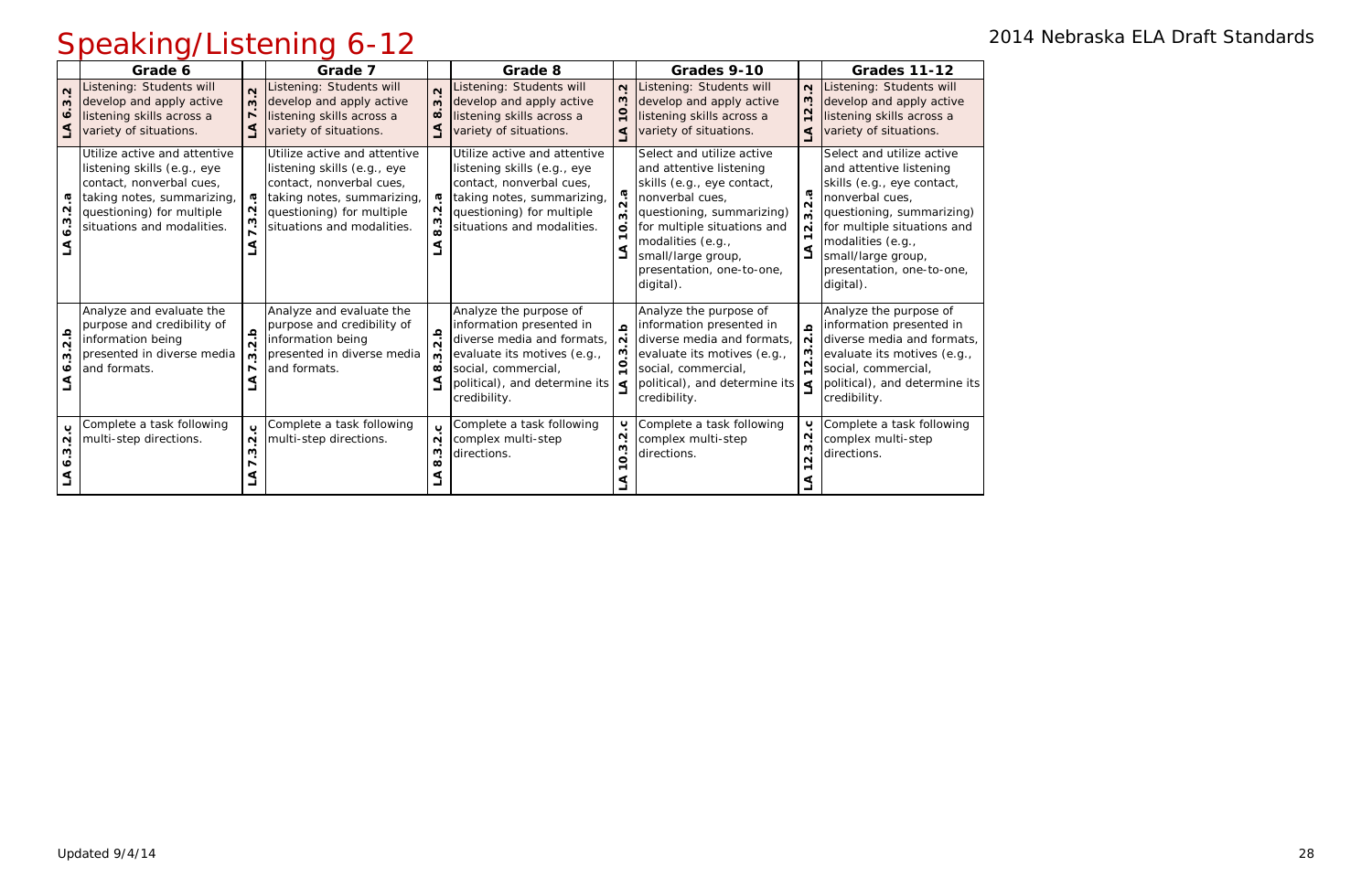|                                                  | Grade 6                                                                                                                                                                                                                         |                                           | Grade 7                                                                                                                                                                                                                         |                                                                                | Grade 8                                                                                                                                                                                                                         |                                                     | Grades 9-10                                                                                                                                                                                                                     |                                                                                             | <b>Grades 11-12</b>                                                                                                                                                                                                             |
|--------------------------------------------------|---------------------------------------------------------------------------------------------------------------------------------------------------------------------------------------------------------------------------------|-------------------------------------------|---------------------------------------------------------------------------------------------------------------------------------------------------------------------------------------------------------------------------------|--------------------------------------------------------------------------------|---------------------------------------------------------------------------------------------------------------------------------------------------------------------------------------------------------------------------------|-----------------------------------------------------|---------------------------------------------------------------------------------------------------------------------------------------------------------------------------------------------------------------------------------|---------------------------------------------------------------------------------------------|---------------------------------------------------------------------------------------------------------------------------------------------------------------------------------------------------------------------------------|
| $\ddot{\bm{\omega}}$<br>ن<br>س<br>$\bullet$<br>⋖ | Reciprocal Communication:<br>Students will develop,<br>apply, and adapt reciprocal<br>communication skills.                                                                                                                     | w<br>$\blacktriangleleft$                 | Reciprocal Communication:<br>Students will develop,<br>apply, and adapt reciprocal<br>communication skills.                                                                                                                     | S<br>w<br>$\dot{\infty}$<br>⋖                                                  | Reciprocal Communication:<br>Students will develop,<br>apply, and adapt reciprocal<br>communication skills.                                                                                                                     | $3.\overline{3}$                                    | Reciprocal Communication:<br>Students will develop,<br>apply, and adapt reciprocal<br>communication skills.                                                                                                                     | $3.\overline{3}$<br>$\dot{\mathbf{N}}$<br>$\blacktriangledown$<br>⋖                         | Reciprocal Communication:<br>Students will develop,<br>apply, and adapt reciprocal<br>communication skills.                                                                                                                     |
| <b>G</b><br>w<br>w<br>∘<br>⋖                     | Apply appropriate social<br>etiquette and practice<br>social protocols when<br>communicating.                                                                                                                                   | $\boldsymbol{\sigma}$<br>S<br>S<br>r<br>گ | Apply appropriate social<br>etiquette and practice<br>social protocols when<br>communicating.                                                                                                                                   | $\boldsymbol{\sigma}$<br><u>ຕ</u><br>S<br>$\infty$<br>⋖                        | Apply appropriate social<br>etiquette and practice<br>social protocols when<br>communicating.                                                                                                                                   | G<br>S<br>က<br>$\dot{\mathbf{o}}$<br>$\blacksquare$ | Integrate professional<br>etiquette and social<br>protocols when<br>communicating.                                                                                                                                              | G<br>ن<br>س<br>w<br>$\overline{N}$<br>$\blacktriangledown$<br>⋖                             | Integrate professional<br>etiquette and social<br>protocols when<br>communicating.                                                                                                                                              |
| 3.b<br>ო<br>$\dot{\bullet}$<br>⋖                 | Demonstrate awareness of<br>and sensitivity to the<br>appropriate use of words<br>(e.g., stereotypes,<br>connotations, subtleties of<br>language) in conversation.                                                              | ڢ<br>W<br>ო                               | Demonstrate awareness of<br>and sensitivity to the<br>appropriate use of words<br>(e.g., stereotypes,<br>connotations, subtleties of<br>language) in conversation.                                                              | ڢ<br>S<br>S<br>$\dot{\infty}$<br>⋖                                             | Demonstrate awareness of<br>and sensitivity to the<br>appropriate use of words<br>(e.g., stereotypes,<br>connotations, subtleties of<br>language) in conversation.                                                              | ڢ<br>က<br>$\circ$                                   | Demonstrate awareness of<br>and sensitivity to the<br>appropriate use of words<br>(e.g., stereotypes,<br>connotations, subtleties of<br>language) in conversation.                                                              | 3.3.b<br>$\dot{\mathsf{N}}$<br>$\overline{\phantom{0}}$<br>$\Delta$                         | Demonstrate awareness of<br>and sensitivity to the<br>appropriate use of words<br>(e.g., stereotypes,<br>connotations, subtleties of<br>language) in conversation.                                                              |
| ڹ<br>w<br>$6.\overline{3}$<br>⋖                  | Apply conversation<br>strategies to recognize,<br>consider, and explain new<br>information presented by<br>others in relationship to<br>one's own ideas.                                                                        | ⋖                                         | Apply conversation<br>strategies to recognize,<br>consider, and explain new<br>information presented by<br>others in relationship to<br>one's own ideas.                                                                        | ب<br>3.3<br>$\dot{\infty}$<br>$\blacktriangleleft$<br>$\overline{\phantom{0}}$ | Apply conversation<br>strategies to recognize,<br>consider, and explain new<br>information presented by<br>others in relationship to<br>one's own ideas.                                                                        | ပ<br>$\mathbf{\omega}$<br>$\circ$                   | Apply conversation<br>strategies to recognize,<br>consider, and evaluate new<br>information presented by<br>others in relationship to<br>one's own ideas.                                                                       | ب<br>$\mathbf{\omega}$<br>$\dot{\mathbf{c}}$<br>$\overline{N}$<br>$\blacktriangledown$<br>ڲ | Apply conversation<br>strategies to recognize,<br>consider, and justify new<br>information presented by<br>others in relationship to<br>one's own ideas.                                                                        |
| ত্<br>w<br>S<br>∾<br>$\Delta$                    | Listen, ask probing<br>questions, summarize, and<br>explain information being<br>communicated and<br>consider its contribution to<br>a topic, text, or issue under<br>study.                                                    | ত<br>Μ<br>ო                               | Listen, ask probing<br>questions, and interpret<br>information being<br>communicated and<br>consider its contribution to<br>a topic, text, or issue under<br>study.                                                             | $\overline{\mathbf{C}}$<br>$\mathbf{\omega}$<br>ო<br>$\infty$                  | Listen, ask probing<br>questions, and interpret<br>information being<br>communicated and<br>consider its contribution to<br>a topic, text, or issue under<br>study.                                                             | ರ<br>S<br>S<br>⋖                                    | Listen, ask probing<br>questions, and consider<br>information to generate<br>new ideas and challenge<br>assumptions to a topic,<br>text, or issue under study.                                                                  | $\bf \bar o$<br>w<br>w<br>$\frac{2}{3}$<br>⋖                                                | Listen, ask probing<br>questions, and consider<br>information to generate<br>new ideas and challenge<br>assumptions to a topic,<br>text, or issue under study.                                                                  |
| ڢ<br>نې<br>ო<br>$\bullet$<br>⋖                   | Collaboratively converse<br>with peers and adults on<br>grade-appropriate topics<br>and texts, building on<br>others' ideas to clearly and<br>persuasively express one's<br>own views while respecting<br>diverse perspectives. | $\blacktriangleleft$                      | Collaboratively converse<br>with peers and adults on<br>grade-appropriate topics<br>and texts, building on<br>others' ideas to clearly and<br>persuasively express one's<br>own views while respecting<br>diverse perspectives. | ە<br>ო<br>$\infty$                                                             | Collaboratively converse<br>with peers and adults on<br>grade-appropriate topics<br>and texts, building on<br>others' ideas to clearly and<br>persuasively express one's<br>own views while respecting<br>diverse perspectives. | $\mathbf{\omega}$                                   | Collaboratively converse<br>with peers and adults on<br>grade-appropriate topics<br>and texts, building on<br>others' ideas to clearly and<br>persuasively express one's<br>own views while respecting<br>diverse perspectives. | <u>ვ.</u><br>ვ<br>$\dot{\mathbf{c}}$<br>$\overline{N}$<br>$\mathbf{\tau}$<br>$\Delta$       | Collaboratively converse<br>with peers and adults on<br>grade-appropriate topics<br>and texts, building on<br>others' ideas to clearly and<br>persuasively express one's<br>own views while respecting<br>diverse perspectives. |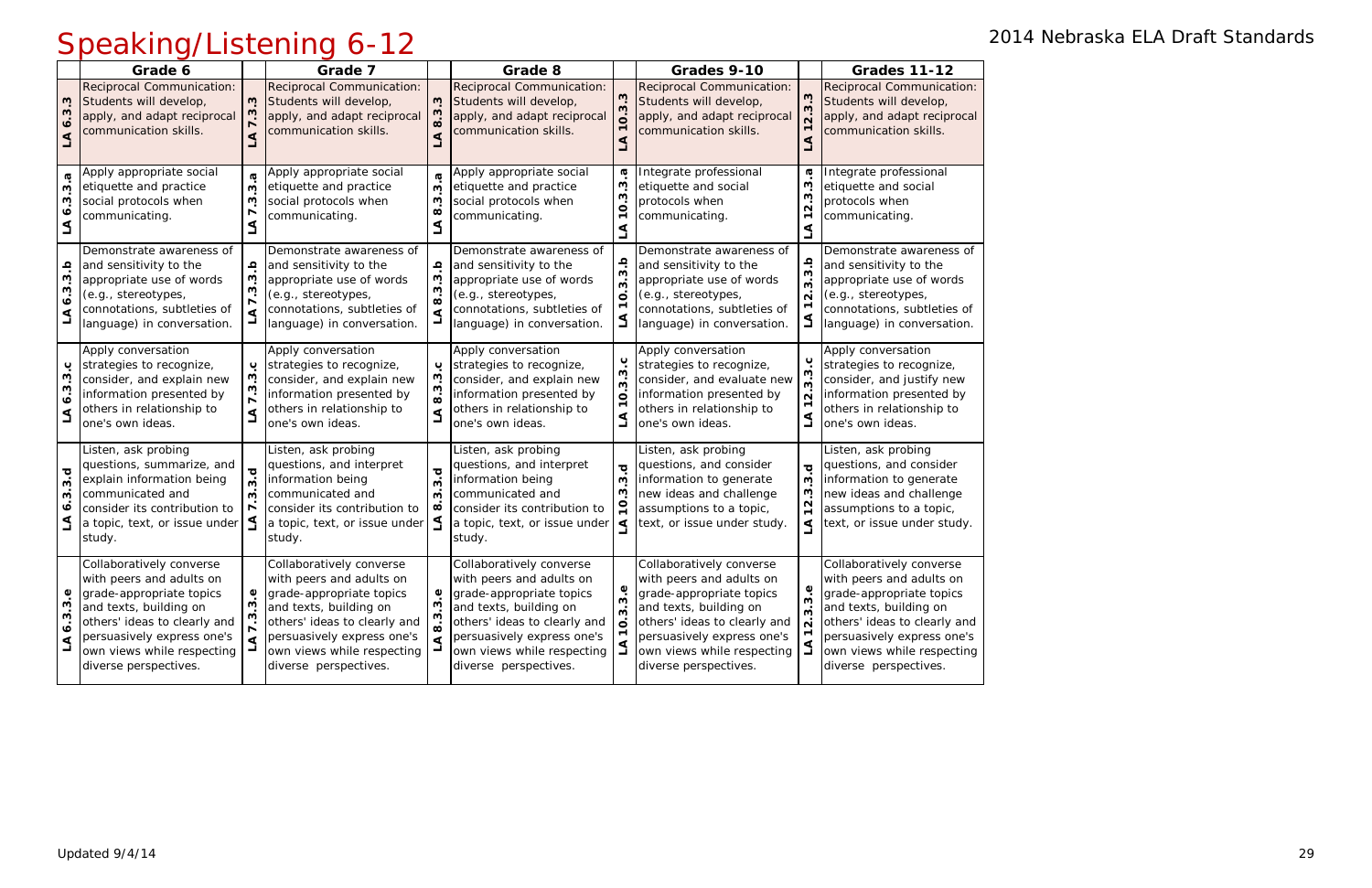|                                                       | <b>Multiple Literacies K-5</b>                                                                                                                                                                                                             |                                                 |                                                                                                                                                                                                                                            |                |                                                                                                                                                                                                                                                                      |                             |                                                                                                                                                                                                                                                                                   |                                                     |                                                                                                                                                                                                                                 |                                                 | 2014 Nebraska ELA Draft Standards                                                                                                                                                                                        |
|-------------------------------------------------------|--------------------------------------------------------------------------------------------------------------------------------------------------------------------------------------------------------------------------------------------|-------------------------------------------------|--------------------------------------------------------------------------------------------------------------------------------------------------------------------------------------------------------------------------------------------|----------------|----------------------------------------------------------------------------------------------------------------------------------------------------------------------------------------------------------------------------------------------------------------------|-----------------------------|-----------------------------------------------------------------------------------------------------------------------------------------------------------------------------------------------------------------------------------------------------------------------------------|-----------------------------------------------------|---------------------------------------------------------------------------------------------------------------------------------------------------------------------------------------------------------------------------------|-------------------------------------------------|--------------------------------------------------------------------------------------------------------------------------------------------------------------------------------------------------------------------------|
|                                                       | Kindergarten                                                                                                                                                                                                                               |                                                 | Grade 1                                                                                                                                                                                                                                    |                | Grade 2                                                                                                                                                                                                                                                              |                             | Grade 3                                                                                                                                                                                                                                                                           |                                                     | Grade 4                                                                                                                                                                                                                         |                                                 | Grade 5                                                                                                                                                                                                                  |
| 4<br>$\dot{\mathbf{o}}$                               | <b>Multiple Literacies:</b><br>Students will apply<br>information fluency and<br>practice digital citizenship                                                                                                                              |                                                 | Multiple Literacies:<br>Students will apply<br>information fluency and<br>practice digital citizenship.                                                                                                                                    | $\overline{a}$ | Multiple Literacies:<br>Students will apply<br>information fluency and<br>practice digital citizenship.                                                                                                                                                              | $\overline{4}$              | <b>Multiple Literacies:</b><br>Students will apply<br>information fluency and<br>practice digital citizenship.                                                                                                                                                                    | $\overline{4}$                                      | Multiple Literacies:<br>Students will apply<br>information fluency and<br>practice digital citizenship.                                                                                                                         | $\overline{\mathbf{4}}$                         | Multiple Literacies:<br>Students will apply<br>information fluency and<br>practice digital citizenship.                                                                                                                  |
| $\overline{4}$ . $\overline{1}$<br>$\circ$<br>S       | Information Fluency:<br>Students will evaluate,<br>create and communicate<br>information in a variety of<br>media and formats<br>(textual, visual, and<br>digital)                                                                         | $\dot{\mathbf{r}}$                              | <b>Information Fluency:</b><br>Students will evaluate,<br>create and communicate<br>$\div$ information in a variety of<br>$\leq$ media and formats<br>(textual, visual, and<br>digital)                                                    |                | Information Fluency:<br>Students will evaluate,<br>$\frac{1}{\mathbf{t}}$ create and communicate<br>$\overrightarrow{N}$ information in a variety of<br>$\leq$ media and formats<br>(textual, visual, and<br>digital).                                               | $\dot{a}$                   | Information Fluency:<br>Students will evaluate,<br>create and communicate<br>m information in a variety of<br>$\leq$   media and formats<br>(textual, visual, and<br>digital)                                                                                                     | ਚ<br>$\triangleleft$                                | Information Fluency:<br>Students will evaluate,<br>create and communicate<br>information in a variety of<br>media and formats<br>(textual, visual, and<br>digital).                                                             | $\dot{ }$<br>$\overline{10}$<br>$\triangleleft$ | Information Fluency:<br>Students will evaluate,<br>create and communicate<br>information in a variety of<br>media and formats<br>(textual, visual, and<br>digital)                                                       |
| $\dot{+}$<br>$\circ$<br><u>گ</u>                      | With guidance, use<br>provided print and digital<br>resources to gather<br>information, answer<br>questions, and demonstrate<br>understanding of valid<br>information (e.g., fiction<br>vs. nonfiction, real vs. not<br>real).             | $\blacktriangleleft$<br>$\blacksquare$          | Use provided print and<br>digital resources to gather<br>information, answer<br>questions, and demonstrate<br>understanding of valid<br>information (e.g., fiction<br>$\leq$  vs. nonfiction, real vs. not<br>real).                       |                | With guidance, locate,<br>organize, and evaluate<br>information from print and<br>digital resources to<br>$\frac{1}{2}$ generate and answer<br>$\frac{N}{N}$ questions and create new<br>$\leq$ understandings.                                                      | $\blacktriangleleft$<br>S.  | Locate, organize, and<br>evaluate information from<br>print and digital resources<br>to generate and answer<br>questions and create new<br>understandings.                                                                                                                        | 4.1.a<br>$\overline{\mathbf{r}}$                    | Locate, organize, analyze,<br>and evaluate information<br>from print and digital<br>resources to generate and<br>answer questions and<br>create new understandings.                                                             | $\overline{\mathbf{d}}$<br>FU                   | Locate, organize, analyze,<br>and evaluate information<br>from print and digital<br>resources to generate and<br>answer questions and<br>create new understandings.                                                      |
| $\frac{a}{1}$<br>$\dot{a}$<br>$\overline{\mathbf{o}}$ | With guidance,<br>demonstrate ethical use of<br>information and copyright<br>guidelines by appropriately<br>quoting or paraphrasing<br>from a text and citing the<br>source using available<br>resources (e.g., online<br>citation tools). | $\frac{q}{1}$<br>$\mathbf{r}$<br>$\blacksquare$ | With guidance,<br>demonstrate ethical use of<br>information and copyright<br>guidelines by appropriately<br>quoting or paraphrasing<br>from a text and citing the<br>source using available<br>resources (e.g., online<br>citation tools). |                | With guidance,<br>demonstrate ethical use of<br>information and copyright<br>guidelines by appropriately<br>$\vec{v}$ quoting or paraphrasing<br>$\frac{N}{n}$ from a text and citing the<br>S source using available<br>resources (e.g., online<br>citation tools). |                             | With guidance,<br>demonstrate ethical use of<br>information and copyright<br>guidelines by appropriately<br>$\frac{1}{\mathbf{y}}$ quoting or paraphrasing<br>$\infty$ from a text and citing the<br>$\leq$ source using available<br>resources (e.g., online<br>citation tools). | $\mathbf{a}$ :<br>$\blacktriangledown$<br>$\dot{a}$ | Demonstrate ethical use of<br>information and copyright<br>guidelines by appropriately<br>quoting or paraphrasing<br>from a text and citing the<br>source using available<br>$\leq$ resources (e.g., online<br>citation tools). | $\frac{a}{4}$<br>Ю                              | Demonstrate ethical use of<br>information and copyright<br>quidelines by appropriately<br>quoting or paraphrasing<br>from a text and citing the<br>source using available<br>resources (e.g., online<br>citation tools). |
| $\blacktriangledown$<br>4<br>$\mathbf{o}$<br>⋖        | Use or decipher multiple<br>formats of print and digital<br>text (e.g., manuscript, font,<br>graphics, symbols).                                                                                                                           |                                                 | Use or decipher multiple<br>r. formats of print and digital<br>text (e.g., manuscript, font,<br>graphics, symbols).                                                                                                                        |                | Use or decipher multiple<br>r. formats of print and digital<br>$\frac{4}{N}$ text (e.g., manuscript, font,<br>$\triangleleft$ graphics, symbols).                                                                                                                    | 3.4<br>$\blacktriangleleft$ | Use or decipher multiple<br>$\Gamma$ formats of print and digital<br>text (e.g., cursive,<br>manuscript, font, graphics,<br>$\frac{I_{symbols}}{I_{symbols}}$                                                                                                                     | ပ<br>4.4<br>$\Delta$                                | Use or decipher multiple<br>formats of print and digital<br>text (e.g., cursive,<br>manuscript, font, graphics,<br>symbols)                                                                                                     | ပ<br>5.4<br>$\Delta$                            | Use or decipher multiple<br>formats of print and digital<br>text (e.g., cursive,<br>manuscript, font, graphics,<br>symbols)                                                                                              |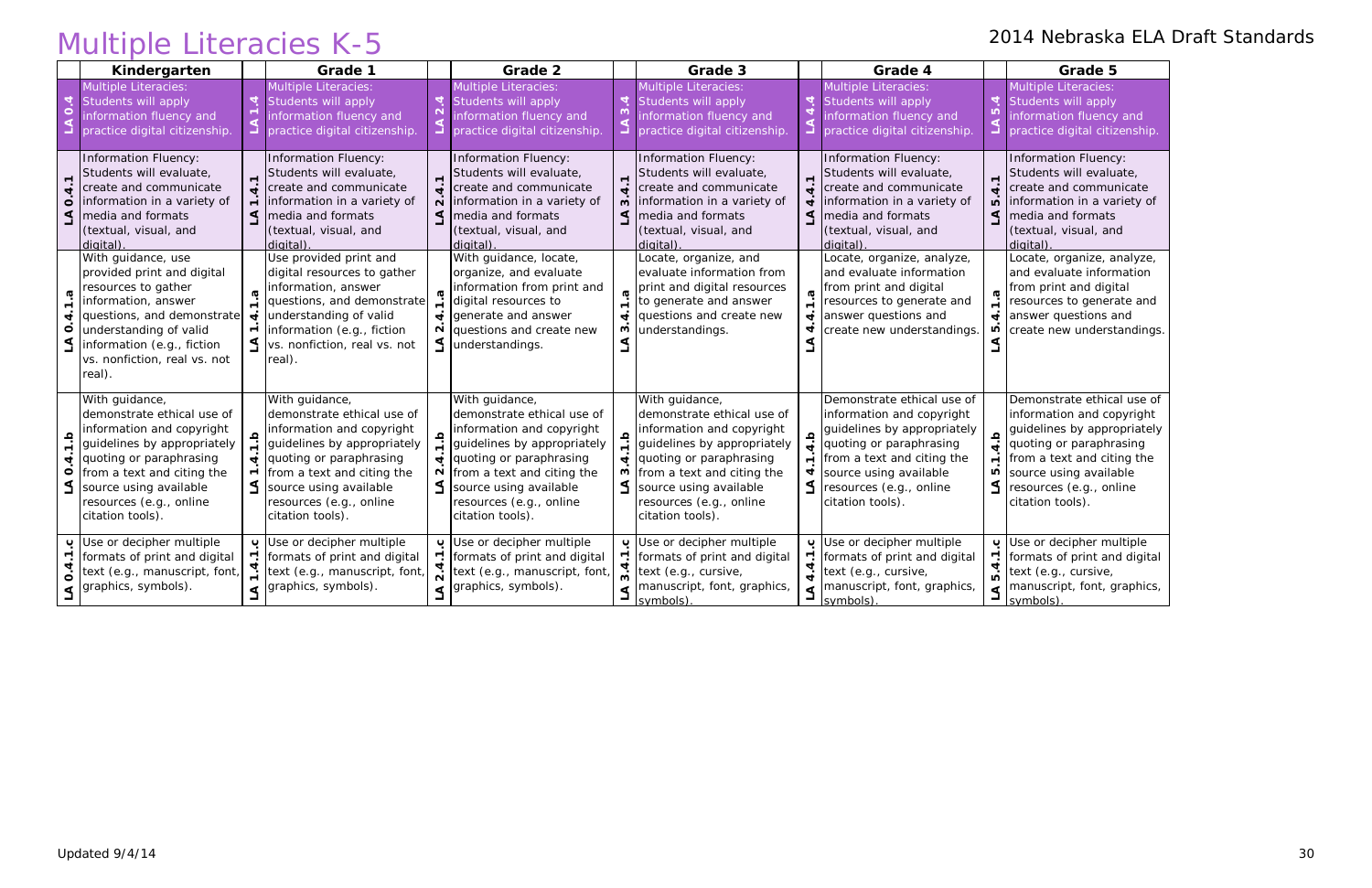|                   | <b>Multiple Literacies K-5</b>                                                                                                                                                                            |                                                                                                                                                                                                                                                          |   |                                                                                                                                                                                                                                                                                |                                                                                                                                                                                                                                                                                         |         |                                                                                                                                                                                                                                                             |                 | 2014 Nebraska ELA Draft Standards                                                                                                                                                                                                                           |
|-------------------|-----------------------------------------------------------------------------------------------------------------------------------------------------------------------------------------------------------|----------------------------------------------------------------------------------------------------------------------------------------------------------------------------------------------------------------------------------------------------------|---|--------------------------------------------------------------------------------------------------------------------------------------------------------------------------------------------------------------------------------------------------------------------------------|-----------------------------------------------------------------------------------------------------------------------------------------------------------------------------------------------------------------------------------------------------------------------------------------|---------|-------------------------------------------------------------------------------------------------------------------------------------------------------------------------------------------------------------------------------------------------------------|-----------------|-------------------------------------------------------------------------------------------------------------------------------------------------------------------------------------------------------------------------------------------------------------|
|                   | Kindergarten                                                                                                                                                                                              | Grade 1                                                                                                                                                                                                                                                  |   | Grade 2                                                                                                                                                                                                                                                                        | Grade 3                                                                                                                                                                                                                                                                                 |         | Grade 4                                                                                                                                                                                                                                                     |                 | Grade 5                                                                                                                                                                                                                                                     |
| $\mathbf{\Omega}$ | Digital Citizenship:<br>$\frac{1}{\sqrt{2}}$ Students will practice the<br>$\dot{\circ}$ norms of appropriate and<br>< responsible technology use.                                                        | Digital Citizenship:<br>$\frac{1}{\pi}$ Students will practice the<br>$\div$ norms of appropriate and<br>< responsible technology use.                                                                                                                   |   | N Digital Citizenship:<br>$\ddot{=}$ Students will practice the<br>$\overrightarrow{N}$ norms of appropriate and<br>< responsible technology use.                                                                                                                              | N Digital Citizenship:<br>$\ddot{=}$ Students will practice the<br>$\dot{\mathsf{n}}$ norms of appropriate and<br>< responsible technology use.                                                                                                                                         |         | Digital Citizenship:<br>$\ddot{=}$ Students will practice the<br>$\frac{1}{\sqrt{1}}$ norms of appropriate and<br>responsible technology use.                                                                                                               | $\triangleleft$ | Digital Citizenship:<br>Students will practice the<br>$\overrightarrow{p}$ norms of appropriate and<br>responsible technology use.                                                                                                                          |
| ö                 | Practice safe behaviors<br>when communicating and<br>interacting with others<br><b>σ</b> digitally (e.g., safe<br>information to share, utilize<br>appropriate sites and<br>materials).<br>⋖              | Practice safe behaviors<br>when communicating and<br>interacting with others<br><b>σ</b> digitally (e.g., safe<br>N information to share, utilize<br>$\frac{4}{1}$ appropriate sites and<br>$\triangleleft$ materials).                                  | ⋖ | Practice safe and ethical<br>behaviors when<br>communicating and<br>ब  interacting with others<br>N digitally (e.g., safe<br>$\frac{4}{N}$ information to share,<br>appropriate language use,<br>utilize appropriate sites and<br>materials, respect diverse<br>perspectives). | Practice safe and ethical<br>behaviors when<br>communicating and<br>m interacting with others<br>digitally (e.g., safe<br>$\frac{1}{\omega}$ information to share,<br>$\leq$ appropriate language use,<br>utilize appropriate sites and<br>materials, respect diverse<br>perspectives). | $\sim$  | Practice safe and ethical<br>behaviors when<br>communicating and<br>interacting with others<br>digitally (e.g., safe<br>information to share,<br>appropriate language use,<br>utilize appropriate sites and<br>materials, respect diverse<br>perspectives). |                 | Practice safe and ethical<br>behaviors when<br>communicating and<br>interacting with others<br>digitally (e.g., safe<br>information to share,<br>appropriate language use,<br>utilize appropriate sites and<br>materials, respect diverse<br>perspectives). |
| $\circ$           | Use appropriate digital<br>tools (e.g., social media,<br>online collaborative tools,<br>apps) to communicate with<br>others for conveying<br>information, gathering<br>opinions, and solving<br>problems. | Use appropriate digital<br>tools (e.g., social media,<br>online collaborative tools,<br>N (apps) to communicate with<br>$\frac{4}{1}$ others for conveying<br><b>F</b> information, gathering<br>$\overrightarrow{J}$ opinions, and solving<br>problems. |   | Use appropriate digital<br>tools (e.g., social media,<br>online collaborative tools,<br>N (apps) to communicate with<br>$\frac{d}{d}$ others for conveying<br>information, gathering<br>opinions, and solving<br>problems.                                                     | Use appropriate digital<br>tools (e.g., social media,<br><b>online collaborative tools</b> ,<br>$\frac{N}{n}$ apps) to communicate with<br>$\frac{1}{2}$ others for conveying<br>information, gathering<br>opinions, and solving<br>problems.                                           | ⋖<br>Г. | Use appropriate digital<br>tools (e.g., social media,<br><b>online collaborative tools,</b><br>$\frac{N}{n}$ apps) to communicate with<br>others for conveying<br>information, gathering<br>opinions, and solving<br>problems.                              |                 | Use appropriate digital<br>tools (e.g., social media,<br>online collaborative tools,<br>apps) to communicate with<br>others for conveying<br>information, gathering<br>opinions, and solving<br>problems.                                                   |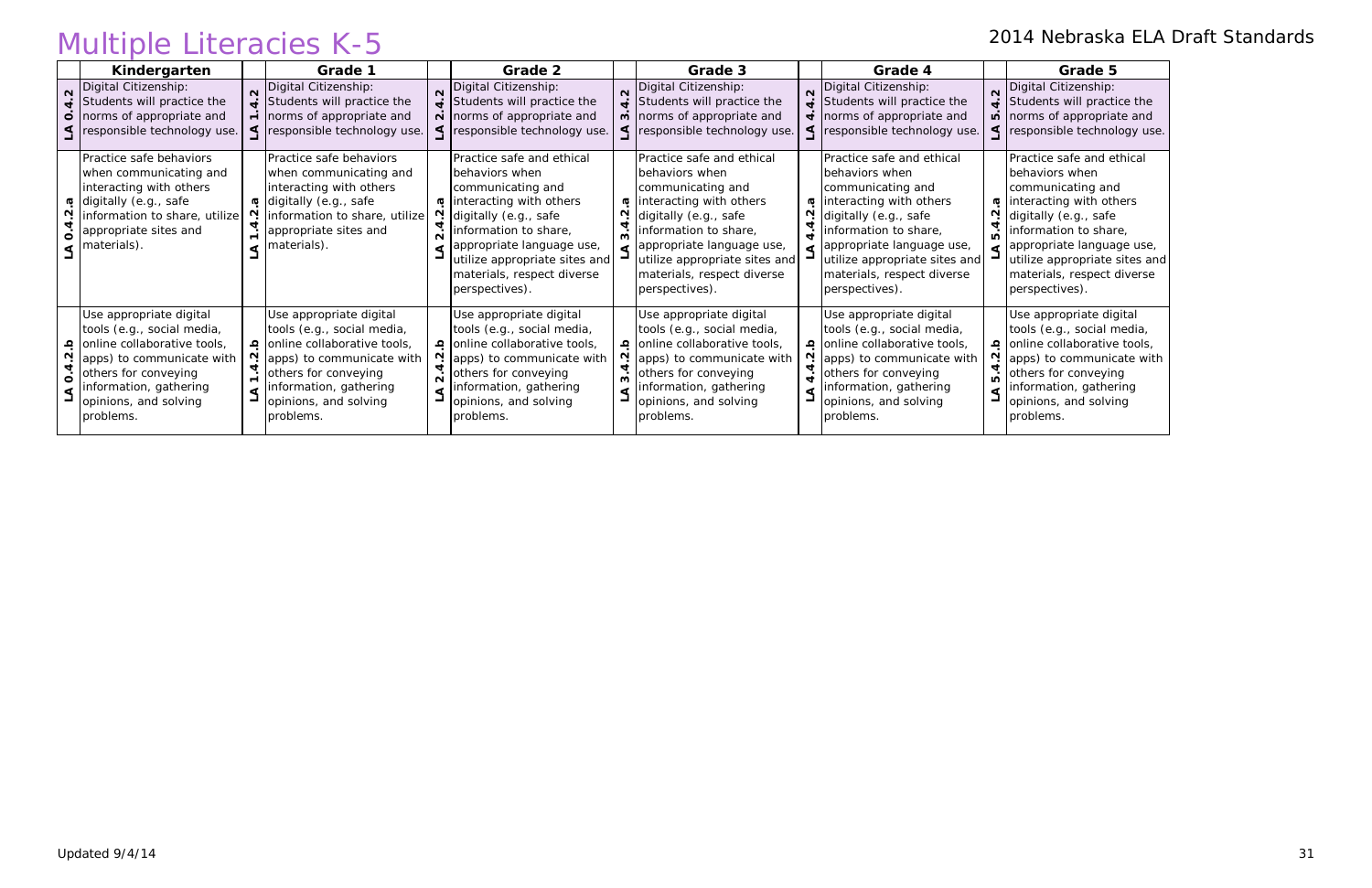# Multiple Literacies 6-12 2014 Nebraska ELA Draft Standards

|                              | Grade 6                                                                                                                                                                                                                                             |                                 | Grade 7                                                                                                                                                                                                                                             |                                                                 | Grade 8                                                                                                                                                                                                                                             |                                                        | Grades 9-10                                                                                                                                                                                                                                         |                                                                                                | <b>Grades 11-12</b>                                                                                                                                                                                                                                 |
|------------------------------|-----------------------------------------------------------------------------------------------------------------------------------------------------------------------------------------------------------------------------------------------------|---------------------------------|-----------------------------------------------------------------------------------------------------------------------------------------------------------------------------------------------------------------------------------------------------|-----------------------------------------------------------------|-----------------------------------------------------------------------------------------------------------------------------------------------------------------------------------------------------------------------------------------------------|--------------------------------------------------------|-----------------------------------------------------------------------------------------------------------------------------------------------------------------------------------------------------------------------------------------------------|------------------------------------------------------------------------------------------------|-----------------------------------------------------------------------------------------------------------------------------------------------------------------------------------------------------------------------------------------------------|
| ۰o                           | <b>Multiple Literacies:</b><br><b>Students will apply</b><br>information fluency and<br>practice digital<br>citizenship.                                                                                                                            | 4                               | <b>Multiple Literacies:</b><br><b>Students will apply</b><br>information fluency and<br>practice digital<br>citizenship                                                                                                                             | 4<br>$\infty$                                                   | <b>Multiple Literacies:</b><br><b>Students will apply</b><br>information fluency and<br>practice digital<br>citizenship.                                                                                                                            | 0.4                                                    | <b>Multiple Literacies:</b><br><b>Students will apply</b><br>information fluency and<br>practice digital<br>citizenship.                                                                                                                            | 2.4                                                                                            | <b>Multiple Literacies:</b><br><b>Students will apply</b><br>information fluency and<br>practice digital<br>citizenship.                                                                                                                            |
| $\blacktriangledown$         | <b>Information Fluency:</b><br>Students will evaluate,<br>create and communicate<br>information in a variety<br>of media and formats<br>(textual, visual, and<br>digital).                                                                          | 1<br>⊒                          | <b>Information Fluency:</b><br>Students will evaluate,<br>create and communicate<br>information in a variety<br>of media and formats<br>(textual, visual, and<br>digital).                                                                          | $\mathbf{\tau}$<br>$\blacktriangleleft$<br>$\infty$<br>$\Delta$ | <b>Information Fluency:</b><br>Students will evaluate,<br>create and communicate<br>information in a variety<br>of media and formats<br>(textual, visual, and<br>digital).                                                                          | ٣<br>Ö<br>₹                                            | <b>Information Fluency:</b><br>Students will evaluate,<br>create and communicate<br>information in a variety<br>of media and formats<br>(textual, visual, and<br>digital).                                                                          | 4.1<br>$\overline{N}$<br>₹                                                                     | <b>Information Fluency:</b><br>Students will evaluate,<br>create and communicate<br>information in a variety<br>of media and formats<br>(textual, visual, and<br>digital).                                                                          |
| æ<br>4<br>ه                  | Locate, organize, analyze,<br>evaluate, and synthesize<br>information from print and<br>digital resources to<br>generate and answer<br>questions and create new<br>understandings.                                                                  | <b>G</b><br>₹                   | Locate, organize, analyze,<br>evaluate, and synthesize<br>information from print and<br>digital resources to<br>generate and answer<br>questions and create new<br>understandings.                                                                  | σ<br>$\vec{r}$<br>$\infty$<br>L                                 | Locate, organize, analyze,<br>evaluate, and synthesize<br>information from print and<br>digital resources to<br>generate and answer<br>questions and create new<br>understandings.                                                                  | $\boldsymbol{\omega}$<br>$\blacksquare$<br>4<br>0<br>⋖ | Locate, organize, analyze,<br>evaluate, and synthesize<br>information from print and<br>digital resources to create<br>new understandings and<br>defend conclusions.                                                                                | $\boldsymbol{\varpi}$<br>$\blacktriangledown$<br>4<br>$\mathbf{\Omega}$<br>$\blacksquare$<br>⋖ | Locate, organize, analyze,<br>evaluate, and synthesize<br>information from print and<br>digital resources to create<br>new understandings and<br>defend conclusions.                                                                                |
| $\frac{a}{7}$<br>4<br>∘<br>⋖ | Demonstrate ethical use of<br>information and copyright<br>guidelines by appropriately<br>quoting or paraphrasing<br>from a text and citing the<br>source using available<br>resources (e.g., online<br>citation tools, publication<br>quidelines). | $\Omega$<br>$\overline{ }$<br>4 | Demonstrate ethical use of<br>information and copyright<br>guidelines by appropriately<br>quoting or paraphrasing<br>from a text and citing the<br>source using available<br>resources (e.g., online<br>citation tools, publication<br>guidelines). | $\frac{a}{1}$<br>$\blacktriangleleft$<br>$\infty$<br>$\preceq$  | Demonstrate ethical use of<br>information and copyright<br>guidelines by appropriately<br>quoting or paraphrasing<br>from a text and citing the<br>source using available<br>resources (e.g., online<br>citation tools, publication<br>quidelines). | Q<br>$\blacktriangledown$<br>4<br>⋖                    | Demonstrate ethical use of<br>information and copyright<br>guidelines by appropriately<br>quoting or paraphrasing<br>from a text and citing the<br>source using available<br>resources (e.g., online<br>citation tools, publication<br>guidelines). | $\pmb{\Omega}$<br>$\blacksquare$<br>4<br>$\mathbf{\Omega}$<br>$\equiv$<br>⋖                    | Demonstrate ethical use of<br>information and copyright<br>guidelines by appropriately<br>quoting or paraphrasing<br>from a text and citing the<br>source using available<br>resources (e.g., online<br>citation tools, publication<br>guidelines). |
| $\mathbf c$<br>4<br>٣        | Use or decipher multiple<br>formats of print and digital<br>text (e.g., cursive,<br>manuscript, font, graphics,<br>symbols).                                                                                                                        | $\mathbf c$<br>4                | Use or decipher multiple<br>formats of print and digital<br>text (e.g., cursive,<br>manuscript, font, graphics,<br>symbols).                                                                                                                        | $\mathbf{o}$<br>$\mathbf{\tau}$<br>4<br>$\infty$<br>⋖           | Use or decipher multiple<br>formats of print and digital<br>text (e.g., cursive,<br>manuscript, font, graphics,<br>symbols).                                                                                                                        | $\mathbf c$<br>4<br>Ö                                  | Use or decipher multiple<br>formats of print and digital<br>text (e.g., cursive,<br>manuscript, font, graphics,<br>symbols).                                                                                                                        | $\mathbf c$<br>$\overline{\phantom{0}}$<br>$\blacktriangledown$<br>$\dot{\mathsf{N}}$<br>᠇     | Use or decipher multiple<br>formats of print and digital<br>text (e.g., cursive,<br>manuscript, font, graphics,<br>symbols).                                                                                                                        |